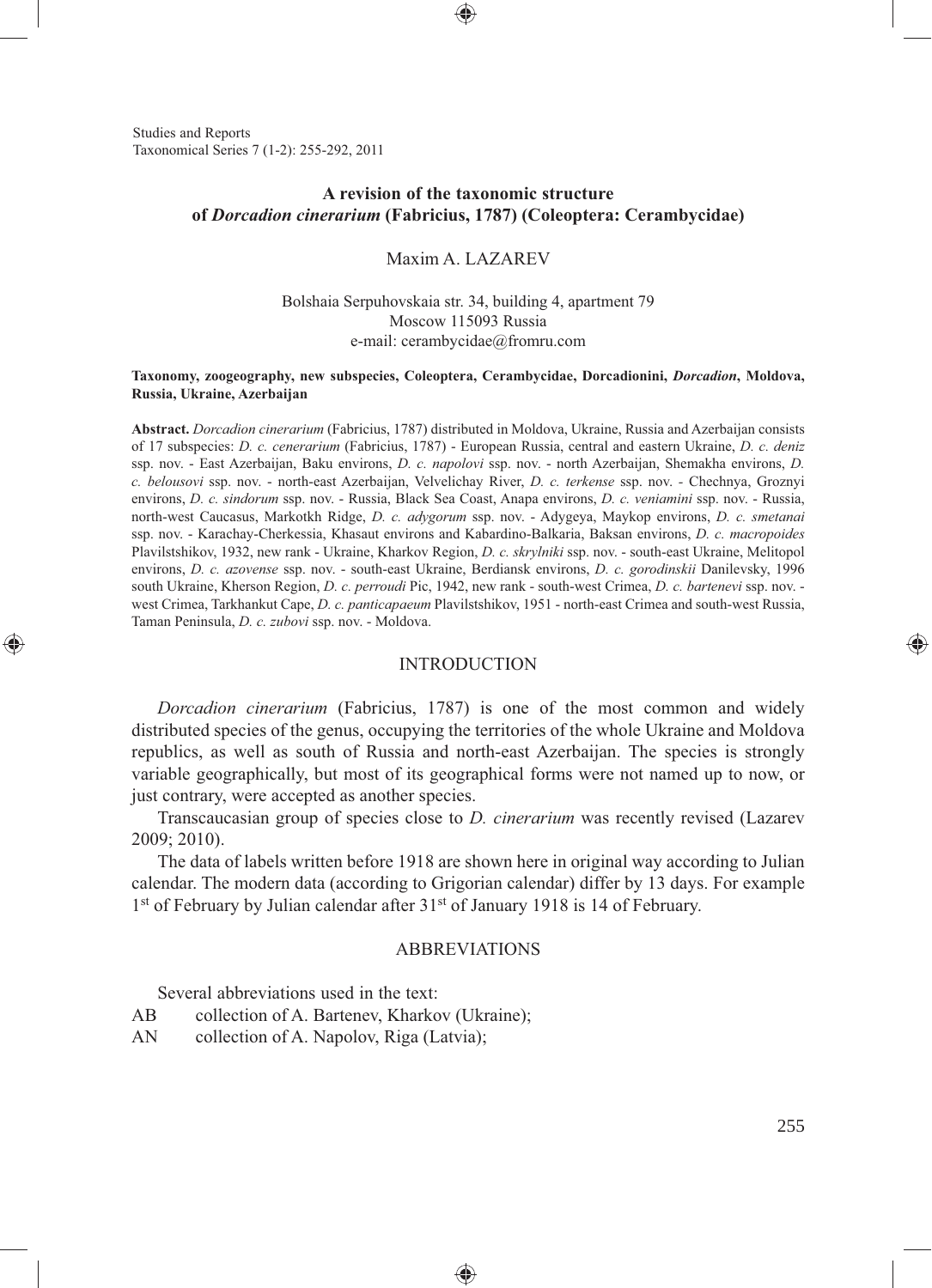- AS collection of A. Shapovalov, Orenburg (Russia);
- ArS collection of A. Shekhovtsov, Kharkov (Ukraine);
- AZ collection of A. Zubov, Kishenev (Moldova);
- DK collection of D. Kasatkin, Rostov-on-Don (Russia);
- MD collection of M. Danilevsky, Moscow (Russia);
- ML collection of M. Lazarev, Moscow (Russia);
- MS collection of M. Smirnov, Ivanovo (Russia);
- OP collection of O. Pak, Donetsk (Ukraine);
- YuS collection of Yu. Skrylnik, Kharkov (Ukraine);
- MPSU Moscow Pedagogical State University, Moscow (Russia);<br>ZIN Zoological Institute of Russian Academy of Sciences. San
- Zoological Institute of Russian Academy of Sciences, Sankt-Petersburg (Russia);

⊕

ZMM Zoological Museum of Moscow State University, Moscow (Russia).

General distribution is described for each taxon with a list of all known localities. Each locality name is followed by the reference to corresponding publication in brackets or/and by the abbreviation of the collection, where material with corresponding label is preserved.

### RESULTS

Taxonomy structure of *Dorcadion* (*Cribridorcadion*) *cinerarium* (Fabricius, 1787)

#### **I.** *Dorcadion cinerarium cinerarium***-group of subspecies**

⊕

- 1. ssp. *cinerarium* (Fabricius, 1787)
- 2. ssp*. macropoides* Plavilstshikov, 1932, new rank
- 3. ssp. *perroudi* Pic, 1942, new rank
- 4. ssp. *zubovi* ssp. nov.

◈

- 5. ssp. *veniamini* ssp. nov.
- 6. ssp. *adygorum* ssp. nov.
- 7. ssp. *terkense* ssp. nov.
- 8*.* ssp. *deniz* ssp. nov.
- *9.* ssp. *napolovi* ssp. nov.
- 10. ssp. *belousovi* ssp. nov.

#### **II.** *Dorcadion cinerarium panticapaeum***-group of subspecies**

◈

- 11. ssp. *smetanai* ssp. nov.
- 12. ssp. *azovense* ssp. nov.
- 13. ssp. *skrylniki* ssp. nov.
- 14. ssp. *panticapaeum* Plavilstshikov, 1951
- 15. ssp. *sindorum* ssp. nov.
- 16. ssp. *bartenevi* ssp. nov.
- 17. ssp. *gorodinskii* Danilevsky, 1996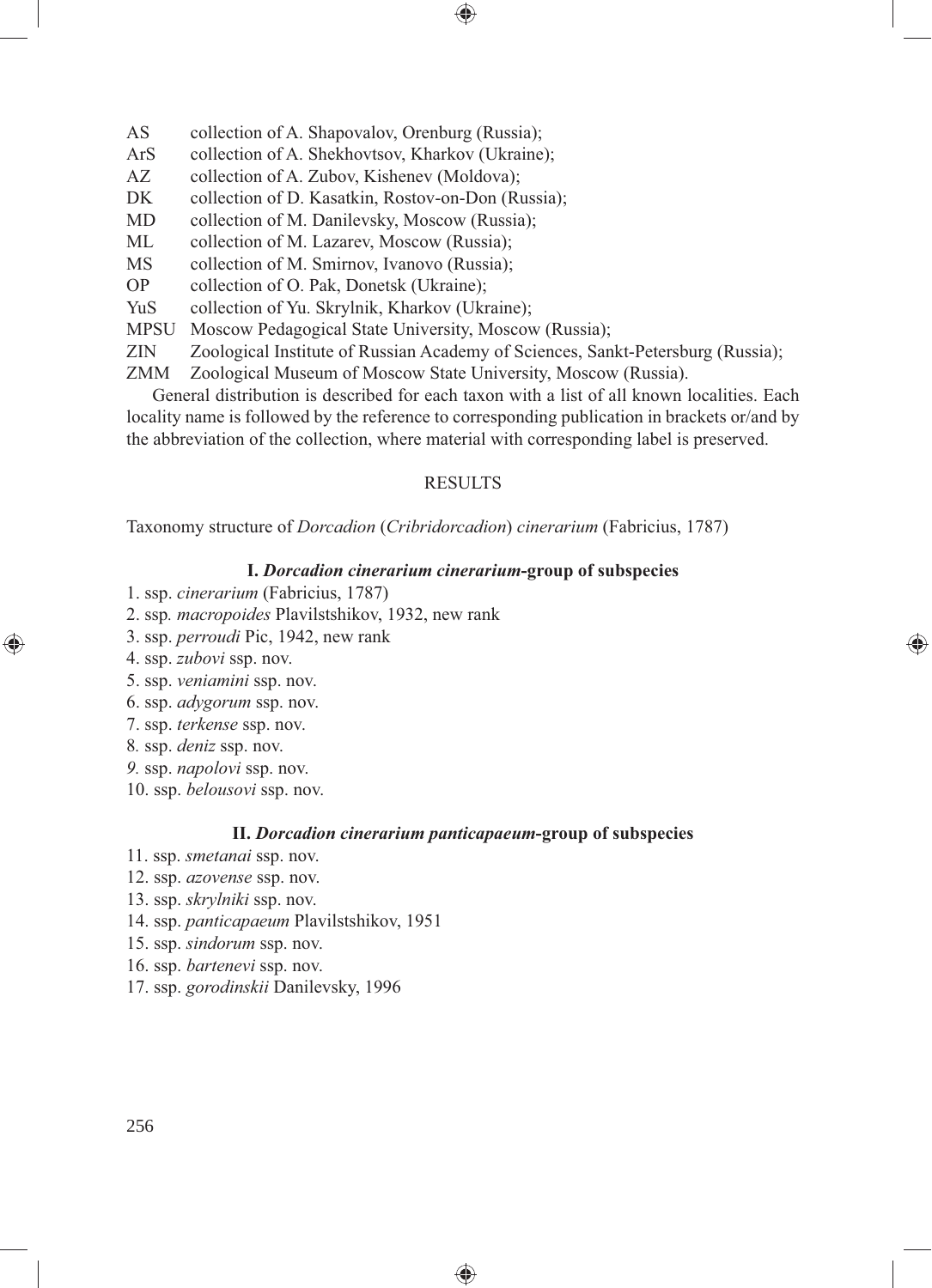### *Dorcadion* **(***Cribridorcadion***)** *cinerarium* **(Fabricius, 1787)** (Figs 1-63, Photo 1-7, Maps 1-2)

Lamia cineraria Fabricius, 1787: 140 ("Pallas Icon. tab. F. fig 11. Habitat in Russia meridionali").

**Type locality.** East Ukraine and south of European Russia (Lazarev 2009).

1

⊕

*Dorcadion cinerarium* (Fabricius, 1787) was described as *Lamia cineraria* Fabricius, 1787 (Fig. 1). The description was based on a female and a picture of a female.

The syntype female (Fig. 3) from collection of Fabricius is preserved now in the collection of Universitetes Zoologiske Museum, København (before in Kiel, Germany). It has two labels: one by Fabricius hand "*cineraria*" (Fig. 4) and second printed: "Kiel II. 300.102", usual form for Fabricius type materials. The female does not belong to the species, which is generally accepted as *D. cinerarium*, but to *D. pusillum* Küster, 1847b, which is also widely distributed in southern Ukraine and south-western Russia.

Second syntype - a female (Fig. 2) figured by Pallas (1781) without locality (in fact without any text at all) can be attributed to the species which is known now as *D. cinerarium.*

cineraria. 45. L. thorace fpinofo cinerafcens, antennis breuibus. Pallas Icon, tab. F. fig. 11. Habitat in Ruffia meridionali Dom. Hybner. Statura et fumma affinitas praecedentis, at duplo fere minor et totum corpus cineralcens.



Figs 1-4. 1- Original description of *Lamia cineraria* Fabricius, 1787; 2- Picture (Pallas, 1771) of *Lamia cineraria* F. (female, lectotype); 3- *Dorcadion pusillum tanaiticum*, female, paralectotype of *Lamia cineraria* F.; 4- The unique label of the paralectotype of *Lamia cineraria* F.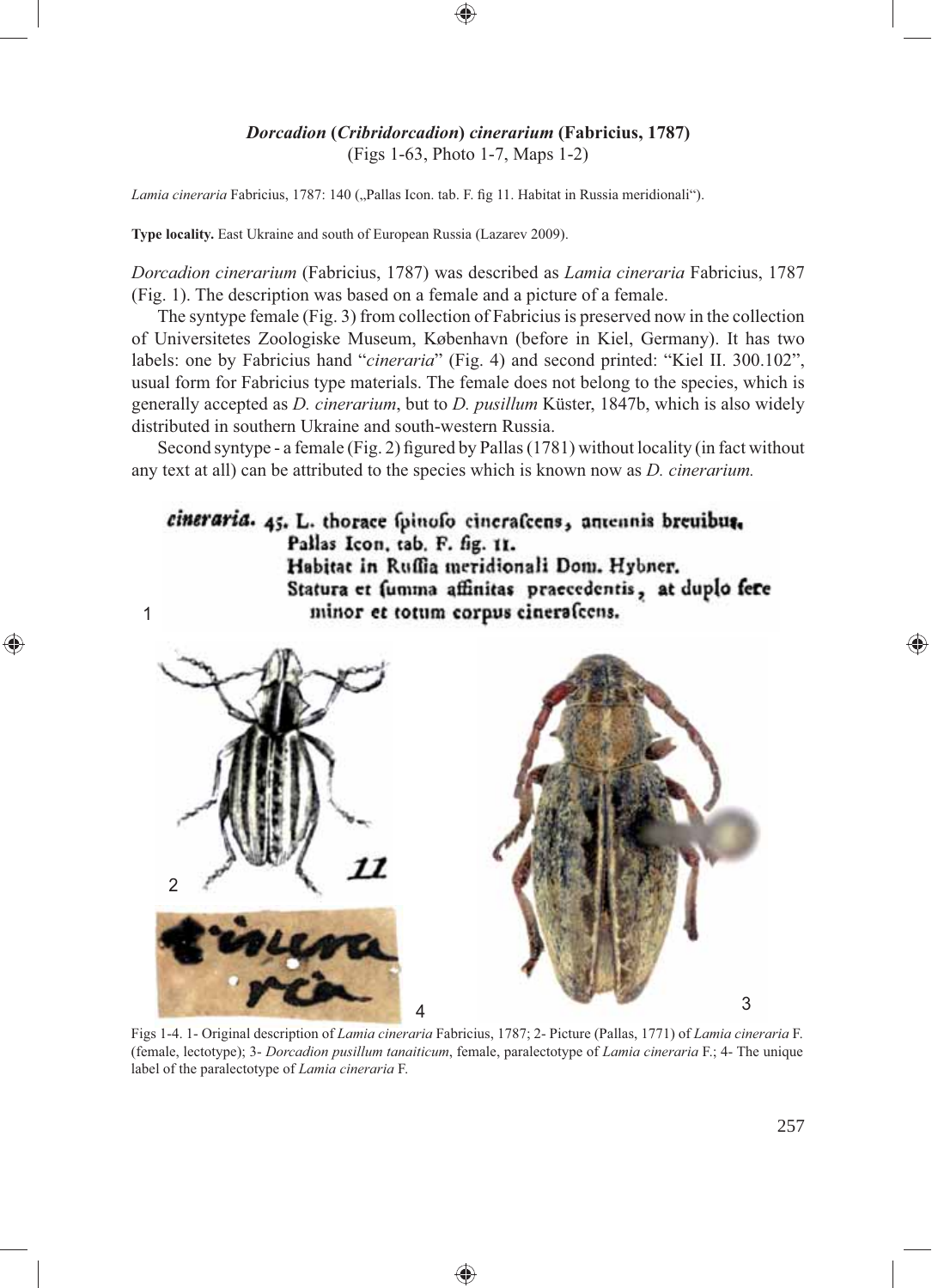

 $\textcolor{red}{\textcircled{\footnotesize{1}}\ }$ 

Map 1. The whole area of *D. cinerarium.D. c. cinerarium*-group of subspecies - red symbols; *D. c. panticapaeum*group of subspecies - blue symbols *D. c. cinerarium* (Fabricius, 1787) (Russia: Kursk Region: 1, Belgorod Region: 2-4, Voronezh Region: 5-19, Volgograd Region: 20-25, Samara Region: 26, Rostov Region: 27-37, Krasnodar Region: 38-40, Ukraine: Zhitomir Region: 41, Kiev Region: 42, Odessa Region: 43-44, Kirovograd Region: 45, Dnepropetrovsk Region: 46-48, Poltava Region: 49-50, Kharkov Region: 51-54, Lugansk Region: 55-61, Donetsk Region: 62-79, Nikolaev Region: 80-81, Zaporozhye Region: 82), *D. c. veniamini* ssp. nov. (Russia: Krasnodar Region: 83), *D. c. adygorum* ssp. nov. (Russia: Adygeya Republic: 84), *D. c. terkense* ssp. nov. (Russia: Chechnya: 85), *D. c. zubovi* ssp.n. (Moldova: 86-90), *D. c. belousovi* ssp. nov. (Azerbaijan: 91), *D. c. napolovi* ssp. nov. (Azerbaijan: 92-94), *D. c. napolovi* ssp. nov. *D. c. deniz* ssp. nov. (Azerbaijan: 95), *D. c. macropoides* Plavilstshikov, 1932 (Ukraine: Kharkov Region: 96-102), *D. c. perroudi* Pic, 1942, new rank (Map 2; Crimea), *D. c. gorodinskii*  Danilevsky, 1996 (Moldova: 103, Ukraine: Odessa Region: 104-105, Nikolaevsky Region:106-108, Kherson Region: 109-111, Zaporozhye Region: 112-113), *D. c. skrylniki* ssp. nov. (Ukraine: Melitopol Region: 114-115), *D. c. azovense* ssp. nov. (Ukraine: Zaporozye Region: 116), *D. c. bartenevi* ssp. nov. (Ukraine: Crimea: 117), *D. c. panticapaeum* Plavilstshikov, 1951(Ukraine: Crimea: 118, 120-129, Kherson Region: 119, Russia: Krasnodar Region: 130-131), *D. c. sindorum* ssp. nov. (Russia: Krasnodar Region: 132), *D. c. smetanai* ssp. nov. (Russia: Karachay-Cherkessia Republic: 133, Kabardino-Balkar Republic:134.

◈

1 - Kursk Region, 2 - Belgorod District [south environs of Belgorod city], 3 - Novyi Oskol District, [1km northwards Belyi Kolodets, about 50˚37'N, 37˚19'E], 4 - Veydelevka District, [2,5km southwards Viktoropol, about 50˚03'N, 38˚28'E], 5 - Voronezh city, 6 - Novovoronezh, 51˚19'N, 39˚13'E, 7 - Korotoyak, 50˚58'N, 39˚11'E, 8 - Divnogore, 50˚57'N, 39˚17'E, 9 - 2km southwards Gniloe, about 50˚47'N, 39˚04'E, 10 - 30km southwards Ostrogozhsk, about 50˚35'N, 39˚04'E, 11 - Drozdovo, 50˚20'N, 39˚23'E, 12 - Rossosh, 50˚12'N, 39˚35'E, 13 - 20km northwards Rossosh, about 50˚22'N, 39˚35'E, 14 - Medovo, 49˚44'N, 40˚42'E, 15 - Belaya Gorka, 49˚47'N, 40˚57'E, 16 - 4km

⊕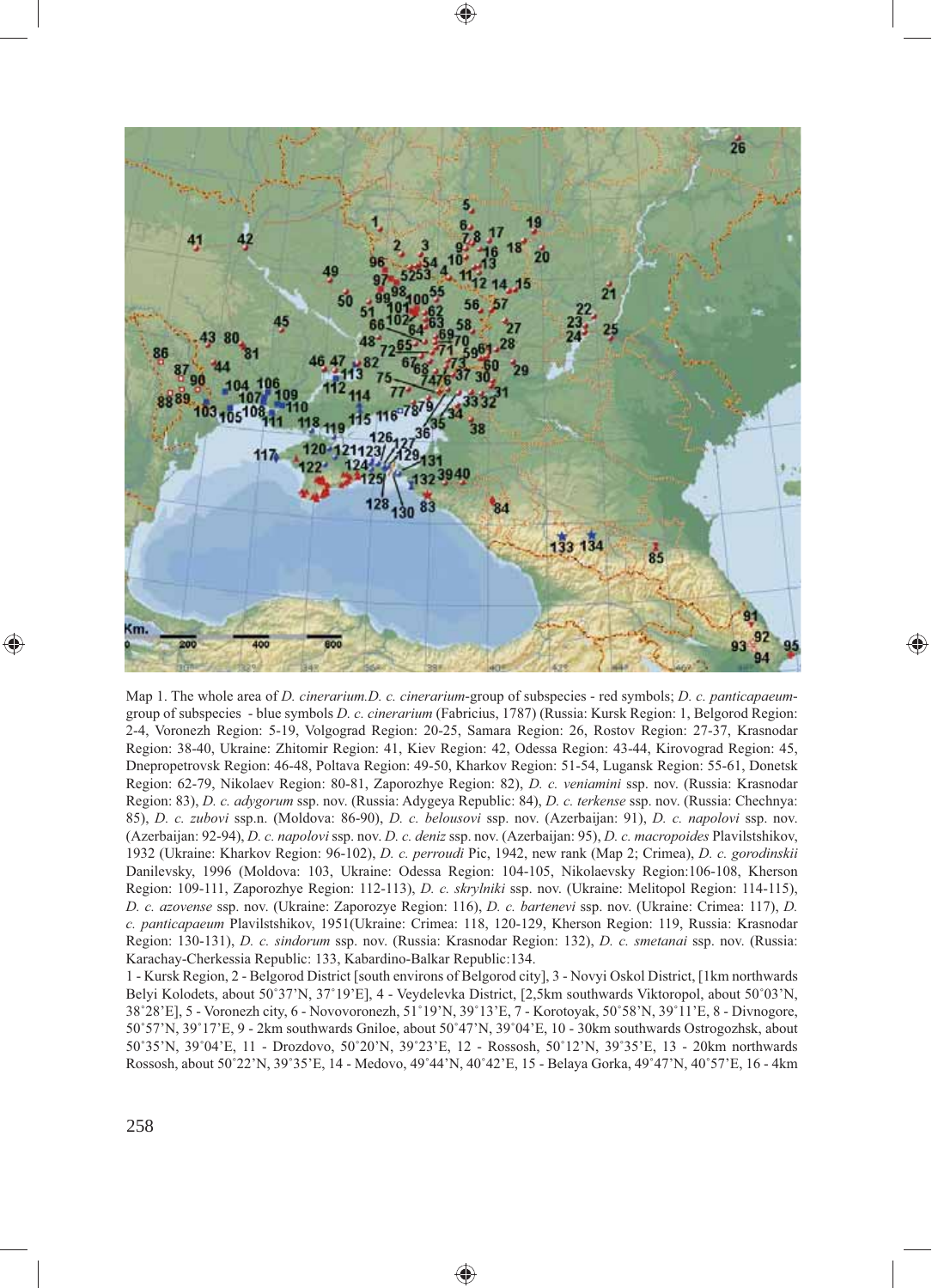That female was designated by Lazarev (2009) as a lectotype of *Lamia cineraria* Fabricius, 1787, so the sense of the name *Dorcadion cinerarium* (Fabricius, 1787) was protected. The absence of the corresponding specimen does not prevent the designation of the lectotype (ICZN, Art. 74.4). Another syntype (Fig. 3) from København Museum was designated (Lazarev 2009) as paralectotype.

The type locality of the taxon must be the geographical location of the female figured by Pallas (1781). The picture itself was not followed by any text, so the unique information on the origin of the corresponding material was in the title of the publication «Icones insectorum praesertim Rossiae Sibiriaque peculiarium», with Russia and Siberia mentioned. Similar *Dorcadion* absent in Siberia and known only from southern Russia of XVIII century (modern eastern Ukraine and south of European Russia).

**Diagnosis.** Body of moderate size, prothorax without spines, but with small obtuse tubercles, pronotum and elytra relatively smooth, elytra in males with only one white stripe (sutural) on dorsal side, marginal white elytral stripes in males also present; elytra in females with rather variable dense pubescence or glabrous; pubescent female elytra usually with wide pale (dirty-white) external dorsal and humeral stripes, internal dorsal pale elytral stripes always absent.

Body in males relatively narrow, frons covered with small distinct punctures, which are not very dense; vertex with moderately dense punctation, fine white pubescence is situated on genae and around eyes; antennae thin, protruding to about apical elytral third, 1st antennal joint usually red, dark-red, or rarely black, densely covered by dirty-white pubescence; other joints nearly always black, or sometimes partly dark-red; prothorax transverse, lateral tubercles wide and obtuse, with rough punctation laterally; pronotum with more or less dense punctation along middle, with white longitudinal line, which sometimes can be totally indistinct; forms with totally pubescent elytra have totally pubescent pronotum; in forms with mostly glabrous elytra pronotum could be sometimes partly or totally covered with black recumbent pubescence; pronotal punctation consists of big dots and microsculpture (very fine dots) in between; scutellum triangular, transverse, sometimes elongated with whitish pubescence; elytra black, usually reddish along lateral and posterior borders, but sometimes totally black, regularly oval, widened near middle, evenly convex with poorly pronounced longitudinal striae; glabrous in most part or densely pubescent; white sutural stripe is always accompanied by black subsutural stripes; sometimes rudiments of humeral white stripes present, specially in totally pubescent elytra; lateral curved elytral margins usually with scattered black recumbent setae even in mostly glabrous elytra; sometimes scattered black setae can be visible on glabrous elytra; humeral carinae obtuse, external dorsal carinae are a little exposed in the first elytral third; internal dorsal carinae obliterated; sometimes several white setae are situated anteriorly along external dorsal furrow; marginal white stripes very narrow, just a little wider than epipleurae; legs red, dark-red or sometimes black, always with more or less dense white pubescence; last abdominal sternite shallowly emarginated, pygidium and postpygidium widely rounded.

⊕

Females are similar to males, but body much wider; androchromal females sometimes dominate in the populations, but usually females are mostly autochromal with pubescent elytra (among glabrous males) or with pale elytra (among black or dark-brown males);

◈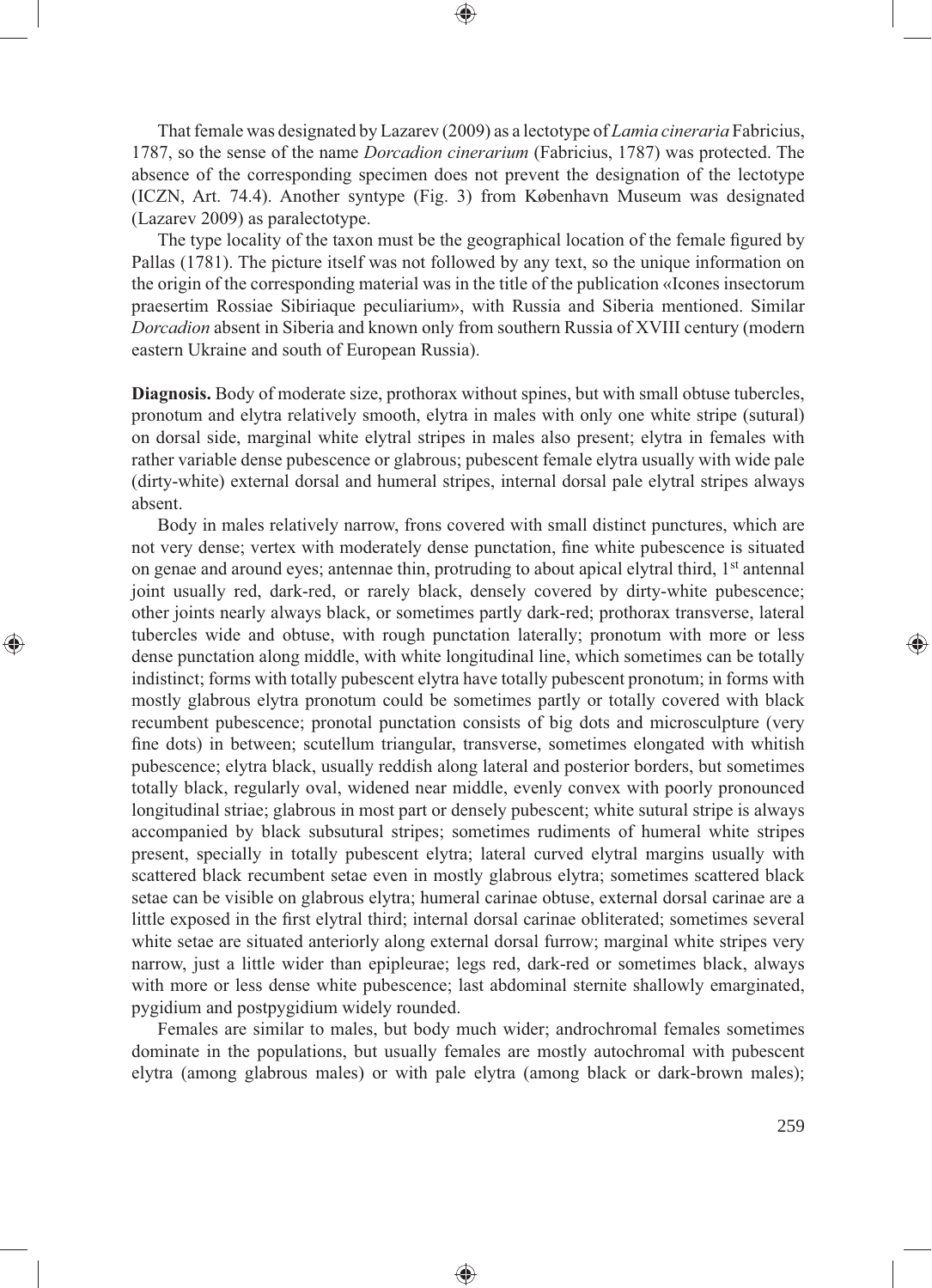westwards Marki, about 50˚47'N, 39˚36'E, 17 - Nikolo-Varvarinka, 51˚00'N, 39˚58'E, 18 - Burlyaevka, 50˚59'N, 41˚19'E, 19 - Varvarino, 51˚12'N, 41˚43'E, 20 - Uryupinsk, 50˚48'N, 42˚01'E, 21 - Olkhovka, 49˚51'N, 44˚33'E, 22 - Trekhostrovskaya, 49˚05'N, 43˚55'E, 23 - Golubinskiy, 48˚51'N, 43˚33'E, 24 - Kalach-on-Don, 48˚41'N, 43˚32'E, 25 - Sarepta, 48˚31'N, 44˚30'E, 26 **-** Samara enverons, 27 - Millerovo District, Fominka, 49˚01'N, 40˚35'E, 28 - Kamensk-Shakhtinskiy, 48˚19'N, 40˚15'E, 29 - Sinegorskiy, 48˚00'N, 40˚51'E, 30 - Kazachiy Lageri, 47˚33'N, 40˚07'E, 31 - Novocherkassk, 47˚25'N, 40˚05'E, 32 - Rostov-on-Don, 33 - Nedvigovka environs, about 47˚16'N, 39˚20'E, 34 - Margaritovka, 46˚55'N, 38˚52'E, 35 - Taganrog environs, 36 - Efremovka, 47˚19'N, 38˚29'E, 37 - Avilo-Uspenska, 47˚41'N, 38˚40'E, 38 - Shkurinskaya, 46˚35'N, 39˚21'E, 39 - Mingrelskaya, 45˚00'N, 38˚20'E, 40 - Pashkovskiy, 45˚02'N, 39˚05'E, 41 - Zhitomir, 42 - Kiev environs, 43 - Balta, 47˚56'N, 29˚37'E, 44 - Ananev District, Dolinskoe, 47˚32'N, 29˚55'E, 45 - Kirovograd, 46 - Tokovskoe, 47˚39'N, 33˚57'E, 47 - Nikopol environs, about 47˚34'N, 34˚23'E, 48 - Pavlograd, 48˚31'N, 35˚52'E, 49 - Mirgorod District, Yareski, 49˚50'N, 33˚54'E, 50 - Poltava, 51 - Krasnograd, 49˚22'N, 35˚27'E, 52 - Volchansk, 50˚17'N, 36˚56'E, 53 - Volchansk District, Oktyabrskoe Forestry, 50˚20'N, 37˚10'E, 54 - Volchansk District, Okhrimovka, 50˚20'N, 37˚12'E, 55 - between Kupyansk, 49˚42'N, 37˚37'E and Svatovo, 49˚24'N, 38˚09, 56 - Derkul, 49˚16'N, 39˚39'E, 57 - Melovoy District, Luganskiy Natural Reserve, Streltsovskaya Step, about 49˚17'N, 40˚04'E, 58 - Stanichno-Luganskoe District, Luganskiy Natural Reserve, Pridontsovskaya Poyma, about 48˚44'N, 39˚22'E, 59 - Sverdlovsk District, Luganskiy Natural Reserve, Provalskaya Step, about 48˚07'N, 39˚49'E (Kalininskiy), 60 - Sverdlovsk District, Provale environs, about 48˚07'N, 39˚48'E, 61 - Sverdlovsk District, Luganskiy Natural Reserve, Provalskaya Step, about 48˚08'N, 39˚53'E (Grushevskiy), 62 - Krasnyi Liman District, Yatskovka, 49˚10'N, 37˚32'E, 63 - Tatyanovka, 49˚02'N, 37˚35'E, 64 - Slovyansk, 48˚51'N, 37˚36'E, 65 - Dobropole District, Nikanorovka, 48˚25'N, 37˚15'E, 66 - Konstantinovka District, Stepanovka, 48˚27'N, 37˚36'E, 67 - Marinka District, Karlovka environs, about 48˚06'N, 37˚29'E, 68 - Donetsk, 69 - Artemovsk, 48˚36'N, 38˚00'E, 70 - Konstantinovka District, Kurdyumovka, 48˚28'N, 37˚57'E, 71 - Gorlovka, 48˚18'N, 38˚03'E, 72 - Yasinovataya District, Verkhnetoretskoe, 48˚13'N, 37˚52'E, 73 - Shakhtersk, 48˚02'N, 38˚29'E, 74 - Starobeshevo environs, about 47˚45'N, 38˚02'E, 75 - Novoazovsk District, Khomutovo, 47˚15'N, 38˚08'E, 76 - Shakhterskoe District, Donetskiy Kryazh, 47˚52'N, 38˚24'E, 77 - Volodaskoe Distrikt, Kamennye Mogily Natural Reserve, 47˚18'N, 37˚04'E, 78 - Pershotravnevoe District, Yalta, 46˚58'N, 37˚16'E, 79 - Shirokino, 47˚05'N, 37˚48'E, 80 - Pervomayskiy District, Migiya [48˚02'N, 30˚56'E], Yuzhny Bug River, 81 - Pervomayskiy District, Kuripchino [48˚00'N, 31˚00'E], Yuzhny Bug River, 82 - Zaporozhye, 83 - Novorossiysk enviros, Andreevsky Pass, 44°43'N 37°52'E, 84 - Maykop environs, 85 - Groznyi environs, 86 - Korneshty, 47˚21'N, 28˚00'E, 87 - Kishinev, 88 - Leova District, between Kyzlyar, 46˚38'N, 28˚31'E and Knyazevka, 46˚37'N, 28˚28'E, 89 - Rezeny, 46˚45' N, 28˚53'E, 90 - Bendery, 46˚49'N, 29˚28'E, 91 - Kuba District, Velvelichay River, about 41˚13'N, 48˚38'E, 92 - Demerchi, 40˚50'N, 48˚33'E, 93 - Shemakha environs, Pirkuli Natural Reserve, about 40˚46'N, 48˚32'E, 94 - Shemakha environs, 40˚38'N, 48˚38'E, 95 - Baku enverons, 96 - Zolochev District, 1-2 km N Dolzhik village, 50°11'N 35°58'E, 97 - Kharkov environs, 98 - Dokuchaevo, 49°54'N 36°26'E, 99 - Novaya Vodolaga, 49°43'N 35°52'E, 100 - Izyum environs, 49°13'N 37°17'E, 101 - Chervonyi Shakhter, Pridonetskoe Forestry, 49°11'N 37°03'E, 102 - Izyum District, Malaya Kamyshevakha, 49°06'N 37°13'E, 103 - Purkary [46˚32'N, 29˚51'E], 104 - Khadzhibeevskiy Liman, 46˚51'N, 30˚28'E, 105 - Odessa environs, 106 - Nikolaev environs, 107 - Nikolaev District, Staraya Bogdanovka environs [46˚50'N, 31˚54'E], Dnepr-Bug Liman, 108 - Nikolaev District, Parutino, 109 - Belozerka District, Znamenka, 46°42'N, 32°23'E, 110 - Darevka near Kherson-city, 111 - Rybalche, 112 - Kamenka Dnepropetrovskaya [47°29'N, 34°23'E], 113 - Khortitsa Island [47°49'N, 35°05'E], 114 - 2 km E Novoe, 5 km SW Melitopol, 46°47'N, 35°18'E, 115 - Molochnyi Liman, about 46°41'N, 35°19'E, 116 - Berdyansk environs, 117 - Tarkhankut Cape, 118 - Turetsky Val (Perekop Isthmus), about 46˚08'N, 33˚41'E, 119 - Chongar Peninsula, 120 - Dzhankoy, 45˚42'N, 34˚23'E, 121 - Uyutnoe, 45˚31'N, 34˚35'E, 122 - Oktyabr, Pyatikhatka River [45˚19'N, 34˚16'E], 123 - Kazantip Cape, 124 - Mysovoe, 45°26'55.41"N, 35°50'27.66"E, 125 - 10 km westwards Fontan, about 45˚15'N, 35˚53'E, 126 - Shchelkino [20-25 km eastwards Kazantip Cape], 127 - Bagerovo, 45˚22'N, 36˚17'E, 128 - Kerch environs, 45˚20'N, 36˚28'E, 129 - Mitridat Mountain, 45˚20'54″N, 36˚28'02″E, 130 - Taman enverons, 131 - Karabetova Mountain [45°12'02''N, 36°46'51''E], 132 - Anapa environs, 133 - Khasaut environs, 43˚42'N, 42˚30'E, 134 - Baksan environs, 43˚41'N, 43˚31'E

◈

◈

 $\textcolor{red}{\textcircled{\tiny \ast}}$ 

◈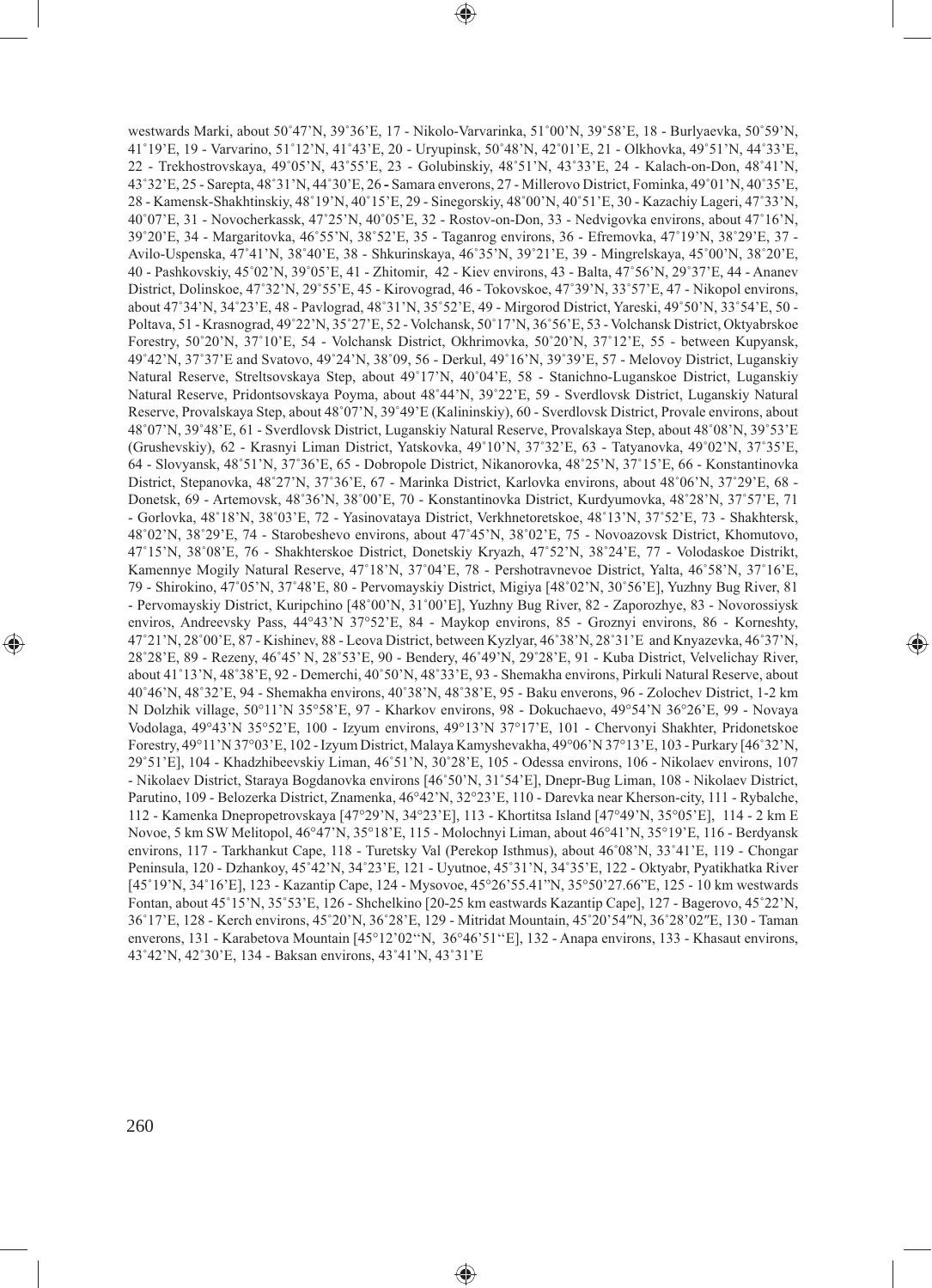

Map 2. The Crimean part of the area of *D. cinerarium. D. c. cinerarium*-group of subspecies - red symbols; *D. c. panticapaeum*-group of subspecies - blue symbols *D. c. perroudi* Pic, 1942, new rank (Crimea: 1-38), *D. c. panticapaeum* Plavilstshikov, 1951 (Crimea: 39-49, Krasnodar Region: 50-51, Kherson Region: 52), *D. c. bartenevi*  ssp. nov. (Crimea: 53).

◈

1 - Natashino, 45˚24'N, 33˚16'E, 2 - Sevastopol, 44˚36'N, 33˚32'E, 3 - Inkerman, 44˚36'N, 33˚36'E, 4 - Balaklava, 44˚30'N, 33˚36'E, 5 - Laspi, 44˚25'N, 33˚43'E, 6 - Orlinoe, 44˚26'N, 33˚46'E, 7 -Foros, 44˚23'N, 33˚47'E, 8 - Parkovoe, 44˚24'N, 33˚54'E, 9 - Simeiz, 44˚24'N, 33˚59'E, 10 - Alupka, 44˚25'N, 34˚02'E, 11 - Miskhor, 44˚25'N, 34˚05'E, 12 - Gaspra, 44˚25'N, 34˚06'E, 13 - Koreiz, 44˚25'N, 34˚05'E, 14 - Yalta, 44˚29'N, 34˚09'E, 15 - Yaltinskaya-Yayla, 44˚33'N, 34˚08'E, 16 - Gurzuf, 44˚33'N, 34˚17'E, 17 - Zaprudnoe, 44˚35'N, 34˚19', 18 - Alushta, 44˚40'N, 34˚24'E, 19 - Verkhnyaya Kutuzovka, 44˚43'N, 34˚22'E, 20 - South Demerdzhi Mountain, 44°44'N, 34°23'E, 21 - Luchistoe, 44˚44'N, 34˚24'E, 22 - Angarskiy Pass, 44˚45'N, 34˚20'E, 23 - Chatyr-Dag, 44˚46'N, 34˚17'E, 24 - North Demerdzhi Mountain, 44°46'N, 34°23'E, 25 - Krasnopeshchernaya, 44˚51'N, 34˚20'E, 26 - Marino, 44˚55'N, 34˚08'E, 27 - Lozovoe, 44˚54'N, 34˚09'E, 28 - Dubki, 44˚56'N, 34˚01'E, 29 - Simferopol, 44˚56'N, 34˚06'E, 30 - Kamenka, 44˚59'N, 34˚10'E, 31 - Sudak, 44˚51'N, 34˚58'E, 32 - Kurskoe, 45˚01'N, 34˚56'E, 33 - Agarmysh Mountain, 45˚02'N, 35˚02'E, 34 - Staryi Krym, 45˚01'N, 35˚05'E, 35 - Shchebetovka, 44˚56'N, 35˚09'E, 36 - Karadag Mountain, 44˚55'N, 35˚13'E, 37 - Feodosiya, 45˚02'N, 35˚22'E, 38 - Vladislavovka, 45˚09'N, 35˚22'E; 39 - Turetsky Val (Perekop Isthmus), about 46˚08'N, 33˚41'E, 40 - Dzhankoy, 45˚42'N, 34˚23'E, 41 - Uyutnoe, 45˚31'N, 34˚35'E, 42 - Oktyabr, Pyatikhatka River [45˚19'N, 34˚16'E], 43 - Kazantip Cape, 44 - Mysovoe, 45°26'55.41"N, 35°50'27.66"E, 45 - 10 km westwards Fontan, about 45˚15'N, 35˚53'E, 46 - Shchelkino [20-25 km eastwards Kazantip Cape], 47 - Bagerovo, 45˚22'N, 36˚17'E, 48 - Kerch environs, 45˚20'N, 36˚28'E, 49 - Mitridat Mountain, 45˚20'54″N, 36˚28'02″E, 50 - Taman environs, 51 - Karabetova Mountain [45°12'02''N, 36°46'51''E], 52 - Chongar Peninsula, 53 - Tarkhankut Cape.

antennae usually protruding to about elytral middle; elytral furrows deeper than in males; elytral carinae better developed; humeral elytral pale stripes (if present) usually wider than dorsal stripes (if present), and much wider than white sutural stripe; last abdominal sternite widely rounded with a small depression in the middle, last tergite narrowly rounded.

Microspecules; central trunk (ct) without ventral tubercle, hardly delimited from central bladder, densely covered. Aedeagus (Lazarev 2009) distinctly sharpened; endophallus (Fig.

⊕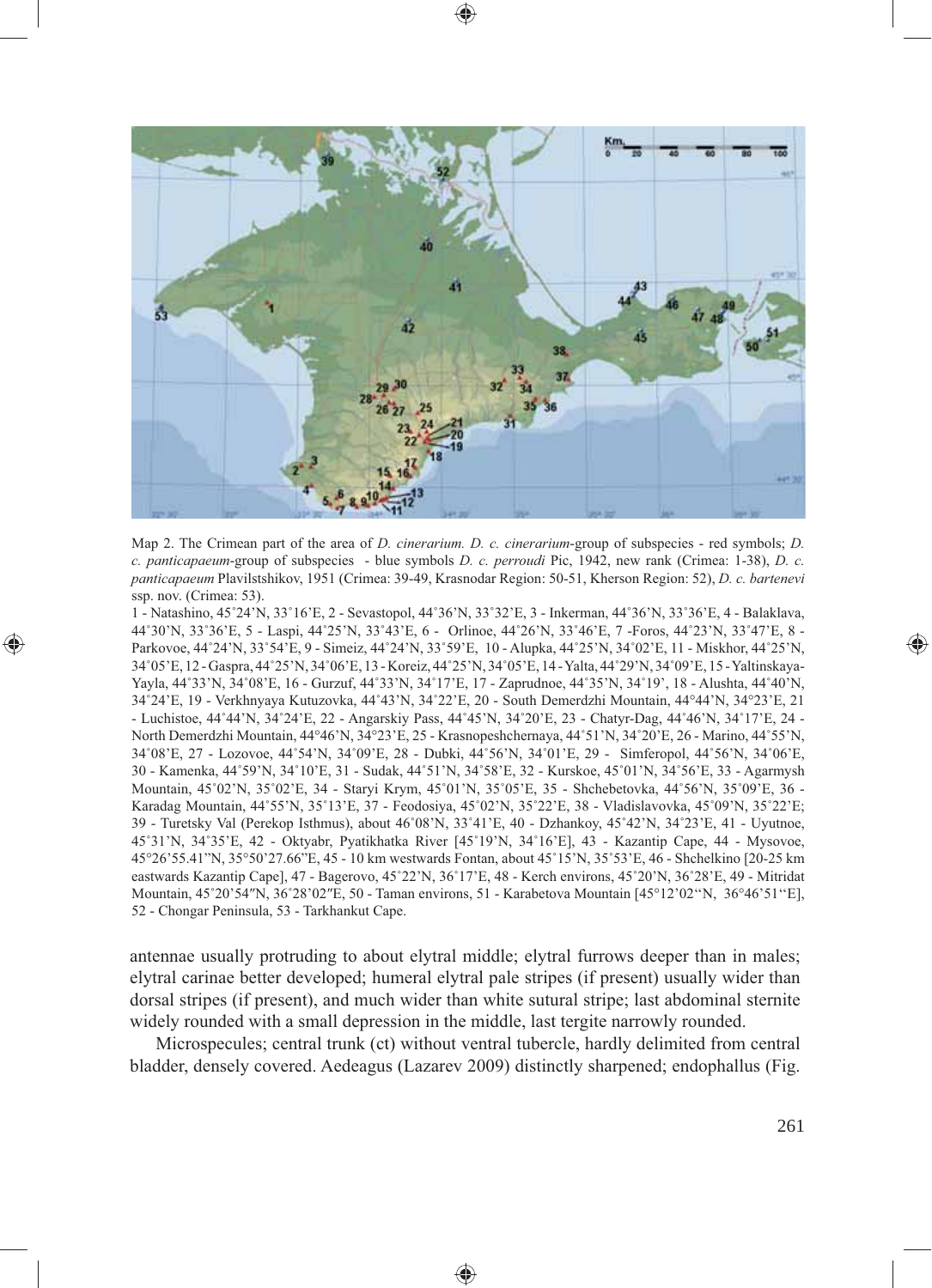$\bigoplus$ 



 $\bigoplus$ 

Figs 5-13. *D. c. cinerarium*: 5- Endophallus of *D. c. cinerarium*, Rostov, Krasnyi Sulin District, ab - apical bulb, ae - aedeagus, af - apical furrow, ap - apical phallomer, bb - apical bubble, bp - basal phallomer, bt - basal tube, cb central bladder, ct - central trunk, mt - medial tube, pb - preapical bulb, vp - plates; 6- male, Rostov; 7- female, Rostov Region, Sinegorskiy; 8- male, Voronezh Region. 9- female, Voronezh Region, Divnogore; 10- male, Zhitomir; 11 female, same locality; 12- male, Kharkov Region, Okhrimovka; 13- female, Kharkov Region, Volchansk District, Oktyabrskoe Forestry.

♠

 $\bigoplus$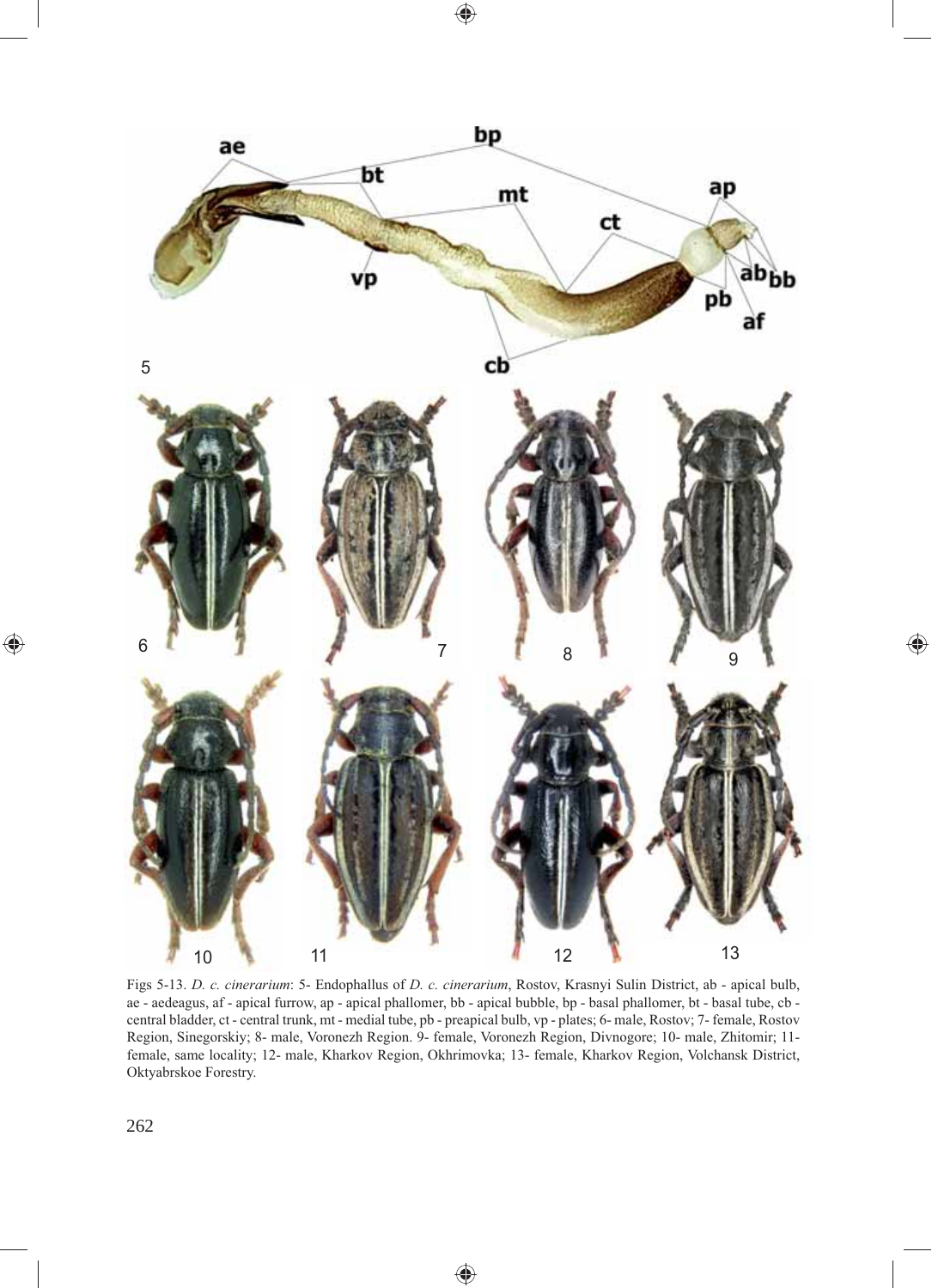5) relatively long and narrow, but shorter than body; basal tube (bt) strongly attenuated, straight, transversally rugose; ventral plates (vp) small; medial tube (mt) long and narrow with distinct dilation at middle; central bladder (cb) poorly developed, partly covered with very short microspecules; preapical bulb (pb) small, elongated; apical bulb (ab) narrow, cylindrical.

⊕

Body length in males: 8.7-15.5 mm, in females: 9.3-16.1 mm; body width in males: 3.1- 5.6 mm, in females: 4.1-6.5 mm.

**Distribution.** *D. cinerarium* is distributed from Voronezh Region of Russia in the north to Moldova in the west, to the North Caucasus in south-west and Azerbaijan in south-east; the eastern border of the species area in Europe is in general Volga River (the labels "Samara"of two very old males are rather doubtful). Western border of the area is about same as the western state border of Moldova - Prut River. The most southern populations are distributed from Taman Peninsula to Anapa environs, then to North-West Caucasus (Novorossiysk), Adygeya and Chechnya and then to north Azerbaijan. The records of *D. cinerarium* for Karachaevo-Cherkesia (Daut Canyon) by D. Kasatkin & Yu. Arzanov (1997) was connected with *D. sareptanum striatiforme* Suvorov, 1913.

Dense populations of *D. cinerarium* are known from many regions of South Russia, Moldova and Ukraine; the species is very common in Crimea.

Many *Dorcadion* populations from Turkey and North Iran were wrongly traditionally regarded as forms of *D. cinerarium* or *D. micans* Thomson, 1867, *D. sericatulum* Kraatz, 1873a, *D. macropus* Kraatz, 1873b. In fact the species a little penetrates southwards Caucasian Ridge only in north-east Azerbaijan and is absent in other parts of Transcaucasia. All populations from Iran and Turkey (Breuning 1962; Özdikmen 2010), which are up to now regarded as *D. cinerarium* (often as subspecies, variations, morphs, forms or aberrations) belong to another partly undescribed species, which differ by the details of integument sculpture, shape and size of body, genital structures and usually by the domination of glabrous females, that is not typical for *D. cinerarium*.

⊕

According to Plavilstshikov (1952) the area of the species (as "*D. caucasicum*") occupies the whole Caucasus from Don steppe areas and Ciscaucasia to Transcaucasia. Still there are no specimens of *D. cinerarium* from Georgia or Armenia in Plavilstshikov's collection, as well as in the collection of Zoological Institute (St.-Petersburg). Specimens of *D. sulcipenne* Küster, 1847a from Tbilisi environs without pubescence (so *D. sulcipenne caucasicum* Küster, 1847c - see Lazarev 2009) were identified by Plavilstshikov as "*D. caucasicum*". A part of glabrous specimens from near Tbilisi (mostly females) were identified by him as *D*. *sulcipenne* m*. exsertum,* and another part (mostly males) as *D. caucasicum*. The typical *D. sulcipenne* from Tbilisi environs (so *D. sulcipenne sulcipenne* Küster, 1847a - see Lazarev 2009) is densely covered with black pubescence. Just that pair of forms was originally described as two different species *D. sulcipenne* Küster, 1847a and *D. caucasicum* Küster, 1847c.

The real nature of *D. caucasicum* as a glabrous form of *D. sulcipenne* is quite evident from the original descriptions because of well developed lateral thoracic spines (impossible in *D. cinerarium*) and longitudinal elytral furrows - the most important character of *D. sulcipenne,*  so *D. sulcipenne* Küster, 1847a = *D. caucasicum* Küster, 1847c (Lazarev 2009).

♠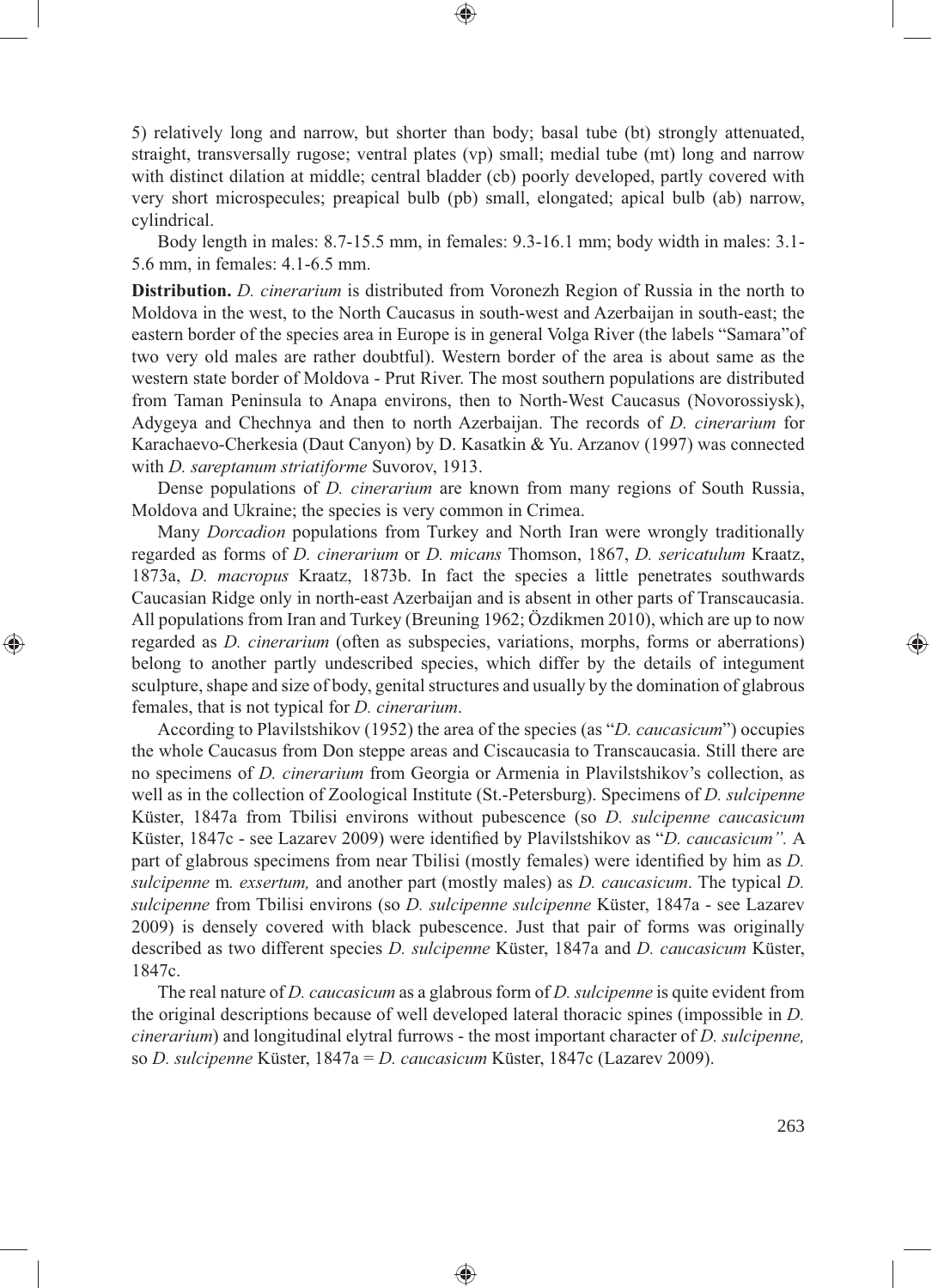Before Danilevsky et al. (2005) conditionally accepted the name *D. cinerarium caucasicum* Küster, 1847c for several Caucasian populations of different species of "group*cinerarium*" recently described as *D. sisianense* Lazarev, 2009, *D. megriense* Lazarev, 2009 and *D. shushense* Lazarev, 2010.

*D. s. sulcipenne* and *D. s. caucasicum* are separated by Kura River near Tbilisi. *D. s. sulcipenne* is distributed along left (north-east) bank of Kura from about Gldani to Rustavi, while *D. s. caucasicum* is distributed along right (south-west) bank of the Kura from about Digomi to Tskhneti. So, numerous pubescent specimens (*D. s. sulcipenne*) with the label "Tbilisi" preserved in different museums were collected north-eastwards from the city.

The species includes 17 subspecies which could be delimited in two groups: the *"Dorcadion cinerarium cinerarium-*group" of subspecies consists of populations with glabrous males: most of males in each population with shining glabrous elytra, only sutural, subsutural and marginal setae stripes present. Males of the "*Dorcadion cinerarium panticapaeum-*group" of subspecies have totally pubescent elytra.

#### **I. "***Dorcadion cinerarium cinerarium-***group"**

Most of males in each population with shining glabrous elytra, only sutural, subsutural and marginal setae stripes present. Only a few males with totally pubescent elytra are known in certain populations. Elytral pubescence of females is rather different in different populations. Usually elytra are covered with very dense differently coloured setae, or elytral setae more or less sparse and predominantly dark, or elytra are totally glabrous with only sutural, subsutural and marginal setae stripes present.

10 subspecies are accepted here.

## **1.** *Dorcadion* **(***Cribridorcadion***)** *cinerarium cinerarium* **(Fabricius, 1787)** (Figs 5-13, Photo 1-2)

⊕

*Lamia cineraria* Fabricius, 1787: 140 ("Pallas Icon. tab. F. fig 11. Habitat in Russia meridionali").

*Lamia tricolor* Fischer-Waldheim, 1805: 15 ("les environs de Moscou, et du Wolga").

*Dorcadion sericatum*, Krynicki, 1832: 160, part; Sturm, 1843: 260.

- *Dorcadion cinerarium*, Küster, 1848: 78; Thomson, 1867: 66, part; Kasatkin & Arzanov, 1997: 64; Kaliuzhnaya et al., 2000: 185.
- *Dorcadion* (s. str.) *caucasicum,* Aurivillius, 1922: 41, part.; Winkler, 1929: 1192, part.; Ogloblin, 1948: 466 (south of European Russia eastwards Dnepr River).

*Dorcadion* (s. str.) *cinerarium,* Aurivillius, 1922: 42, part.

*Dorcadion caucasicum*, Sturm, 1843: 260, nomen nudum; Küster, 1847c: 98; Plavilstshikov, 1927a: 5; 1927b: 51; 1948: 127, part.; Zahaikevitch, 1991: 148; Negrobov et al., 2005: 603; Prisnyi, 2005: 40.

*Dorcadion* (*Compsodorcadion*) *caucasicum,* Plavilstshikov, 1932b: 193, part.

*Dorcadion* (*Pedestredorcadion*) *cinerarium,* Breuning, 1946: 117, part.; 1962: 361, part.; Danilevsky, 1996: 66, part.; Althoff & Danilevsky, 1997: 32 part.

*Dorcadion* (*Autodorcadion*) *caucasicum,* Plavilstshikov, 1958: 118, part.; 1965: 411, part; Lobanov et al., 1982: 263, part.

*Dorcadion* (*Pedestredorcadion*) *cinerarium* morpha *caucasicum*, Breuning, 1962: 361, part. ("Ukraine, Krim, Westkaukasus, Nord-Anatolien")

*Dorcadion (Pedestredorcadion) cinerarium* morpha ♀ *subobesum*, Breuning, 1962: 363, part. ("Ukraine, Nord-Anatolien").

⊕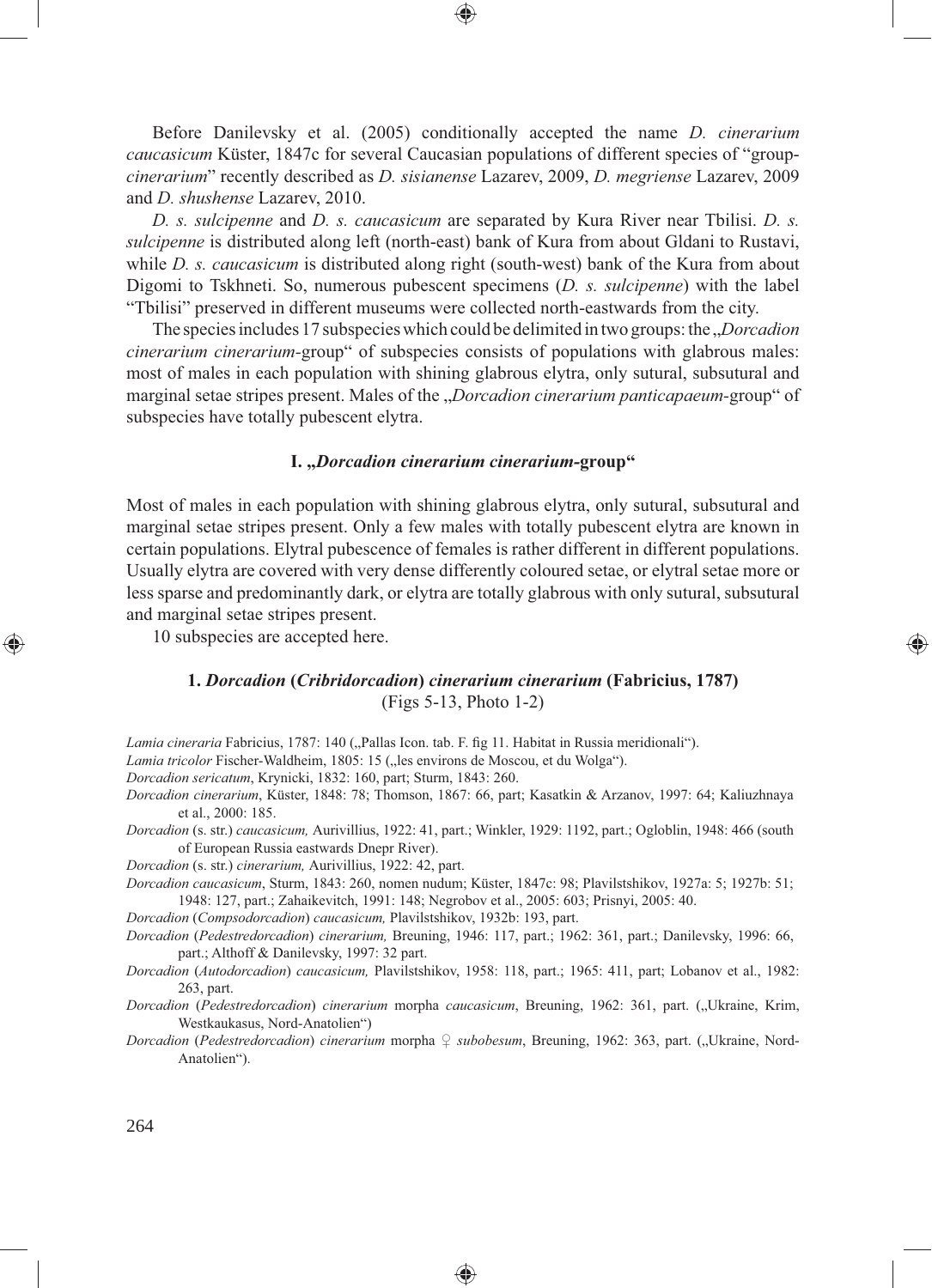

 $\bigoplus$ 

Photos. 1-2. *D. c. cinerarium* (Fabricius, 1787): 1- Volgograd Region, Kumylga River, 140 m, 50°19' N, 42°51' E, 30.04.2009 (Photo by M. Danilevsky); 2- Kharkov Region, Volchansk District, Okhrimovka, (Photo by A. Shekhovtsov).



⊕

 $\bigoplus$ 

265

 $\bigoplus$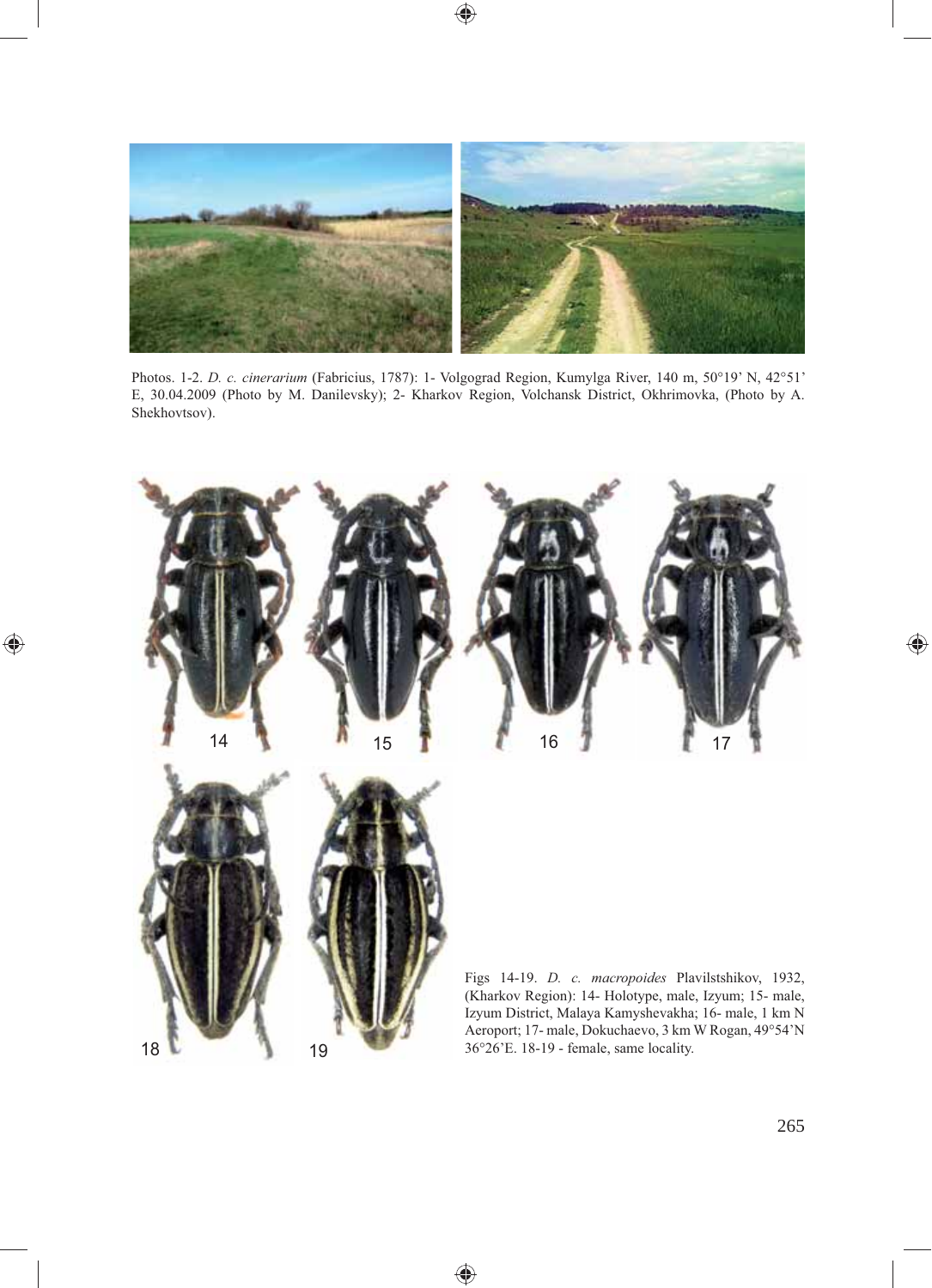*Dorcadion* (*Autodorcadion*) *cinerarium,* Danilevsky & Miroshnikov, 1985: 329, part; Martynov & Pisarenko: 2004: 60.

*Dorcadion* (*Pedestredorcadion*) *cinerarium cinerarium,* Danilevsky, 1996: 418; Althoff & Danilevsky, 1997: 33 part.; Bartenev, 2004: 37 part.; 2009: 300 part.

*Dorcadion* (*Cribridorcadion*) *cinerarium,* Özdikmen, 2007: 296, part.

*Dorcadion* (*Cribridorcadion*) *cinerarium cinerarium,* Danilevsky et al., 2005: 137, 142, part.; 2010a: 245.

**Type locality.** Ukraine and south part of European Russia (see above).

**Material examined.** Russia: 1 ♀, Kursk reg. - ZMM; 2 ♂♂, Samara, Dr. Bolz - ZIN; 1 ♀, Volgograd reg., Sarepta, Khristoforov - ZIN; 1  $\hat{\beta}$ , Rostov reg., Margaritovka - ZIN; 1  $\hat{\beta}$ , 2  $\hat{\varphi}$ , Don, Novocherkassk, iv.1917 - ZMM; 1  $\hat{\beta}$ , Rostov-na-Donu, 08.v.1922 - ZMM; 2  $\partial \partial$ , Volgograd reg., Khoper River, Uryupinsk, 30.iii.1929, A. Menstschikov - ZMM; 9 ♂♂, 1 ♀, Krasnodar reg., Mingrelskaya, 05-11.vi.1930, Galkin - ZMM; 3 ♂♂, Rostov reg., Kamensk [now Kamensk-Shakhtinskiy], 23.iv.1950, K.Arnoldi - MPSU; 1 ♀, Rostov reg., Sinegorskiy, 07.v.1972, Lunina - MD; 1  $\circ$ , Don, Novocherkassk ot Aksay, 22.iv.1975 - ZMM; 1  $\circ$ , Voronezh reg., 20 km N Rossosh, 13.v.1980, Anosov - MD; 1 ♀, 75 km S Voronezh, Divnogore, 06.v.1984 - MD; 1 ♀, Krasnodar reg., Pashkovskaya [now Pashkovskiy], 09.v.1988, E.Stepanov - ZIN; 1 ♀, 30 km W Rostova-na-Donu, Nedvigovka, 24.v.1989, A.Napolov - AN;  $1 \text{ } \Diamond$ , Voronezh reg., 30 km S Ostrogozhsk 24.iv.1997, Tsurikov - MD; 2  $\Diamond \Diamond$ , 1  $\Diamond$ , Volgograd reg., Olkhovka, 17.v.1997, V.Sychev - MD;  $5 \text{ } \partial \beta$ , 1  $\varphi$ , Rostov reg., Krasnyi Sulin District, v.2001, D.Kasatkin - ML; 4  $\partial \beta$ , Volgograd reg., Novoanensk District, 27 km SSE Novoanensk, Kumylga River, 27.iv.2008, M.Smirnov - MS; 2 ♂♂, 1 ♀, Volgograd reg., Kumylga River, 140 m, 50°19' N, 42°51' E, 30.iv.2009, M.Danilevsky - MD; 20 ♂♂, 6 ♀♀, Rostov, 01-04.v.2009, Yu.G.Arzanov - MD. Ukraine: 2 ♂♂, 1 ♀, Kiev - ZIN; 1 ♀, Donetsk reg., Bakhmut [now Artemovsk], 06.iv.1892 - ZIN;  $4 \text{ } \partial \beta$ , 1  $\text{ } \mathcal{Q}$ , Donetsk reg., Slovyansk, 26.iv.1896, Sokolov - ZMM; 1  $\beta$ , Donetsk reg., Bakhmut [now Artemovsk], 30.iv.1908, Valch. - ZMM; 1 ♂, Poltava, 12.iv.1912, Ogloblin - ZMM; 1 ♂, Poltava reg., Mirgorod District, Yareski 27.v.1919 - ZMM; 1 ♀, Kharkov reg., Krasnograd, 1926, F. Lukyanovich - ZMM; 1 ♂, Voroshilovgrad [now Lugansk] reg., Derkul, 22.iv.1934, A.Alekseev - ZMM; 1 ♂, Svyatogorsk, Tatyanovka, 17.v.1937, Arnoldi - ZIN; 3 ♂♂, 8 ♀♀, Kirovograd, 05.v.1946 - ZMM, ZIN; 1 ♂, Odessa reg, Balta, 01.vi.1948, I.Maltsev - AB;  $4 \text{ } \mathcal{S} \mathcal{S}$ ,  $3 \text{ } \mathcal{Q} \mathcal{Q}$ , Zhitomir, vi.1949, S.Nikereev - MD;  $4 \text{ } \mathcal{S} \mathcal{S}$ ,  $1 \text{ } \mathcal{Q}$ , Voroshilovgrad [now Lugansk] reg., between Kupyansk and Svatovo, 23.iv.1954, G. Mazokhin - ZMM; 17 ♂♂, 6 ♀♀, Voroshilovgrad [now Lugansk] reg., Derkul, Yunitsa, 27.iv.1954, G. Mazokhin - ZMM; 1 ♂, Natural Reserve, Streltsovskaya Step, 06.vi.1971 - AB; 2 ♂♂, Kharkov reg., Volchansk, 24.iv.1985, Efremov - MPSU; 11 ♂♂, 1 ♀, Kharkov reg., Volchansk District, Efremovskoe Forestry [now Oktyabrskoe Forestry], [Okhrimovka environs], 24.iv.1985, I.Plyushch - MD; 1  $\Diamond$ , 1  $\Diamond$ , Dnepropetrovsk reg., Nikopol environs, 10.v.-20.vi.1987, Tretyakov - AN; 1  $\Diamond$ , Donetsk reg., 12 km E Mariupol, Shirokino, 29.iv.1990, I.Blonskiy - MPSU; 7  $\Im$  2  $\Im$ , Dnepropetrovsk reg, Pavlograd, 01-15.v.1993, V.Brigadirenko - MD, AN; 1  $\beta$ , Donetsk reg., Shakhtersk, 15.v.1995 - AB; 11  $\beta\beta$ , 5  $\beta\beta$ , Dnepropetrovsk reg. Apostolovo District, Tokovskoe, 19.iv.1998, 30.iv.1998, 19.v.1998, 26.iv.2000 - MPSU, ML; 4 ♂ , Odessa reg., Ananev District, Dolinskoe, 02-03.iv.2002, S.Vashchenko - MD;  $5 \text{ } \textcircled{7} \textcircled{} 5 \text{ } \textcircled{7}$  (including 2 totally pubescent males), Zaporozhye, 5-10.05.2008, S.Alekseenko - ArS, ML; 15 ♂♂, Donetsk, Botanikal garden, 15-28.iv.2009, A.Gubin - OP; 1  $\beta$ , Kharkov reg., Volchansk District, Efremovka [now Okhrimovka], 23.v.2010, A.Shekhovtsov - ArS; 2  $\beta\beta$ , Kharkov reg., Volchansk District, Okhrimovka, 50°20'59.29"N, 37°13'29.49"E, h=140m, 25.v.2010, Yu.Skrylnik, A. Dronov - YuS.

⊕

**Diagnosis.** Body moderately big; antennae black with 1<sup>st</sup> joint usually dark-red or nearly black; prothorax lateral tubercles shortly angulated; pronotal longitudinal furrow usually interrupted near middle by small convexity; pronotal longitudinal stripes in males very narrow and sometimes not complete; pronotum in males with sparse big dots (often rather scattered) and fine dense punctation; male pronotum sometimes with scattered black recumbent setae, which very rare can be rather dense (males from Samara); males are always with mostly glabrous elytra (two males with totally pubescent elytra are known from near Zaporozhye, but the local population is regarded here as transitional to *D. c. gorodinskii,* because others males here are typically glabrous); scattered recumbent setae in glabrous elytral area always absent; females are always autochromal with densely pubescent pale-brown (usually), dark-

⊕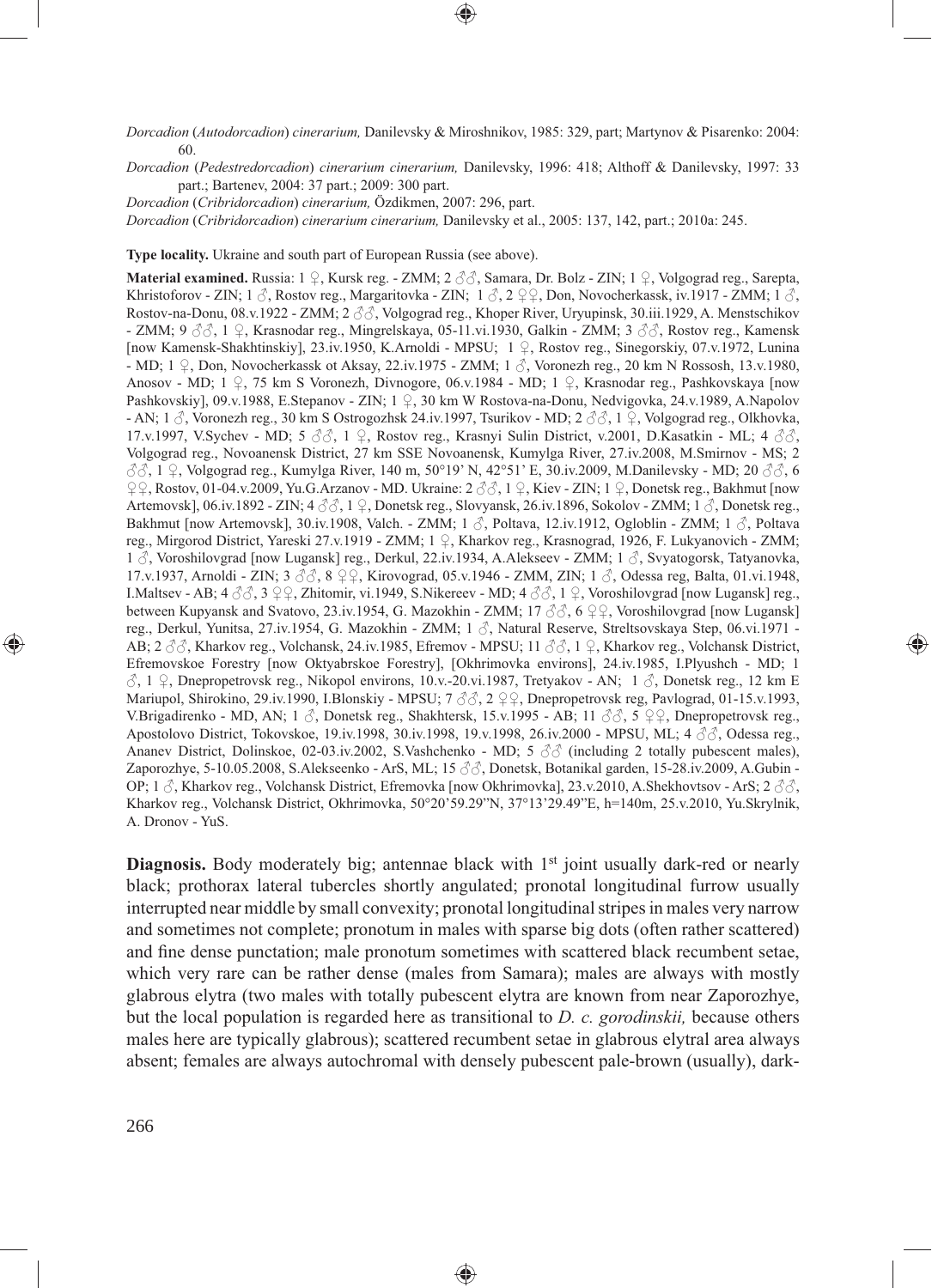brown or nearly black elytra; dirty-white dorsal elytral stripes in females always present, but sometimes rather narrow, diffused and nearly indistinct, sometimes interrupted by black spots; longitudinal elytral sculpture (furrows and carinae) nearly indistinct; anterior part of humeral area with dense big dots disappearing before middle; fine elytral irregular striae more or less obliterated or hardly visible anteriorly; apical elytral margin usually reddish; legs usually dark-red or nearly black.

⊕

Body length in males: 10.0-12.0 mm, in females: 10.9-13.5 mm; body width in males: 3.5-4.5 mm, in females: 4.3-5.6 mm.

*D. c. cinerarium* is characterized by glabrous males, absence of androchromal females, usually pale colour of female pubescence, dark-red or nearly black 1<sup>st</sup> antennal joint and legs.

Certain specimens from Kharkov (Volchansk District), Donetsk, Lugansk and Rostov regions have rather dark legs and antennae, so the corresponding populations are transitional to the next subspecies *D. c. macropoides* Plavilstshikov, 1932.

**Distribution.** South of European Russia, central and north Ukraine; the eastern border of the area is in general Volga River, but two specimens are available with the label "Samara", so, the taxon seems to be able to penetrate to the eastern Volga bank; western border goes from Zhitomir Region of Ukraine to the north of Odessa Region; the northernmost localities are situated in Kiev, Kursk and Voronezh regions (and possibly in Samara environs); in the south the taxon does not reach the Black See coast and Caucasian foothills.

The population from near Zaporozhye is regarded here as transitional to *D. c. gorodinskii.*

⊕

Known localities in Russia are - Belgorod Region: Belgorod District [south environs of Belgorod city - private message by Prisnyi, 2008] - (Prisnyi, 2005); Novyi Oskol District, [1 km northwards Belyi Kolodets, about 50˚37'N, 37˚19'E - private message by Prisnyi, 2008] - (Prisnyi, 2005); Veydelevka District, [2.5 km southwards Viktoropol, about 50˚03'N, 38˚28'E - private message by Prisnyi, 2008] - (Prisnyi, 2005); Krasnodar Region: Mingrelskaya, 45˚00'N, 38˚20'E - ZMM; Pashkovskiy, 45˚02'N, 39˚05'E - ZIN; Shkurinskaya, 46˚35'N, 39˚21'E - (Kasatkin & Arzanov, 1997); Kursk Region - ZMM; Rostov Region: 7 localities (Kasatkin & Arzanov, 1997): Avilo-Uspenska, 47˚41'N, 38˚40'E; Efremovka, 47˚19'N, 38˚29'E; Millerovo District, Fominka, 49˚01'N, 40˚35'E; Kazachiy Lageri, 47°33'N, 40°07'E; Nedvigovka environs, about 47°16'N, 39°20'E [and AN]; Rostovon-Don [and ZMM, MD]; Taganrog environs; Kamensk-Shakhtinskiy, 48˚19'N, 40˚15'E - MPSU; Krasnyi Sulin District - ML; Margaritovka, 46˚55'N, 38˚52'E - ZIN; Novocherkassk, 47˚25'N, 40˚05'E - ZMM; Sinegorskiy, 48˚00'N, 40˚51'E - MD; Samara Region: Samara enverons - ZIN; Volgograd Region: 3 localities (Kaliuzhnaya et al., 2000): Kalach-on-Don, 48˚41'N, 43˚32'E; Golubinskiy, 48˚51'N, 43˚33'E; Trekhostrovskaya, 49˚05'N, 43˚55'E; Olkhovka, 49˚51'N, 44˚33'E - MD; Kumylga River, left tributary of Khoper - MD, MS; Sarepta, 48˚31'N, 44˚30'E - ZIN; Uryupinsk, 50˚48'N, 42˚01'E - ZMM; Voronezh Region: 11 localities in private message by Negrobov, 2008: 4 km westwards Marki, about 50˚47'N, 39˚36'E; Belaya Gorka, 49˚47'N, 40˚57'E; Burlyaevka, 50˚59'N, 41˚19'E; Divnogore [and MD], 50˚57'N, 39˚17'E; Korotoyak, 50˚58'N, 39˚11'E; Medovo, 49˚44'N, 40˚42'E; Nikolo-Varvarinka, 51˚00'N, 39˚58'E; Novovoronezh, 51˚19'N, 39˚13'E; Rossosh, 50˚12'N,

◈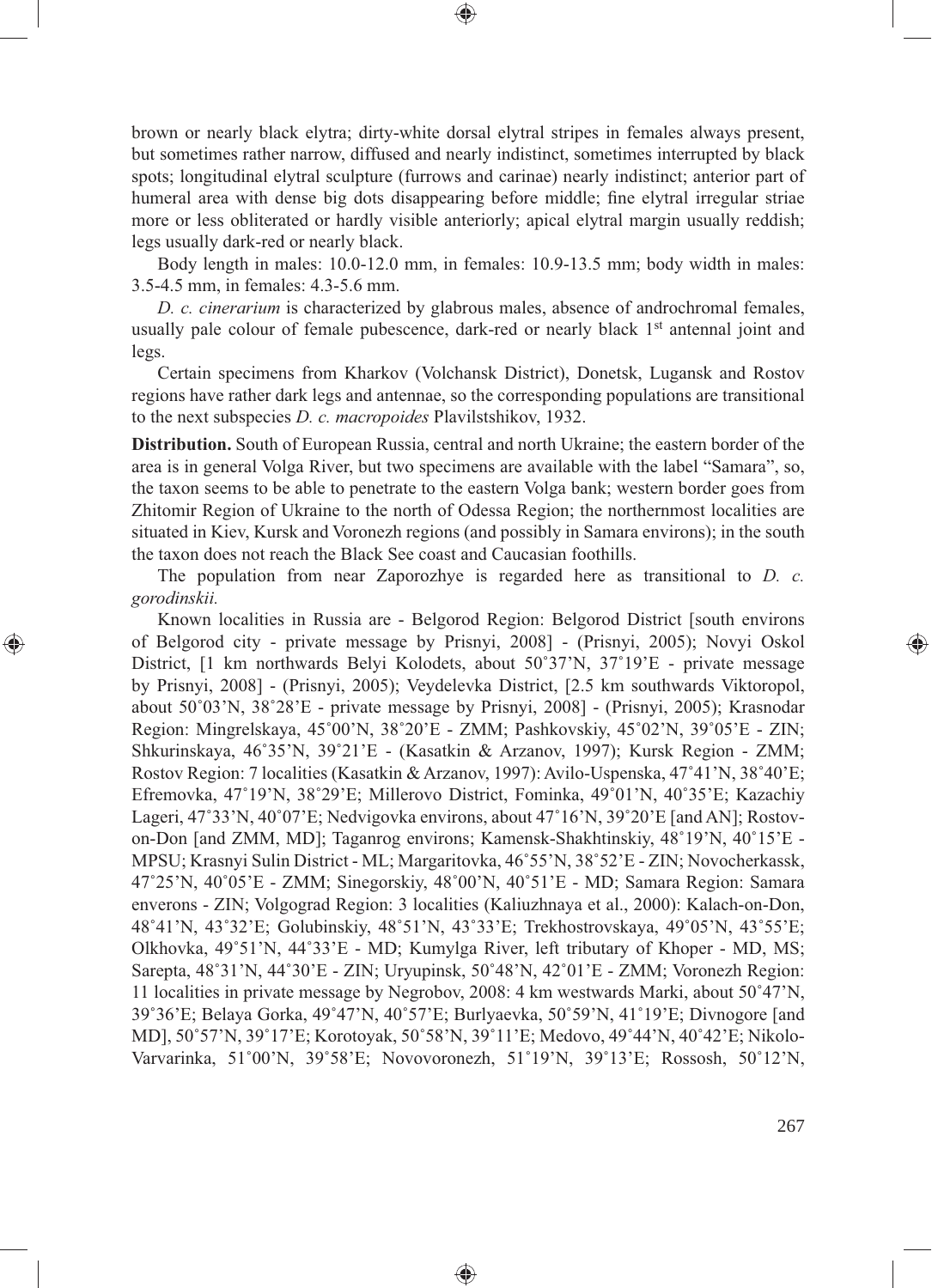39˚35'E; Varvarino, 51˚12'N, 41˚43'E; Voronezh city; 2 km sothwards Gniloe, about 50˚47'N, 39˚04'E - private message by Tsurikov, 2008; 20 km northwards Rossosh, about 50˚22'N, 39˚35'E - MD; 30 km southwards Ostrogozhsk, about 50˚35'N, 39˚04'E - MD; Drozdovo, 50˚20'N, 39˚23'E - private communication by Tsurikov, 2008; Petropavlovka District - (Negrobov et al., 2005).

◈

Known localities in Ukraine are - Dnepropetrovsk Region: Nikopol environs, about 47˚34'N, 34˚23'E - AN; Pavlograd, 48˚31'N, 35˚52'E - MD, AN; Tokovskoe, 47˚39'N, 33˚57'E - MPSU, ML; Donetsk Region: 12 localities (Martynov & Pisarenko, 2004): Dobropole District, Nikanorovka, 48˚25'N, 37˚15'E; Donetsk [and Bartenev, 2009]; Gorlovka, 48˚18'N, 38˚03'E; Yasinovataya District, Skotovataya [now Verkhnetoretskoe], 48˚13'N, 37˚52'E; Konstantinovka District, Kurdyumovka, 48˚28'N, 37˚57'E; Konstantinovka District, Stepanovka, 48˚27'N, 37˚36'E; Krasnyi Liman District, Yatskovka, 49˚10'N, 37˚32'E; Novoazovsk District, Khomutovo, 47˚15'N, 38˚08'E; Shakhterskoe District, Donetskiy Kryazh, 47˚52'N, 38˚24'E; Starobeshevo environs, about 47˚45'N, 38˚02'E; Pershotravnevoe District, Yalta, 46˚58'N, 37˚16'E; Volodaskoe Distrikt, Kamennye Mogily Natural Reserve, 47˚18'N, 37˚04'E; Artemovsk, 48˚36'N, 38˚00'E - ZIN, ZMM; Donetsk, Botanikal garden – OP; Marinka District, Karlovka environs, about 48˚06'N, 37˚29'E - (Bartenev, 2009); Shakhtersk, 48˚02'N, 38˚29'E - AB; Shirokino, 47˚05'N, 37˚48'E - MPSU; Slovyansk, 48˚51'N, 37˚36'E - ZMM, ZIN; Tatyanovka, 49˚02'N, 37˚35'E - ZIN; Kharkov Region: Volchansk District, Oktyabrskoe Forestry, 50˚20'N, 37˚10'E - MD; Volchansk District, Okhrimovka, 50˚20'N, 37˚12'E - ArS; Krasnograd, 49˚22'N, 35˚27'E - ZMM; Volchansk, 50˚17'N, 36˚56'E - MPSU; Kiev Region: Kiev environs - ZIN; Kirovograd Region: Kirovograd - ZMM, ZIN; Lugansk Region: 3 localities (Martynov & Pisarenko, 2004): Stanichno-Luganskoe District, Luganskiy Natural Reserve, Pridontsovskaya Poyma, about 48˚44'N, 39˚22'E; Melovoy District, Luganskiy Natural Reserve, Streltsovskaya Step, about 49˚17'N, 40˚04'E [AB]; Sverdlovsk District, Luganskiy Natural Reserve, Provalskaya Step, about 48˚07'N, 39˚49'E (Kalininskiy) and 48˚08'N, 39˚53'E (Grushevskiy); between Kupyansk, 49˚42'N, 37˚37'E and Svatovo, 49˚24'N, 38˚09'E - ZMM; Derkul, 49˚16'N, 39˚39'E - ZMM; Yunitsa - ZMM; Sverdlovsk District, Provale environs, about 48˚07'N, 39˚48'E - Medvedev, 1950; Nikolaev Region: Pervomayskiy District, Migiya [48˚02'N, 30˚56'E], Yuzhny Bug River (Bartenev, 2009) Pervomayskiy District, Kuripchino [48˚00'N, 31˚00'E], Yuzhny Bug River (Bartenev, 2009); Odessa Region: Ananev District, Dolinskoe, 47˚32'N, 29˚55'E - MD; Balta, 47˚56'N, 29˚37'E - AB; Poltava Region: Poltava - ZMM, Mirgorod District, Yareski, 49˚50'N, 33˚54'E - ZMM; Zaporozhye Region: 5 ♂♂ (including 2 totally pubescent males), Zaporozhye – ArS, ML; Zhitomir Region: Zhitomir - MD.

⊕

## **2.** *Dorcadion* **(***Cribridorcadion***)** *cinerarium macropoides* **Plavilstshikov, 1932, new rank** (Figs 14-19, Photo 3)

*Dorcadion* (s.str.) *caucasicum* var. *macropoides* Plavilstshikov, 1932a: 183 ("Rossia europ.: Ukraina, Izjum (prov. Charkov).").

◈

*Dorcadion* (*Pedestredorcadion*) *cinerarium* morpha. *macropoides,* Breuning, 1962: 363 ("Charkov"). *Dorcadion* (*Pedestredorcadion*) *cinerarium cinerarium,* Bartenev, 2009: 300 part.

**Type locality.** Ukraine, Kharkov Region, Izyum environs - according to the original description.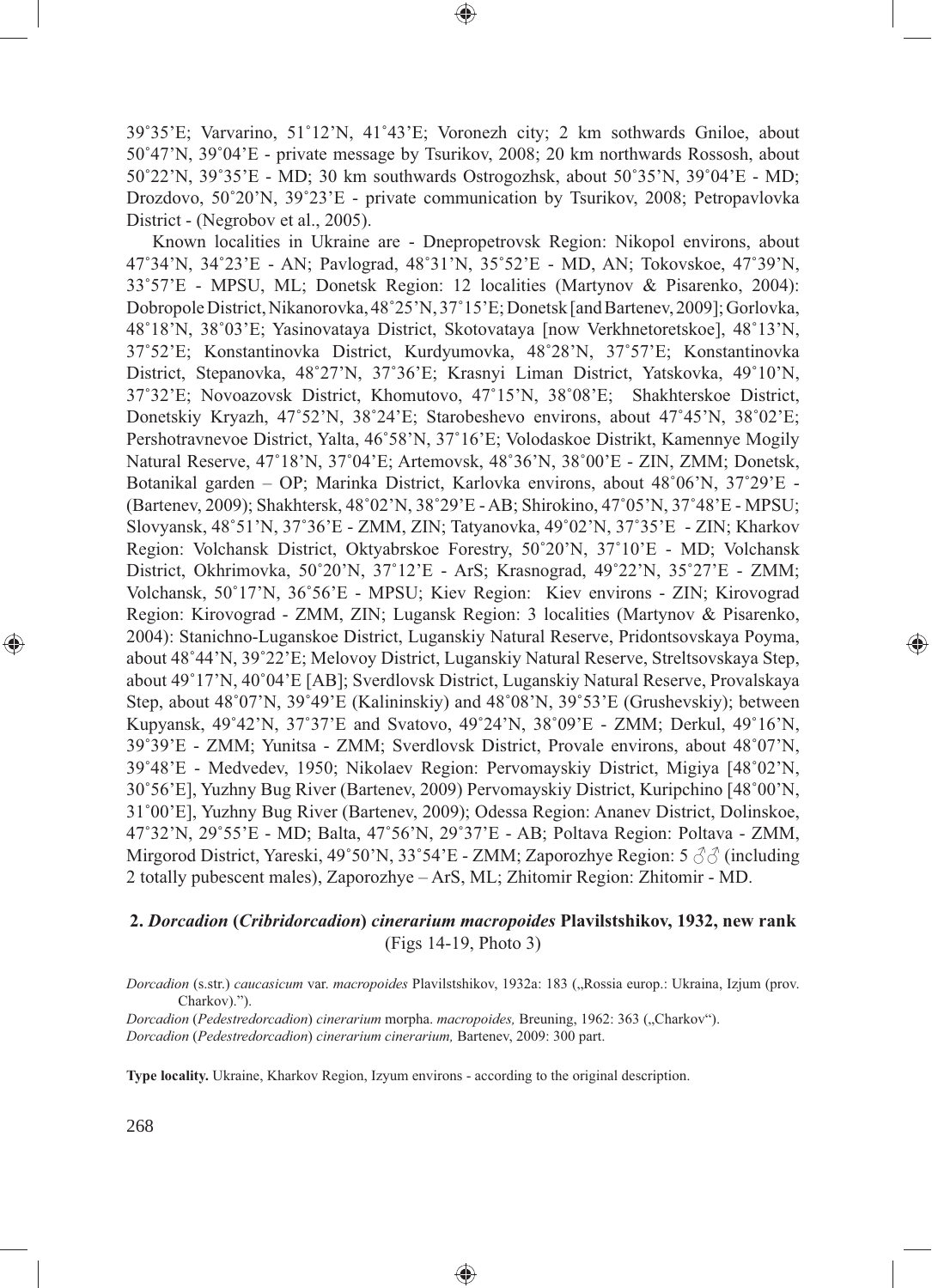**Material examined.** Holotype,  $\hat{\beta}$ , with 4 labels: 1), Cotype" [red], 2), Rossia mer. Izjum Chark. d. 24.iii.1916", 3) "*Dorcadion* (s.str.) *caucasicum* Kst. ab. *macropoides* m N. Plavilstshikov det. Typus", 4) "HOLOTYPUS *Dorcadion caucasicum* var. *MACROPOIDES* det. Plavilstshikov, 1932" - ZMM; 1 ♂, same localyty, 2.v.1924 - MD; 1 ♂, Kharkov, Pomerki, 01.v.1932 - ZMM; 3  $\Im\Im$ , Kharkov, 02.v.1936 - ZMM; 3  $\Im\Im$ , Kharkov, Novaya Vodolaga, 15.v.1978, A.Bartenev - AB; 1 ♂, Kharkov reg, Izyum District, Pridonetskoe Forestry, 19.v.1987, Vedmederya - AB; 1  $\triangle$ , Kharkov environs, 06.vi.2004, V.Terekhova - AB; 5  $\triangle$   $\triangle$ , 3  $\angle$   $\angle$ , Ukraine, Kharkov reg., Kharkov District, Dokuchaevo environs, 12.iv.2007, 19.iv.2007, 19-20.iv.2007, 04.v.2008, Yu. Skrylnik leg. - MD; 19 ♂♂, 12 ♀♀, Kharkov reg., Dokuchaevo, 3 km W Rogan, 49°54'N 36°26'E, 20.iv.2005, 18.iv.2009, 20.iv.2009, 27.iv.2009, 02.v.2009, Yu. & V. Skrylnik leg. - YuS; 112 ♂, 38 ♀♀, same locality, 12.iv.2007, 01.v.2007, 12.04.2009, 15.04.2009, 17.04.2009, Yu. Skrylnik leg. - MD, YuS; 1  $\delta$ , same locality, 20.04.2007, D. Kovalchuk – YuS; 1  $\delta$ , same locality, 04.05.2008, E. Proskuryakov – YuS; 180  $\Im$   $\Im$ , 96  $\Im$ , same locality, 17.04.2009, 19-22.iv.2010, A. Shekhovtsov - ArS, YuS; 2 ♂♂, Kharkov reg., Zolochev. District, 1-2 km N Dolzhnik village, 01.v.2008, 11.v.2008 A.Shehovcov - ArS, YuS; 1 ♀, Kharkov reg., 1 km W Aeroport, 20.iv.2009, A.Shekhovtsov, B.Loboda - YuS; 112 ♂♂, 23 ♀♀, Kharkov reg., 1 km N Aeroport, 23-27.iv.2010, A.Shekhovtsov - ArS; 24 ♂, 9 ♀, Kharkov reg., Zolochev District, 4-5 km W Dolzhik village, 25.iv.2010, A.Shekhovtsov - ArS; 2  $\Im\Im$ , Kharkov reg., Izyum District, Malaya Kamyshevakha, 27.iv.2010, A. Slutsky, B. Loboda - ArS.

⊕

Diagnosis. Body relatively big; antennae usually totally black, very rare 1<sup>st</sup> joint dark-red; prothorax lateral tubercles shortly angulated; pronotal longitudinal furrow not interrupted near middle by small convexity; pronotal longitudinal stripes in males very narrow and sometimes not complete; pronotum in males with moderately sparse big dots and fine dense punctation; male pronotum never with scattered black recumbent setae; males with mostly glabrous elytra; very rare males (several specimens from Kharkov city airport) with totally pubescent elytra, though male elytral pubescence is not very dense, specially along elytral carinae, which can be more or less shining; scattered recumbent setae in glabrous elytral area always absent; females are always autochromal with densely pubescent dark-brown elytra; dirty-white dorsal elytral stripes in females sometimes indistinct, but humeral stripes are always well developed; dorsal stripes can be interrupted by black dots; longitudinal elytral sculpture (furrows and carinae) nearly indistinct; anterior part of humeral area with dense big dots disappearing before middle; fine elytral irregular striae never obliterated; elytra usually totally black up to the apices; legs usually dark-red or nearly black.

⊕

Body length in males: 9.8-13.6 mm, in females: 11.2-15.4 mm; body width in males: 3.8- 5.0 mm, in females: 4.4-6.0 mm.

*D. c. macropoides* differs from the nominative subspecies by usually totally black legs, antennae and elytra, besides females are always with rather dark pubescence.

Marginal populations (Volchansk District) are of transitional character to the nominative subspecies with more reddish legs and 1<sup>st</sup> antennal joint.

**Distribution.** Kharkov Region in North-East Ukraine; known localities are: Izyum environs, 49°13'N 37°17'E - (Plavilstshikov, 1932a), ZMM; Izyum District, Malaya Kamyshevakha, 49°06'N 37°13'E - ArS; Dokuchaevo, 49°54'N 36°26'E - MD, YuS, ArS; Kharkov environs - ZMM, AB; Kharkov city, centre - private communication by A. Shekhovtsov, 2010; Kharkov city, aeroport environs - ArS; Kharkov city, Pomerki - ZMM; Chervonyi Shakhter, Pridonetskoe Forestry, 49°11'N 37°03'E - AB; Novaya Vodolaga, 49°43'N 35°52'E - AB; Zolochev District, 1-2 km N Dolzhik village, 50°11'N 35°58'E - ArS.

**Remark.** The name of the taxon was introduced as *Dorcadion* (s. str.) *caucasicum* var. *macropoides* Plavilstshikov, 1932a and so available, but has never been used before as valid.

◈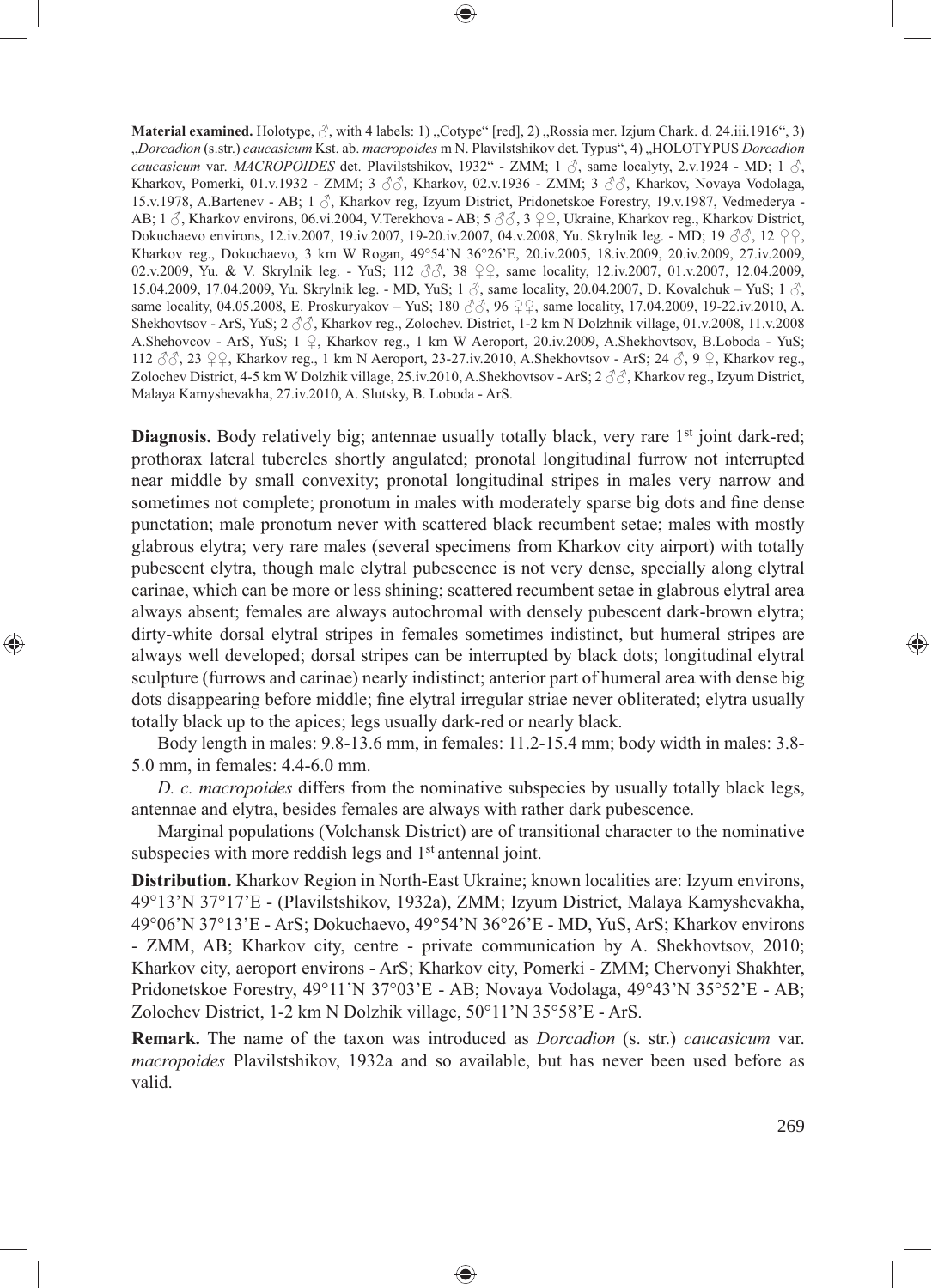# **3.** *Dorcadion* **(***Cribridorcadion***)** *cinerarium perroudi* **Pic, 1942, new rank** (Figs 20-26, Photo 4)

*Dorcadion sericatum* var. *perroudi* Pic, 1942: 2 ("de Crimée").

*Dorcadion sericatum*, Ganglbauer, 1884: 443 ("Krim, Caucasus, Kleinasien"), part.

*Dorcadion caucasicum,* Plavilstshikov, 1948: 127, part.; 1965: 411, part.

*Dorcadion* (*Autodorcadion*) *caucasicum,* Plavilstshikov, 1958: 118, part.; 1965: 411, part.

*Dorcadion* (*Pedestredorcadion*) *cinerarium,* Breuning, 1958: 22 ("Crimée, Anatolie sept."), part.

*Dorcadion* (*Pedestredorcadion*) *cinerarium* morpha ♀ *perroudi,* Breuning, 1962: 364.

*Dorcadion* (*Pedestredorcadion*) *cinerarium cinerarium,* Bartenev, 2004: 37, part; 2009: 300 part.

**Type locality.** Crimea - according to the original description, most probably Simferopol environs, where the taxon is most numerous.

**Material eamined.** Ukraine, Crimea: 1 ♂, Feodosiya - ZIN; 54 ♂♂, 41 ♀♀, Alma River, Rybakov - ZIN; 6 ♂♂, 4 ♀♀, Alushta, B.V.Stark - ZMM; 1 ♂, Simferopol, Dubki, 17.iv.1901, Kuznetsov - ZIN; 1 ♀, Yalta, 01.iv.1903, 22.vii.1973 - MD; 4 ♂♂, 9 ♀♀, Agarmysh, 29.iii.1906, Kirechenko - ZIN; 4 ♀♀, Agarmysh, 23-24.iv.1906 - ZIN; 2 ♂♂, Laspi, 19-25.v.1907, K.Yatsentkovskiy - ZIN; 3 ♂♂, 1 ♀, Belbek, 12-24.v.1907, Kuznetsov - ZIN; 6  $\varphi$ , Belbek, 14.v.1907, Kirechenko - ZIN; 1  $\Diamond$ , Degermenki [now Zaprudnoe], 20.v.1907, Kirechenko - ZIN;  $1 \text{ }\partial$ , Babugan-Yayla, 18.vi.1911, V.Pligitskiy - ZIN;  $1 \text{ }\mathcal{Q}$ , Babugan-Yayla, 19.vi.1911, A.M.Dyakonov - ZIN;  $1 \text{ }\mathcal{Q}$ , Sevastopol, Mekenzievy Mt., 07.iv.1912, W.Pliginski - ZIN; 4 ♂♂, 1 ♀, Sevastopol, 15.iv.1904, 05.iii.1913, W. Pliginski - ZMM; 8 ♂♂, 7 ♀♀, Yalta, 12-13.iv.1903, 12.iv.1904, G.Suvorov – ZIN, ZMM; 1 ♂, Inkerman, 05.v.1903, Kuznetsov - ZIN;  $1 \hat{\beta}$ ,  $2 \hat{S}$ , Balaklava, 1908, Solomko - ZIN;  $2 \hat{\beta}$ ,  $\hat{\beta}$ ,  $\hat{S}$ ,  $\hat{S}$ ,  $\hat{S}$ ,  $\hat{S}$ ,  $\hat{S}$ ,  $\hat{S}$ ,  $\hat{S}$ ,  $\hat{S}$ ,  $\hat{S}$ ,  $\hat{S}$ ,  $\hat{S}$ ,  $\hat{S}$ ,  $\hat{S}$ ,  $\hat{S}$ ,  $\hat{S}$ 25.iii.1907, 06.v.1907 - ZIN; 1 ♀, Alupka, 12.v.1912 - ZMM; 1 ♂, Kizil-Koba [now Krasnopeshchernoe], 27.v.1912, W.Pliginski - ZIN; 1 ♀ , Koreiz, 16.vii.1912 - ZMM; 5 ♂♂, Simeiz, 14-16.iv.1913, D.Romashov - ZMM; 1  $\Im$ , Otuzskaya Valley, 12.iii.1916, V.Vuchetich - ZMM; 5  $\Im$  $\Im$ , Gaspra, v.1926, V.A.Mindgolm - ZIN; 1 ♂, Natashino, 18.iv.1927 - ZMM; 1 ♂, Foros, vi.1930 - ZMM; 10 ♂♂, 20 ♀♀, Simferopol, 09.iv.1932 - ZMM; 3 ♂♂, Miskhor, 25.iv.1932, Rejkhard - ZIN; 1 ♀, Kuchuk-Koy [now Parkovoe], 11.v.1934 - ZMM; 1 ♀, Alushta, 22.iv.1935, Kryzhanovsky - ZIN; 2 ♀♀, Staryi Krym, 01.vi.1946 - ZIN; 1 ♀, Gurzuf, 13.iv.1948, K.Arnoldi - MD; 1 ♂, Alushta, 12.v.1955 - ZIN; 9 ♂♂, 4 ♀♀, Karadag Mt., [44˚54'N, 35˚12'E], 23.iv.1955, 22.iv.1956 - ZMM; 4 ♂, 1 ♀, Staryi Krym, Kurskoe, 20.iv.1956 - ZMM; 1 ♂, Saki District, Mezhgornoe, 26.iv.1967, N.Maltseva - AB; 1 ♀, Simferopo 27.iv.1970, Berlov - MD; 1 ♂, Yaltinskaya-Yayla, 03.vi.1976, B.S.Pavlov - Verevkin - MPSU; 1 ♂, Belogorsk District, Novopsilovka [Novozhilovka], 15.v.1979, Postolatiy - AB; 1 ♀, Shchebetovka, 26.iv.1986, Bogolilova - MPSU; 1 ♂, Argamysh Mountain, 26.iv.1986, I. Korshunova - MPSU; 25 ♂♂, 18 ♀♀, Simferopol, Salgirka, 05-08.v.1987, K.Efetov - MD, ML; 5 ♂♂, Alushta, Verkhnyaya Kutuzovka, 07.vi.1987, 10.vi.1988, 08.iv.1989, K.Efetov - MD, ML; 2 ♂, Lozovoe, 09.iv.1988, K.Efetov - ML; 12 ♂, 3 ♀♀, Simferopol, 24-29. iv.1988, 01.v.1991, 06.v.1991, K.Efetov - ML; 1 ♂, Simferopol, Marino, 30.iv.1988, K.Efetov - ML; 5 ♂♂, Sudak, 03.v.1988, 09.iv.1989, 14.iv.1991, K.Efetov - MD, ML; 1 ∂, Demerdzhi [now Luchistoe], 15.iv.1989, K.Efetov -MD; 2 ♂♂, 4 ♀♀, Belogorsk, Sary-Kaya, 14.iv.1990, K.Efetov – MD, ML; 1 ♀, Sudak, 21.iv.1991, K.Efetov - ML; 4  $\Im$  $\Im$ , Alushta, Rabochiy Ugolok, 21.iv.1991, K.Efetov - ML; 3  $\Im$  $\Im$ , Simferopol, Kamenka, 11.v.1991, K.Efetov - ML; 1 ♀, Simferopol, 18.iv.1992, K.Efetov - ML; 3 ♂♂, 1 ♀, Vladislavovka, 19.iv.1992, M.Danilevsky - MD; 1 ♂, Alushta, Chatyr-Dag, 7-10.v.1994, Yu.Tretyakov - AN; 1 ♂, Chatyr-Dag Ridge, Angarskiy Pass, 01.v.2004, Yu. Skrylnik - YuS; 3 ♂♂, Simferopol District, Dolgorukovskaya Yayla, Kizil-Koba Cave, 01-02.v.2004, Yu. Skrylnik - YuS; 3 ♂♂, Alushta District, N Demerdzhi Mountain, 01-03.v.2004, Yu. Skrylnik - YuS; 1 ♀, Alushta reg, Luchistoe vill., S. Demerdzhi Mountain, 44°44'55.14"N, 34°23'52.14"E, h=610 m, 21.vi.2010 leg. Yu. Skrylnik, A. Dronov, R. Bidychak - YuS.

⊕

**Diagnosis.** Body relatively big; antennae never totally black, 1<sup>st</sup> joint usually light-red, sometimes 3 or 4 basal antennal joints also red; prothorax lateral tubercles obtuse; pronotal longitudinal furrow not interrupted near middle by small convexity; pronotal longitudinal stripes in males very narrow and sometimes not complete; pronotum in males with moderately sparse big dots and fine dense punctation; male pronotum often with scattered black recumbent setae; males nearly always with mostly glabrous elytra; scattered recumbent setae

◈

270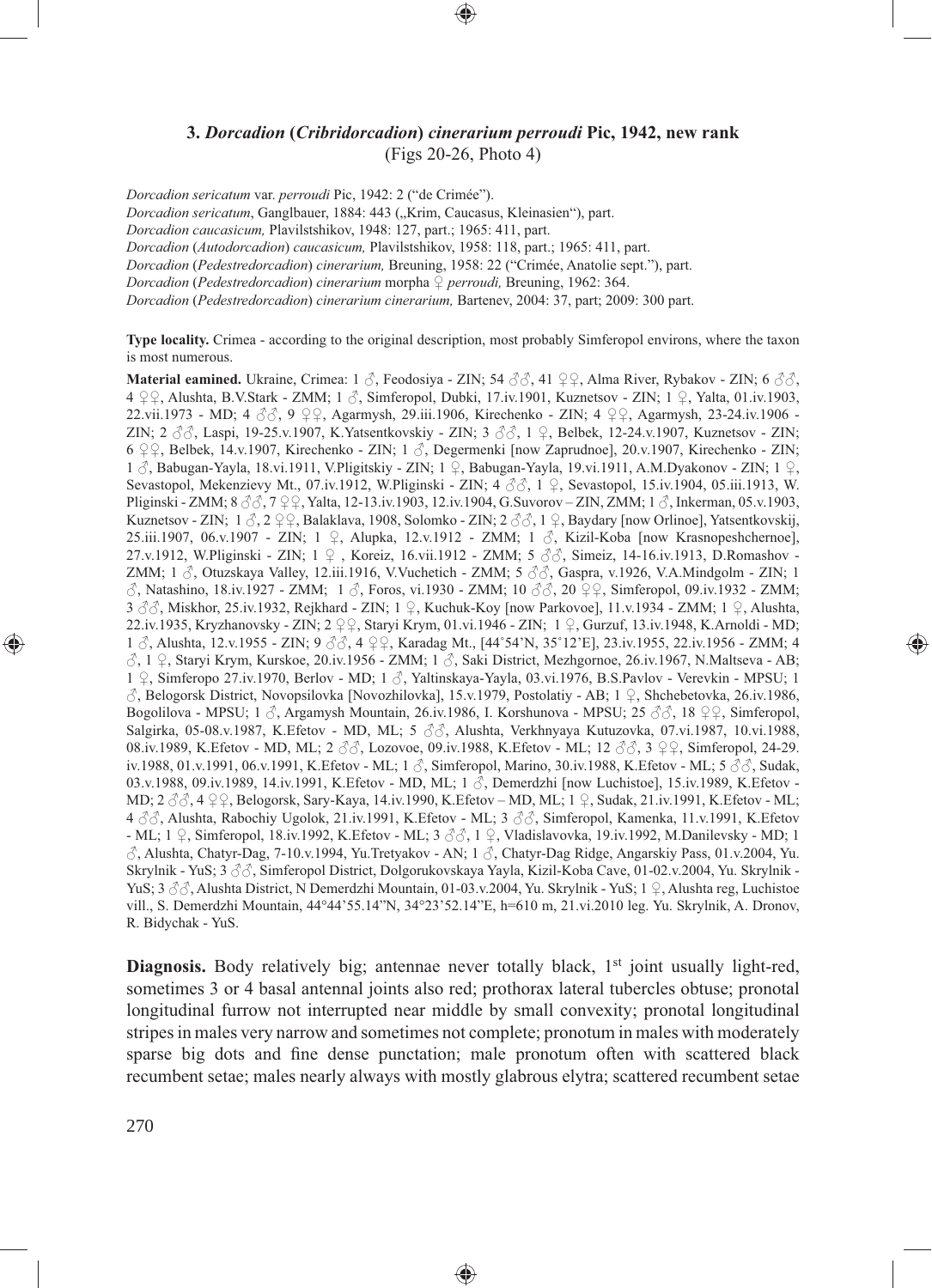



⊕

 $\bigoplus$ 

Photo 3. *D. c. macropoides*  Plavilstshikov, 1932: Kharkov, Dokuchaevo, Rogan, 49°52'41.70"N 36°26'24.73"E, (photo by A.

 $\bigoplus$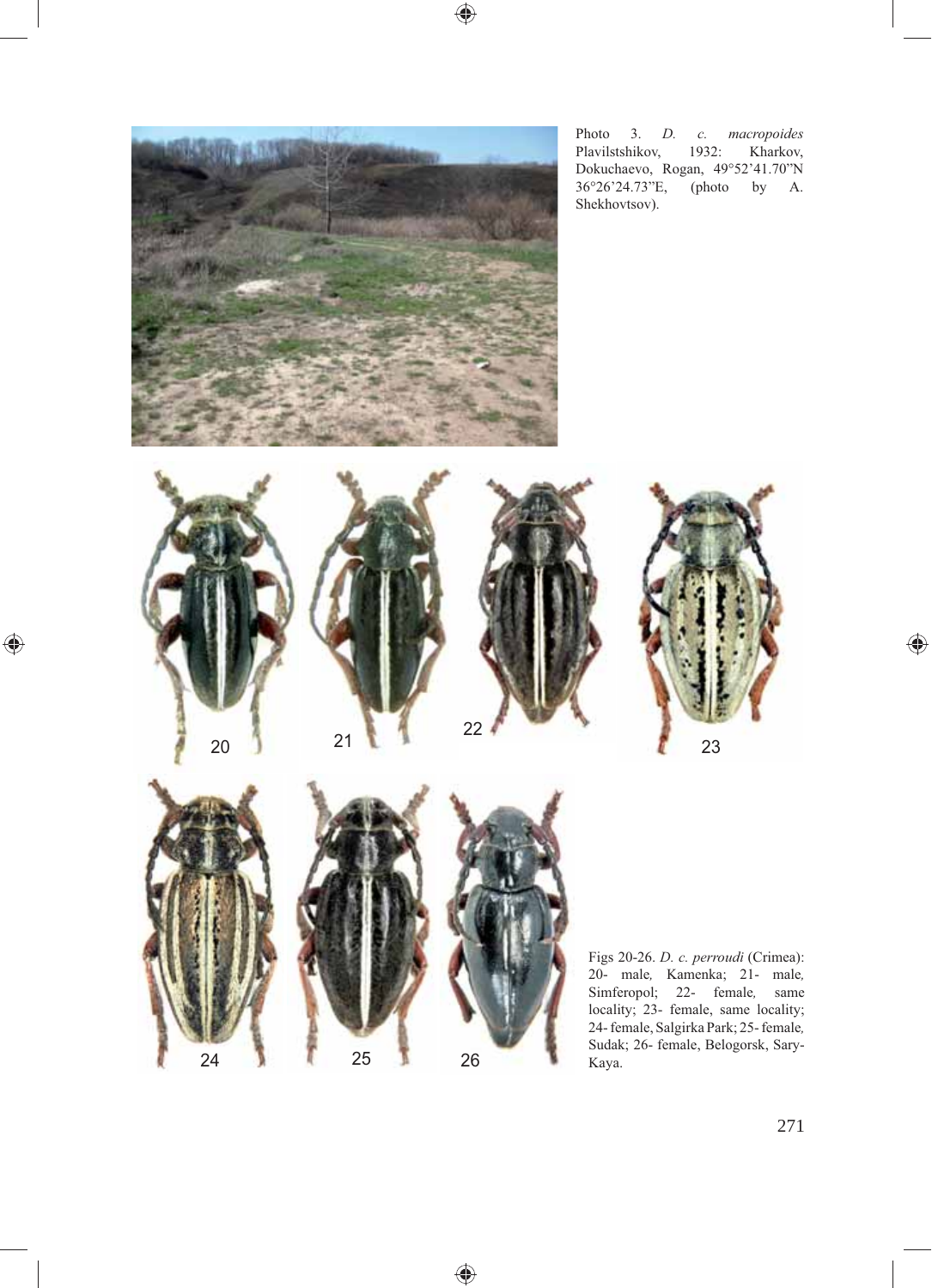

Photo 4. *D. c. perroudi* Pic, 1942: Crimea,Tyurke yayla,1100 -1200 m, 44˚48'N, 34˚25', 03.05.2010 (photo by A. Shekhovtsov).



 $\bigoplus$ 

Figs 27-30. *D. c. zubovi* ssp. nov. (Moldova): 27- Holotype, male, Rezeny (present designation); 28-30- Paratype, female, same locality (present designation).

◈



Photo 5. *D. c. zubovi* ssp. nov.: Moldova, Rezeny, 46˚45'N, 28˚54', 26.03.2010, (photo by A. Zubov).

◈

272

 $\bigoplus$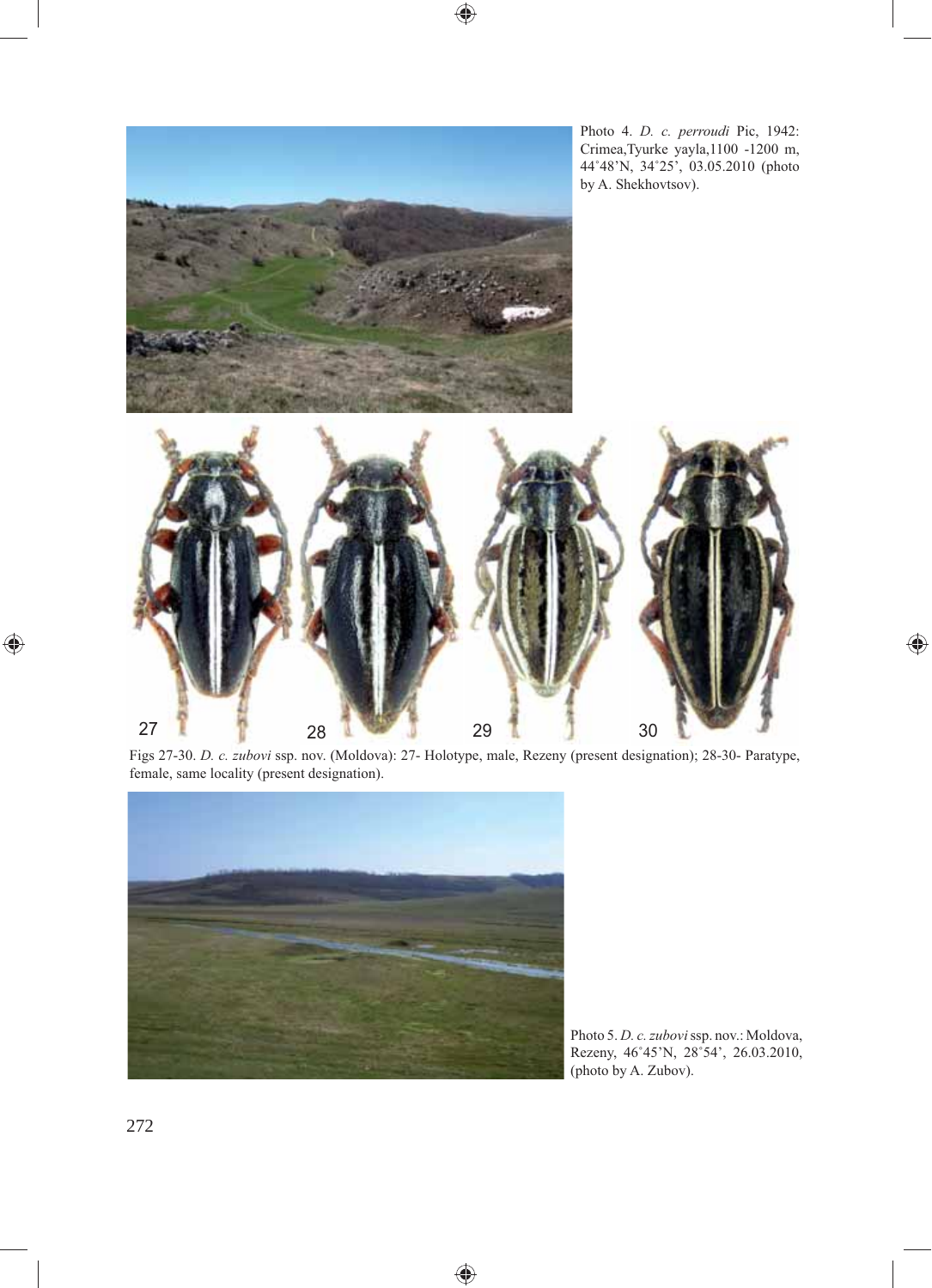in glabrous elytral often present; very rare males (several specimens from near Simferopol) with totally pubescent elytra, male elytral pubescence can be very dense; females are usually autochromal with densely pubescent elytra; elytral pubescence in females usually more or less pale with contrast dirty-white humeral and dorsal elytral stripes; dorsal stripes can be sometimes diffused and nearly indistinct, often with numerous black spots; sometimes female pubescence dark-brown with more or less contrast pale stripes; very rare female elytral pubescence is totally black without humeral and dorsal pale stripes; only one androchromal female with glabrous shining elytra known (Belogorsk environs); longitudinal elytral sculpture (furrows and carinae) nearly indistinct; anterior part of humeral area with dense big dots disappearing before middle; fine elytral irregular striae more or less obliterated; apical elytral margin usually reddish; legs usually light-red.

⊕

Body length in males: 9.8-13.2 mm, in females: 11.3-15.5 mm; body width in males: 3.8- 4.9 mm, in females: 4.8-6.4 mm.

*D. c. perroudi* is the lightest known subspecies, usually with bright-red 1st antennal joint and legs; besides it differs from other subspecies of the group by numerous pubescent forms of females, which can be rather pale or very dark, with or without distinct elytral pale stripes.

It differs from the geographically closest subspecies (*D.c. panticapaeum, D. c. bartenevi*), which are distributed along its west, east and north borders by usually glabrous elytra in males.

**Distribution.** Ukraine, south half of Crimean Peninsula, southwards 45°30'N.

⊕

A lot of localities known: Agarmysh Mountain, 45˚02'N, 35˚02'E - ZIN, MPSU; Alma River [between Sevastopol and Eupatoria] - ZIN; Alupka, 44˚25'N, 34˚02'E - ZMM; Alushta, 44˚40'N, 34˚24'E - ZIN, ZMM; Angarskiy Pass, 44˚45'N, 34˚20'E - YuS; Babugan-Yayla - ZIN; Balaklava, 44˚30'N, 33˚36'E - ZIN; Belbek River [between Sevastopol and Bakhchisaray] - ZIN; Chatyr-Dag, 44˚46'N, 34˚17'E - AN; Dolgorukovskaya yayla, 44˚49'- 50'N, 34˚23'E - private message by Shekhovtsov, 2011; Dubki, 44˚56'N, 34˚01'E - ZIN; Feodosiya, 45˚02'N, 35˚22'E - ZIN; Foros, 44˚23'N, 33˚47'E - ZMM; Gaspra, 44˚25'N, 34˚06'E - ZIN; Gurzuf, 44˚33'N, 34˚17'E - MD; Inkerman, 44˚36'N, 33˚36'E - ZIN; Kamenka, 44˚59'N, 34˚10'E - ML; Karadag Mountain, 44˚55'N, 35˚13'E - ZMM; Koreiz, 44˚25'N, 34˚05'E – ZMM; Krasnopeshchernaya, 44˚51'N, 34˚20'E – ZIN, YuS; Kurskoe, 45˚01'N, 34˚56'E - ZMM; Laspi, 44˚25'N, 33˚43'E - ZIN; Lozovoe, 44˚54'N, 34˚09'E - ML; Luchistoe, 44˚44'N, 34˚24'E - MD, Bartenev, 2009; Marino, 44˚55'N, 34˚08'E - ML; Mekenzievy Mountain - ZIN; Miskhor, 44˚25'N, 34˚05'E - ZIN; Mezhgornoe, 45˚06'N, 33˚51'E - AB; Natashino, 45˚24'N, 33˚16'E - ZMM; North Demerdzhi Mountain, 44°46'N, 34°23'E - YuS; Novopsilovka [Novozhilovka?, 45˚09'N, 34˚14'E] - AB; Orlinoe, 44˚26'N, 33˚46'E - ZIN; Otuzskaya Valley - ZMM; Parkovoe, 44˚24'N, 33˚54'E - ZMM; Perevalnoe, 44˚51'N, 34˚19' - private message by Shekhovtsov, 2011; Privalnoe - Bartenev, 2009; Rabochiy Ugolok, Western Alushta - ML; Sary-Kaya Rock - MD, ML; Sevastopol, 44˚36'N, 33˚32'E - ZIN, ZMM, MPSU; Shchebetovka, 44˚56'N, 35˚09'E - MPSU; Simeiz, 44˚24'N, 33˚59'E - ZMM; Simferopol, 44˚56'N, 34˚06'E - ZIN, ZMM, MD, ML; Simferopol, 44˚59'N, 34˚07'E - private message by Shekhovtsov, 2011; Simferopol, Borodina street, 44˚58'N, 34˚08'E - private message by Shekhovtsov, 2011; Simferopol, Salgirka Park,

♠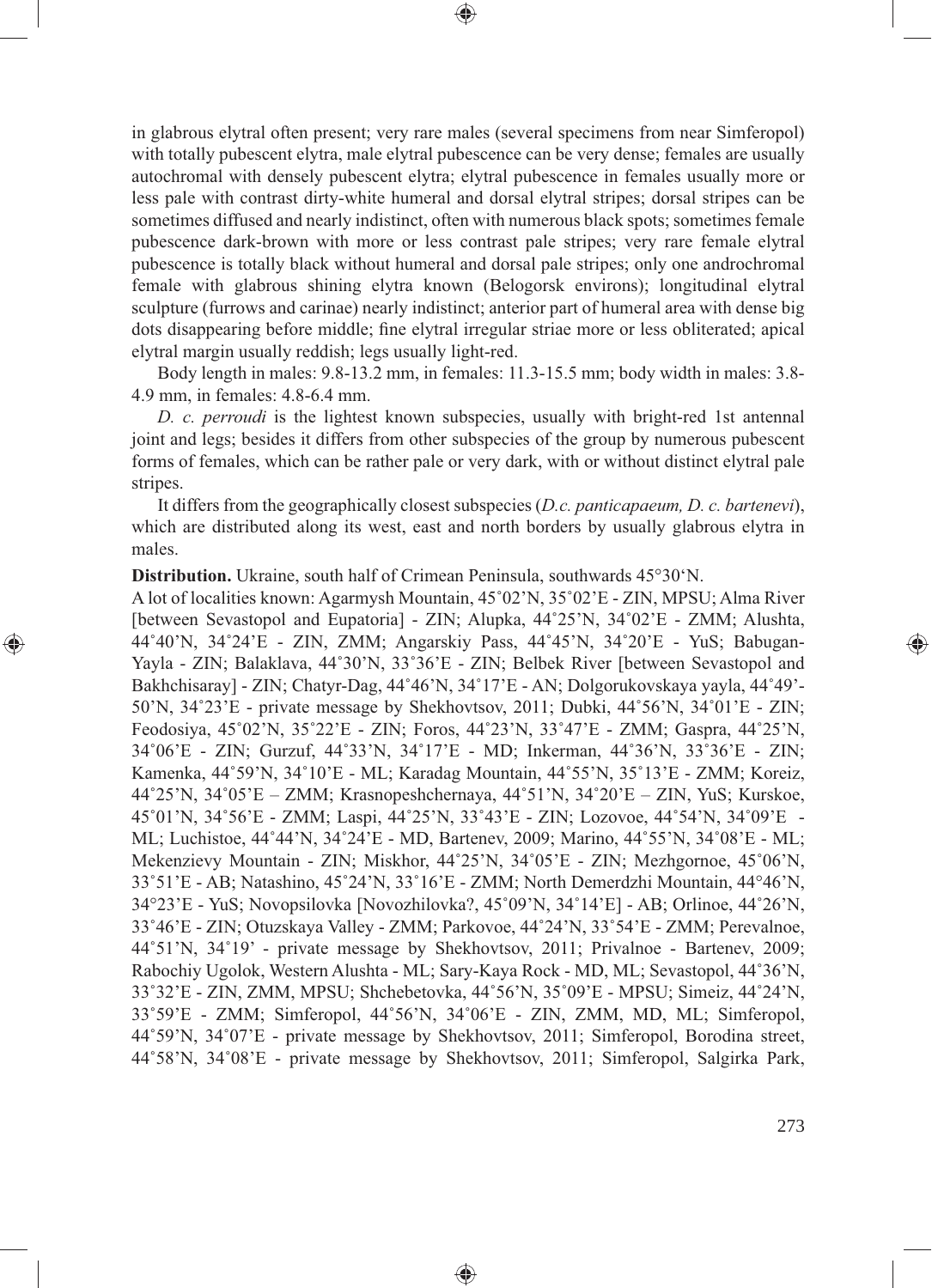44°56'38.11"N, 34°07'44.18"E - MD, ML; Staryi Krym, 45˚01'N, 35˚05'E - ZIN; South Demerdzhi Mountain, 44°44'N, 34°23'E - YuS; Sudak, 44˚51'N, 34˚58'E - MD, ML; Tyurke yayla,1100 -1200 m, 44˚48'N, 34˚25' - private message by Shekhovtsov, 2011; Verkhnyaya Kutuzovka, 44˚43'N, 34˚22'E - MD, ML; Vladislavovka, 45˚09'N, 35˚22'E - MD; Yalta, 44˚29'N, 34˚09'E - ZIN, MD; Yaltinskaya-Yayla, 44˚33'N, 34˚08'E - MPSU; Zaprudnoe, 44˚35'N, 34˚19'E - ZIN.

**Remark.** The name of the taxon was introduced as *Dorcadion sericatum* var. *perroudi* Pic, 1942 and so available, but has never been used before as valid.

## **4.** *Dorcadion* **(***Cribridorcadion***)** *cinerarium zubovi* **ssp. nov.** (Figs 27-30, Photo 5)

*Dorcadion sericatum*, Miller & Zubowsky, 1906: 63 ("Kischineff", "Bendery"); 1910: 138 ("Kishinev", "Bendery"); 1917: 138 ("Kishinev", "Bendery").

*Dorcadion* (s. str.) *caucasicum*, Plavilstshikov, 1931: 74 ("aus Bessarabien, u. zw. aus Kishinev"). *Dorcadion caucasicum*, Medvedev & Shapiro, 1957: 198 ("Kishinev", "Bendery"). *Dorcadion (Cribridorcadion) cinerarium, Chyubchik, 2010: 116 ("Yaloveny distr., Raezeni vill. env.").* 

**Type locality.** Moldova, 500 m SW Rezeny, 69 m, 46˚45'22,17''N, 28˚53'49,55''E

**Type material.** Holotype (♂): Moldova, Rezeny environs, 19.iv.2009, A.Zubov - ML. Paratype: (1 ♂): Orkhey (before Orgeev) District, Korneshty, 1902, Zubov - ZIN; (54  $\Im \Im$ , 16  $\Im \Im$ ): Rezeny environs, 26.iv.2006, 09.v.2006, A.Zubov - AS, ML; (1 ♀): Rezeny, 29.iii.2008, 46°45'N 28°53'E, A. Zubov - ML; (16  $\Im\Im$ , 6 ♀♀): Yaloveny District, Rezeny, 14.v.2008, 19.iv.2009. A.Zubov - AZ, MD; (115 ♂♂, 59 ♀♀): Rezeny, 19.iv.2009, 26.iii.2010, 46˚45'N, 28˚54', A.Zubov - AZ, MD; (19 ♂♂, 1 ♀): Leova District, between Kyzlyar, 46˚38'N, 28˚31'E and Knyazevka, 46˚37'N, 28˚28'E, 01.v.2010 - AZ, MD.

⊕

**Diagnosis.** Body moderately big; antennae black with red 1<sup>st</sup> joint; prothorax lateral tubercles shortly angulated and a little attenuated; pronotal longitudinal furrow usually interrupted near middle by small convexity; pronotal longitudinal stripes in males very narrow and sometimes not complete; pronotum in males with moderately dense big dots and fine dense punctation; male pronotum usually with scattered black recumbent setae; males are always with mostly glabrous elytra; scattered recumbent setae in glabrous elytral area always absent; females are usually androchromal with glabrous shining elytra; sometimes (especially from the Rezeny) autochromal females are represented by considerable number of specimen, but elytral female pubescence is never dense and always dark-brown; females with pale elytral pubescence unknown; pale dorsal elytral stripes in autochromal females often indistinct, but humeral stripes usually more or less pronounced; longitudinal elytral sculpture (furrows and carinae) nearly indistinct; anterior part of humeral area with dense big dots disappearing before middle; fine elytral irregular striae more or less obliterated; apical elytral margin usually reddish; legs red.

Body length in males: 9.7-12.7 mm, in females: 9.8-12.8 mm; body width in males: 3.5- 4.2 mm, in females: 4.3-5.2 mm.

*D. c. zubovi* ssp. nov. differs from all other subspecies by the domination of glabrous females in all populations; besides it differs from the neighbouring nominative subspecies by lighter legs and 1st antennal joint.

◈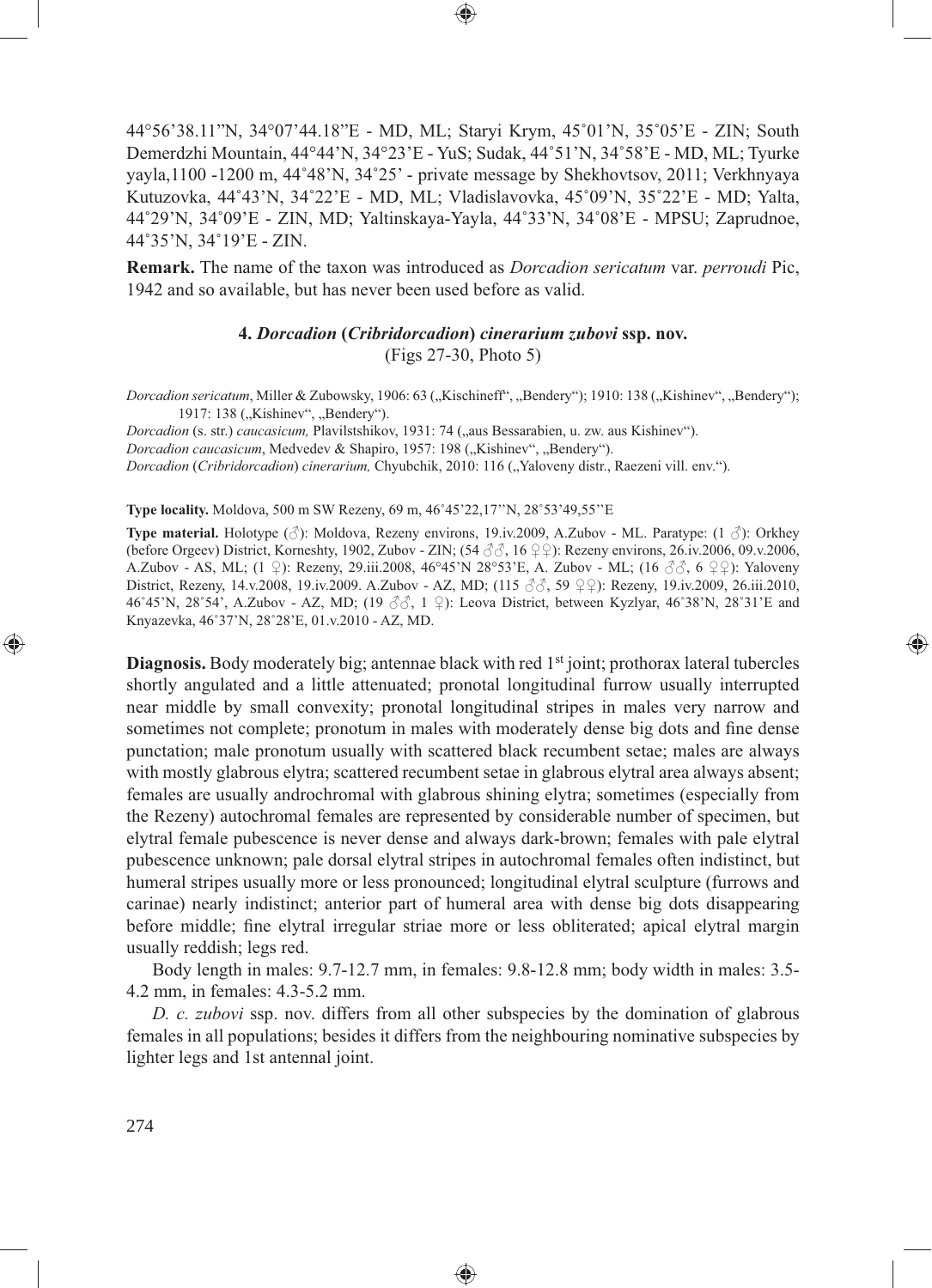**Distribution.** Most part of Moldova territory with only exception of southern regions, where *D. c. gorodinskii* is distributed; known localities are: Kishinev - (Miller & Zubowsky, 1906, 1910, 1917; Plavilstshikov, 1931; Medvedev & Shapiro, 1957); Bendery, 46˚49'N, 29˚28'E - (Miller & Zubowsky, 1910, 1917; Medvedev & Shapiro, 1957); Korneshty, 47˚21'N, 28˚00'E - ZIN; 500 m SW Rezeny, 69м, 46˚45'22''-17''N, 28˚53'49''-55''E and 1 кm S Rezeny, 85м, 46˚45'06''-44'58''N, 28˚54'24''-35''E - AS, AZ, MD, ML; Leova District, between Kyzlyar, 46˚38'N, 28˚31'E and Knyazevka, 46˚37'N, 28˚28'E - AZ, MD.

⊕

**Etymology.** The new subspecies is dedicated to Andrey Zubov (Kishinev), who collected most type specimens.

**Remark.** The corresponding populations were not known to Plavilstshikov (1958); according to him the western border of the species (as *D. caucasicum*) is Dnepr River.

## **5.** *Dorcadion* **(***Cribridorcadion***)** *cinerarium veniamini* **ssp. nov.** (Figs 31-32, Photo 6)

**Type locality.** Krasnodar Region, Novorossiysk environs, Markotkh Ridge, Andreevsky Pass, from 44°43'30.56''N, 37°52.03'72''E to 44°43'29.10''N, 37°52'24.59''E.

**Type material.** Holotype (♂): Krasnodar reg., Novorossiysk environs, Andreevsky Pass, 500 m, 44°43'N, 37°52'E, 03.vi.2010, M. Danilevsky leg. - MD; Paratypes: (109 ♂♂, 46 ♀♀): same locality, 02-05.vi.2010, V. & A. Babenko, O. Gambaryan, E. Gonsales, T., D. & V. Gusev, M. Danilevsky, N. Danilevskaya, G. & V. Guskov, A. & M. Lazarenko and R. Ruban leg. - MD, ML;  $(1 \text{ } \mathcal{S})$ : Novorossiysk, P.N.Novitsky - ZIN;  $(2 \text{ } \mathcal{S} \mathcal{S}, 1 \text{ } \mathcal{Q})$ : same locality, 30.v.1928, 01.vi.1928, Baeckmann - ZIN; (1 ♂): same locality, 22.iv.1906 - ZIN; (1 ♂): same locality, 1909, N.N.Bogdanov-Katkov - ZIN; (17  $\Im \Im$ , 17  $\Im \Im$ ): same locality, 23-25.v.2008, A.Abramov - MD; 1  $\Im$ , Gelendzhik, Markotkh Ridge, 21.v.1990, P.Rybnov - MPSU; (1  $\Diamond$ ): same locality, 11.v.1995, V.Gnezdilov - ZIN; (2  $\Diamond \Diamond$ , 3  $\Diamond \Diamond$ ): NW Novorossiyska, Markotkh Ridge, 600 m, 23-27.v.2005, A.Abramov - MD.

⊕

Diagnosis. Body big - the biggest known subspecies; antennae black with red 1<sup>st</sup> joint; prothorax lateral tubercles attenuated and a little sharpened; pronotal longitudinal furrow rather shallow, sometimes indistinct; pronotal longitudinal stripes in males very narrow or absent; pronotum in males with dense and rough, partly conjugated big dots; fine punctation often indistinct near middle; male pronotum sometimes with scattered black recumbent setae; males are always with mostly glabrous elytra; scattered recumbent setae in glabrous elytral area always absent; females are always autochromal with elytra covered by very fine darkbrown pubescence; pale dorsal elytral stripes usually indistinct, humeral stripes distinct, but very narrow; longitudinal elytral sculpture (furrows and carinae) distinct anteriorly; anterior part of humeral area with dense big dots and rough punctation is often protruding behind middle; fine elytral irregular striae obliterated; apical elytral margin usually reddish; legs red.

Body length in males: 11.5-15.5 mm, in females: 13.1-16.1 mm; body width in males: 4.0-5.6 mm, in females: 5.0-6.4 mm.

*D. с. veniamini* ssp. nov. differs from all other subspecies by well developed prothoracic lateral tubercles, by relatively rough pronotal and elytral sculpture and by very special form of females with totally pubescent dark elytra without dorsal stripes. It differs from the geographically closest *D. с. adygorum* ssp. nov. (a single male known) by rough pronotal sculpture, strong thoracic tubercles and big size.

♠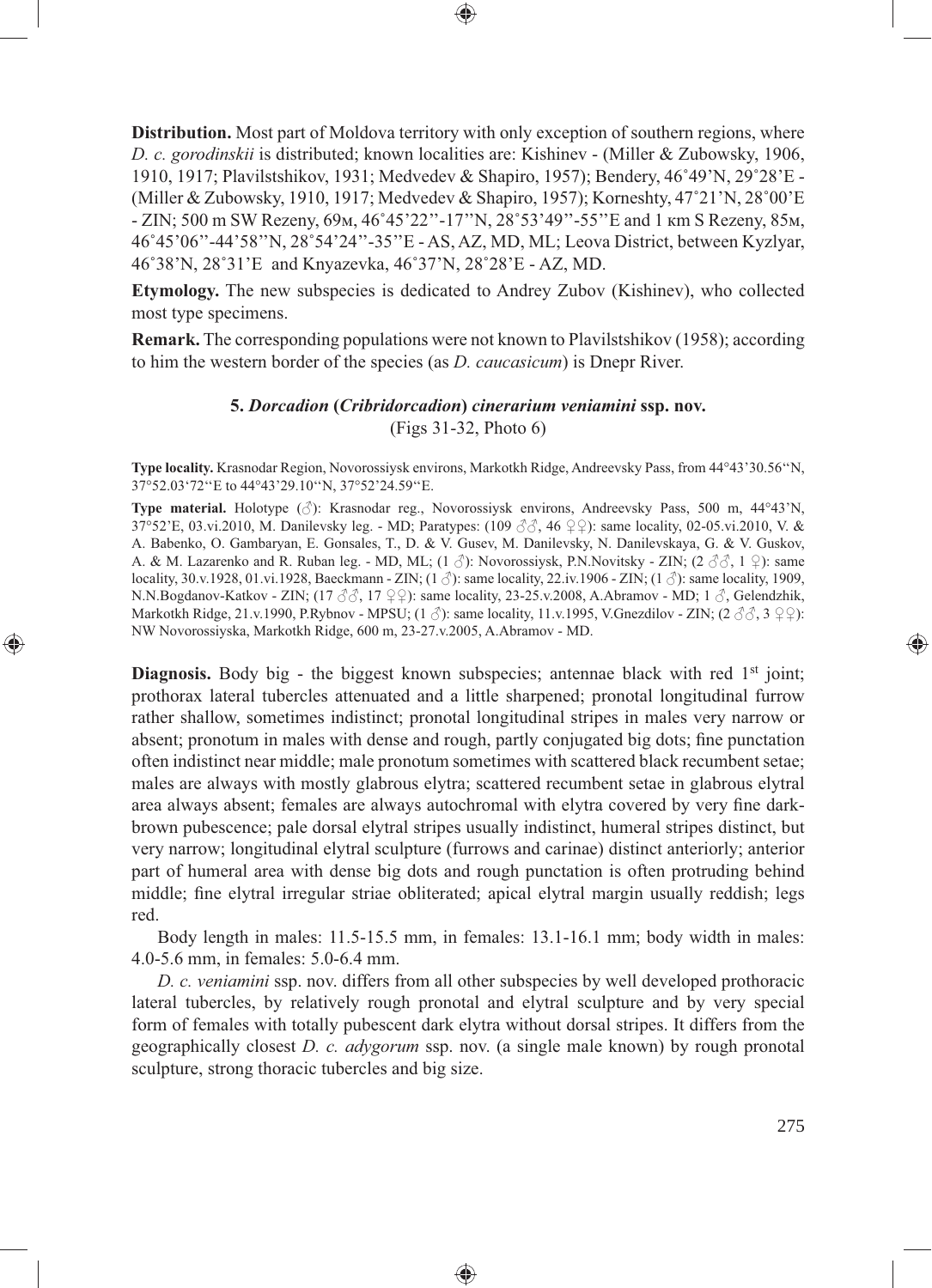**Distribution.** South-west Russia, Krasnodar Region, Markotkh Ridge from about Novorossiysk environs (Andreevsky Pass, 44°43'N 37°52'E) to about Gelendzhik environs - ZIN, MPSU, MD, ML.

⊕

**Etymology.** The new subspecies is dedicated to Veniamin Babenko, who collected a considerable number of type specimens.

# **6.** *Dorcadion* **(***Cribridorcadion***)** *cinerarium adygorum* **ssp. nov.** (Fig. 33)

**Type locality.** South Russia, Adygeya Republic, Maykop environs.

**Type material.** Holotype (♂): with two labels: 1) [North Caucasus, Maykop, 20.v.1932][in Russian]; 2) *Dorcadion caucasicum* Küst, V. Selivanovskij det. - ZMM.

**Diagnosis.** A single male known; body relatively small; antennae black with dark-red 1<sup>st</sup> joint; prothorax lateral tubercles very short, obtuse; pronotal longitudinal furrow shallow and interrupted near middle by small convexity; pronotal longitudinal stripe narrow, but complete; pronotum relatively smooth with sparse small dots and very fine microsculpture; pronotum covered with distinct short recumbent black setae; elytra mostly glabrous; several scattered recumbent setae in glabrous elytral area present; longitudinal elytral sculpture (furrows and carinae) indistinct; anterior part of humeral area with a few big dots; fine elytral irregular striae very distinct; apical elytral margin reddish; legs dark-red.

Body length: 11.0 mm, body width: 4.3 mm.

*D. c. adygorum* ssp. nov. is not close to its geographical neighbour *D. с. veniamini* ssp. nov. because of rather fine pronotal sculpture, obtuse thoracic tubercles and small size; it looks to be close to the nominative subspecies, because of just same prothorax morphology, but pronotal black recumbent pubescence is not so distinct in any other subspecies of *D. cinerarium,* besides well developed irregular elytral striae are usually absent in *D. c. cinerarium.* All morphological characters of the holotype could be just individual peculiarities, but the subspecies status of Maykop population is quite evident because of its strong geographical isolation from all other populations of the species.

⊕

**Distribution.** South Russia, Adygeya Republic, Maykop environs - ZMM.

**Etymology.** The name of the new subspecies is created based on the name of Caucasian people of the region - Adygs.

## **7.** *Dorcadion* **(***Cribridorcadion***)** *cinerarium terkense* **ssp. nov.** (Fig. 34)

**Type locality.** Chechnya: Groznyi environs.

**Type material.** Holotype ( $\Diamond$ ): Caucas bor., Groznyi, v.1913, N.Plavilstshikov - ZMM. Paratypes ( $2 \Diamond \Diamond \Diamond$ ): with same label - ZMM.

◈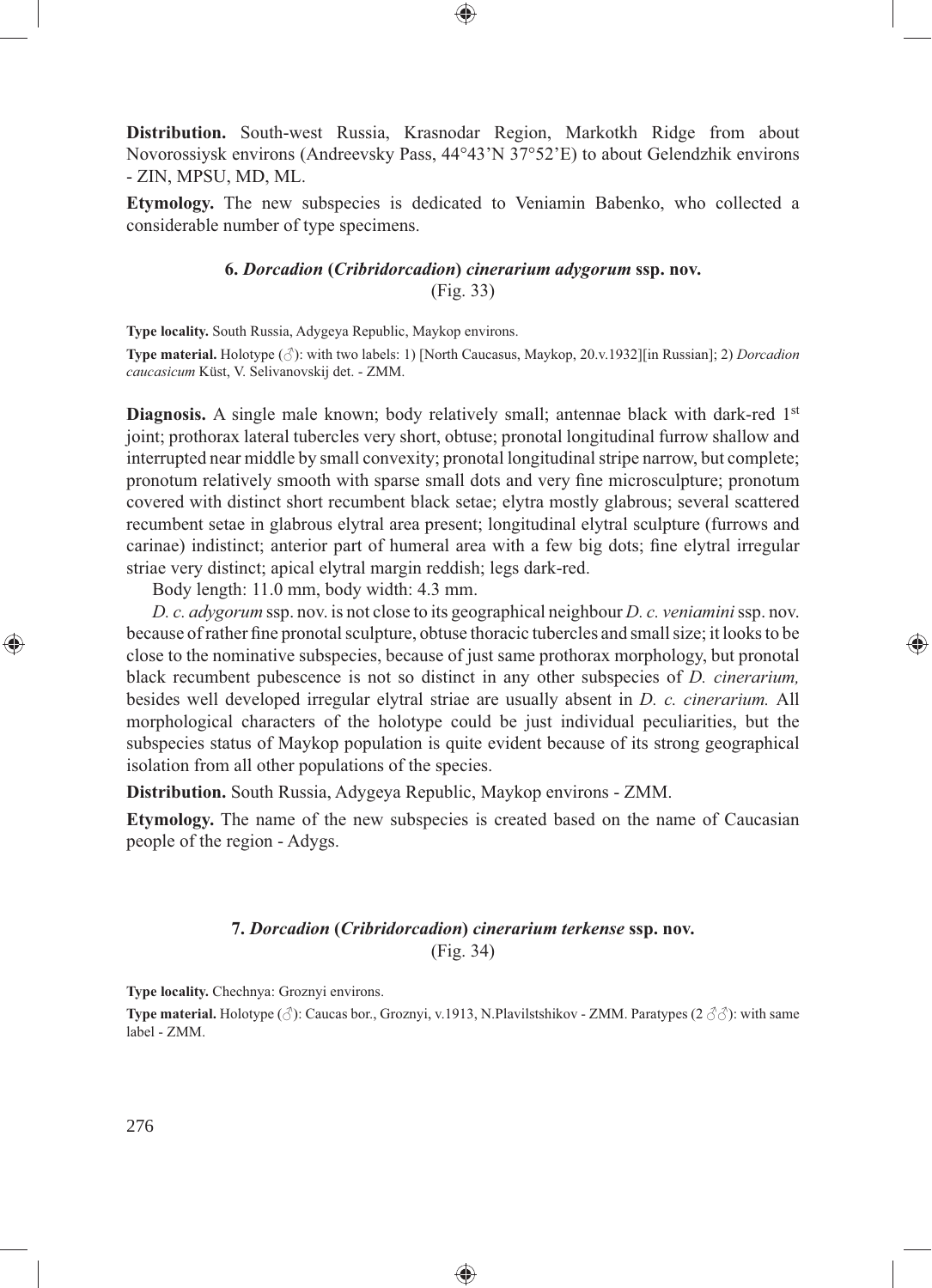$\bigcirc\hspace{-1.45pt}\bigcirc$ 



⊕

Photo 6. *D. c. veniamini* ssp. nov.: Krasnodar reg., Novorossiysk environs, Andreevsky Pass, 500 m, 44°43'N, 37°52'E, (photo by M. Danilevsky).

Figs 31-32. *D. c. veniamini* ssp. nov. (Krasnodar Region): 31- Holotype, male, Novorossiysk environs, Andreevsky Pass, (present designation). 32- Paratype, female, Novorossiysk environs (present designation). Fig. 33. *D. c. adygorum* ssp. nov.: 33- Holotype, male, Adygeya Republic, Maykop (present designation).

Fig. 34. *D. c. terkense* ssp. nov.: 34- Holotype, male, Groznyi (present designation).



Fig. 35. *D. c. deniz* ssp. nov.: 35- Holotype, male, Azerbaijan, Baku (present designation). Fig. 36-37. *D. c. napolovi* ssp. nov.: 36- Holotype, male, Azerbaijan, Shemakha, Pirkuniskiy Natural Reserve (present designation). 37- Paratype, female, same locality (present designation). Fig. 38. *D. c. belousovi* ssp. nov.: 38- Holotype, male, Azerbaijan, Kuba, Velvelichay River, (present designation).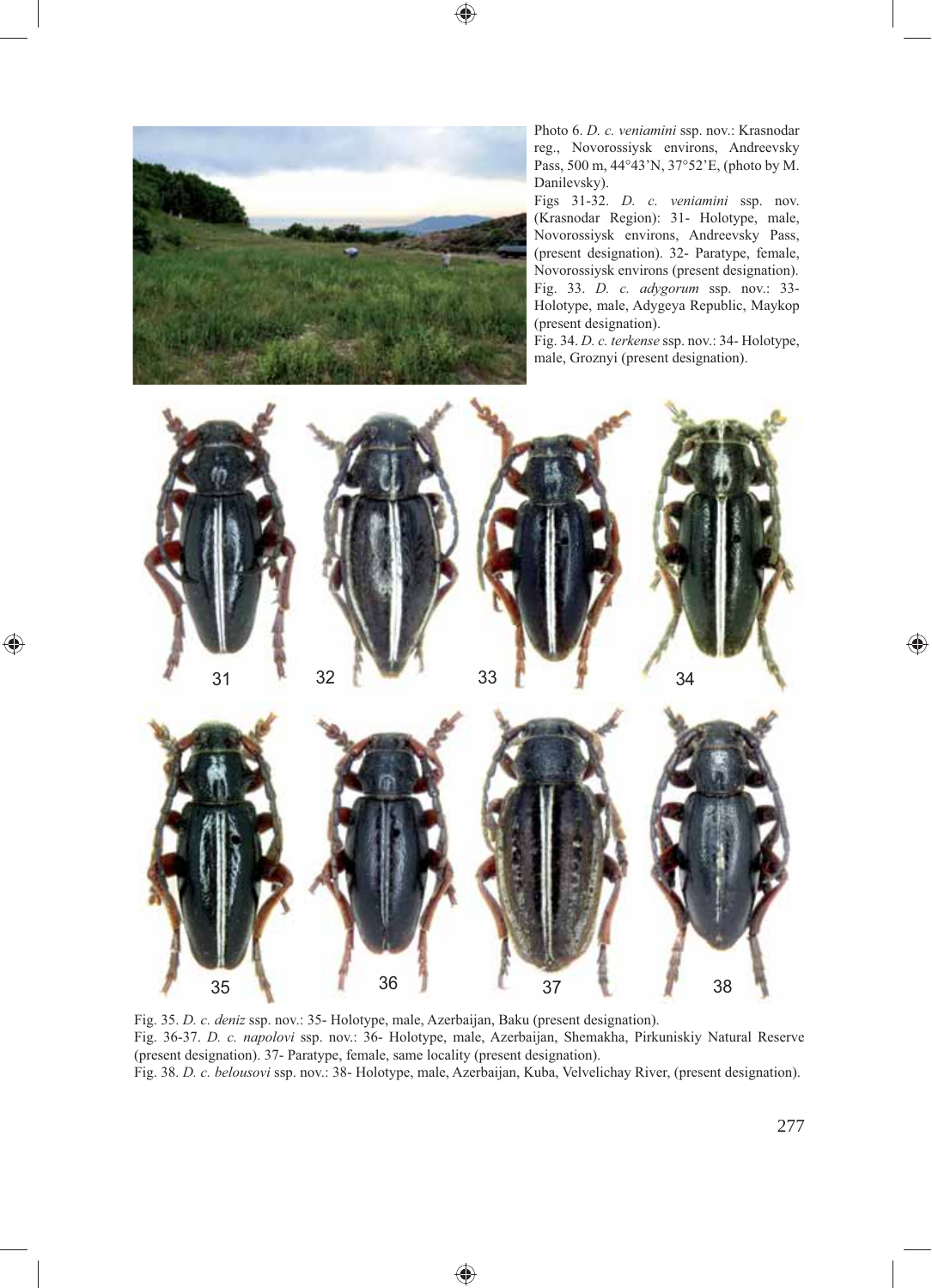

Fig. 39. *D. c. smetanai* ssp. nov.: 39- Holotype, male, Khasaut (present designation)*.* Fig. 40. *D. c. azovense* ssp. nov.: 40- Holotype, male, Berdyansk (present designation)*.* Figs 41-43. *D. c. skrylniki* ssp. nov.: 41- Holotype, male, 2 km E Novoe, 5 km SW Melitopol, (present designation)*.* 42-43- Paratype, female, same locality (present designation)*.* Photo 7. *D. c. skrylniki* ssp. nov.: Melitopol env., (photo by Yu. Skrylnik).

♠

**Diagnosis.** Only 3 males known; body moderately big antennae black with red 1<sup>st</sup> joint; prothorax lateral tubercles attenuated and a little sharpened; pronotal longitudinal furrow rather shallow; pronotal longitudinal stripe indistinct (probably lost); pronotum with dense, irregular big dots; fine punctation partly indistinct near middle; male pronotum with scattered black recumbent setae; elytra in two specimens with poor traces of black pubescence along shallow furrows, but in holotype - mostly glabrous; longitudinal elytral sculpture (furrows and carinae) distinct anteriorly; anterior part of humeral area with dense big conjugated dots, and rough punctation is protruding behind middle; fine elytral irregular striae obliterated; apical elytral margin usually reddish; legs red.

Body length in males: 10.6-12.4 mm; body width in males: 3.8-4.4 mm.

◈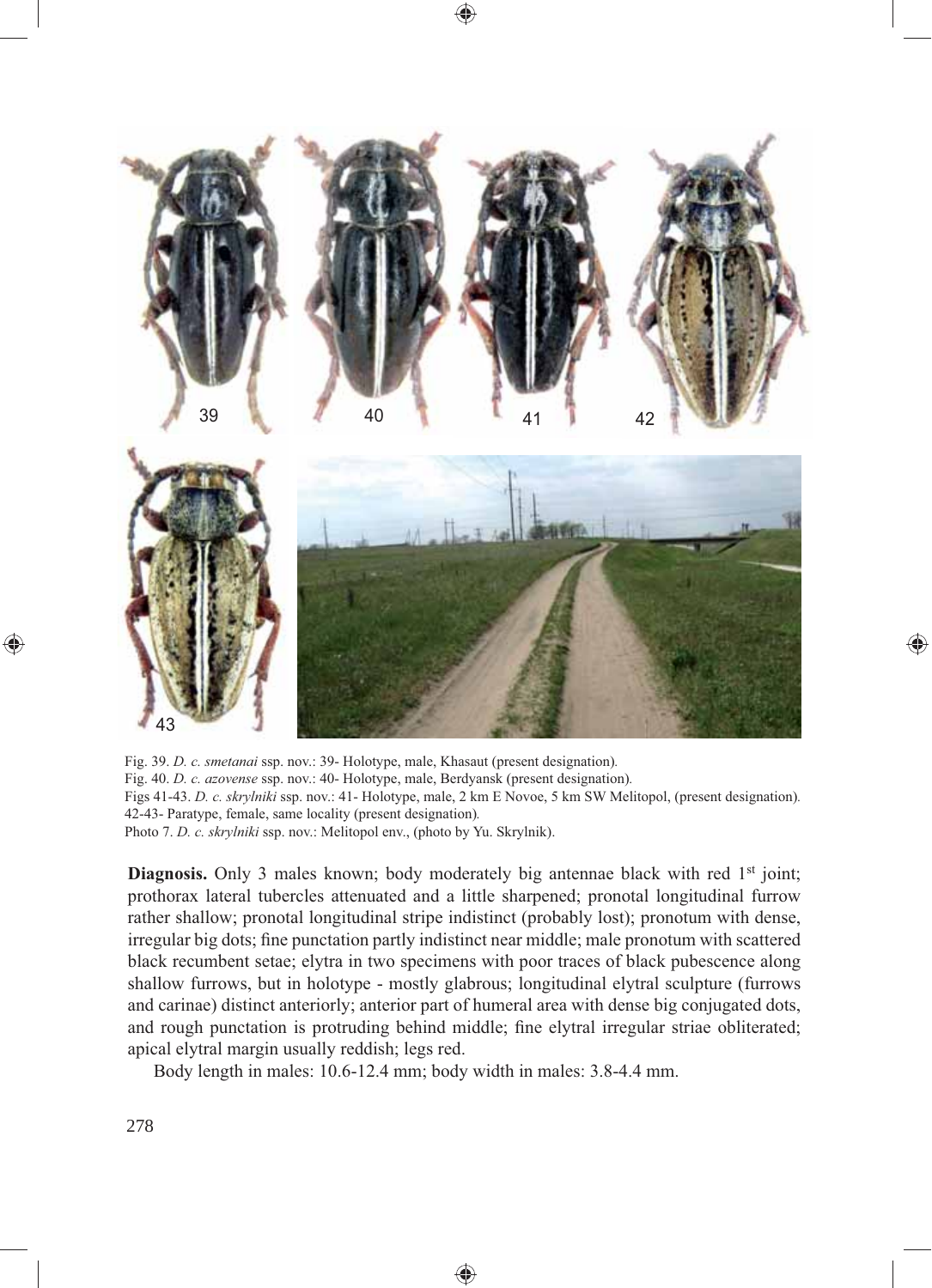New subspecies is close to *D. c. veniamini* ssp. nov. because of similar rough pronotal and elytral sculpture and well developed prothoracic tubercles, but differs by the presence of elytral pubescence in certain specimens. This character is typical for all subspecies of the next group distributed along sea coasts and was never observed the subspecies of the nominative group.

⊕

**Distribution.** Central part of North Caucasus Chechnya, Groznyi environs - ZMM.

**Etymology.** The name of the new subspecies is created based on the name of Terek River in certain several Caucasian languages - Terk.

### **8.** *Dorcadion* **(***Cribridorcadion***)** *cinerarium deniz* **ssp. nov.** (Fig. 35)

**Type locality.** East Azerbaijan, Baku environs.

⊕

**Type material.** Holotype (♂): "Env. de Baku, iv.1959, leg. Bogačev. - MD.

**Diagnosis.** A single male known; body relatively small; antennae black with dark-red 1<sup>st</sup> joint; prothorax lateral tubercles relatively long, attenuated and a little sharpened; pronotal longitudinal furrow shallow and interrupted near middle by small convexity; pronotal longitudinal stripe narrow; pronotum very smooth and shining with sparse small dots and very fine microsculpture; pronotum without black setae; elytra mostly glabrous, strongly shining, without black setae; longitudinal elytral sculpture (furrows and carinae) indistinct; anterior part of humeral area with a few conjugated big dots; anterior part of humeral carinae roughly sculptured; fine elytral irregular striae very indistinct; apical elytral margin reddish; legs bright-red.

Body length: 11.3 mm, body width: 3.9 mm.

The taxon differs from all other subspecies by strongly shining cuticle and very sparse pronotal punctation.

**Distribution.** Azerbaijan, Baku environs - MD.

**Etymology.** The name "deniz" is a noun in apposition, which means "see" in Turkish.

### **9.** *Dorcadion* **(***Cribridorcadion***)** *cinerarium napolovi* **ssp. nov.** (Figs 36-37)

**Type locality.** Azerbaijan, Shemakha environs, Pirkuli Natural Reserve.

**Type material.** Holotype (♂): Azerbaijan - NE, Shemakha [= Şamaxi] distr., Pirkuliskiy Nat. Res., 3.vi.1984, lg. D. Logunov - ML; Paratypes:  $(2 \text{ } \text{\textdegree} \text{)}$ ,  $2 \text{ } \text{ } \text{ } \text{)}$ : same locality, 18.v.1984, 25.v.1984, 1g. D. Logunov - AN, ML, MD; (1) ♂): Shemakha distr., Demerchi, 08.vii.1937, A.Bogachev - MD; (1 ♂): Shemakha, 22.vii.1937, A.Bogachev - ML.

**Diagnosis.** Body of middle size; antennae black with red 1<sup>st</sup> joint; prothorax lateral tubercles relatively short, slightly angulated; pronotal longitudinal furrow shallow and interrupted near middle by small convexity; pronotal longitudinal stripe indistinct; pronotum with strong and

◈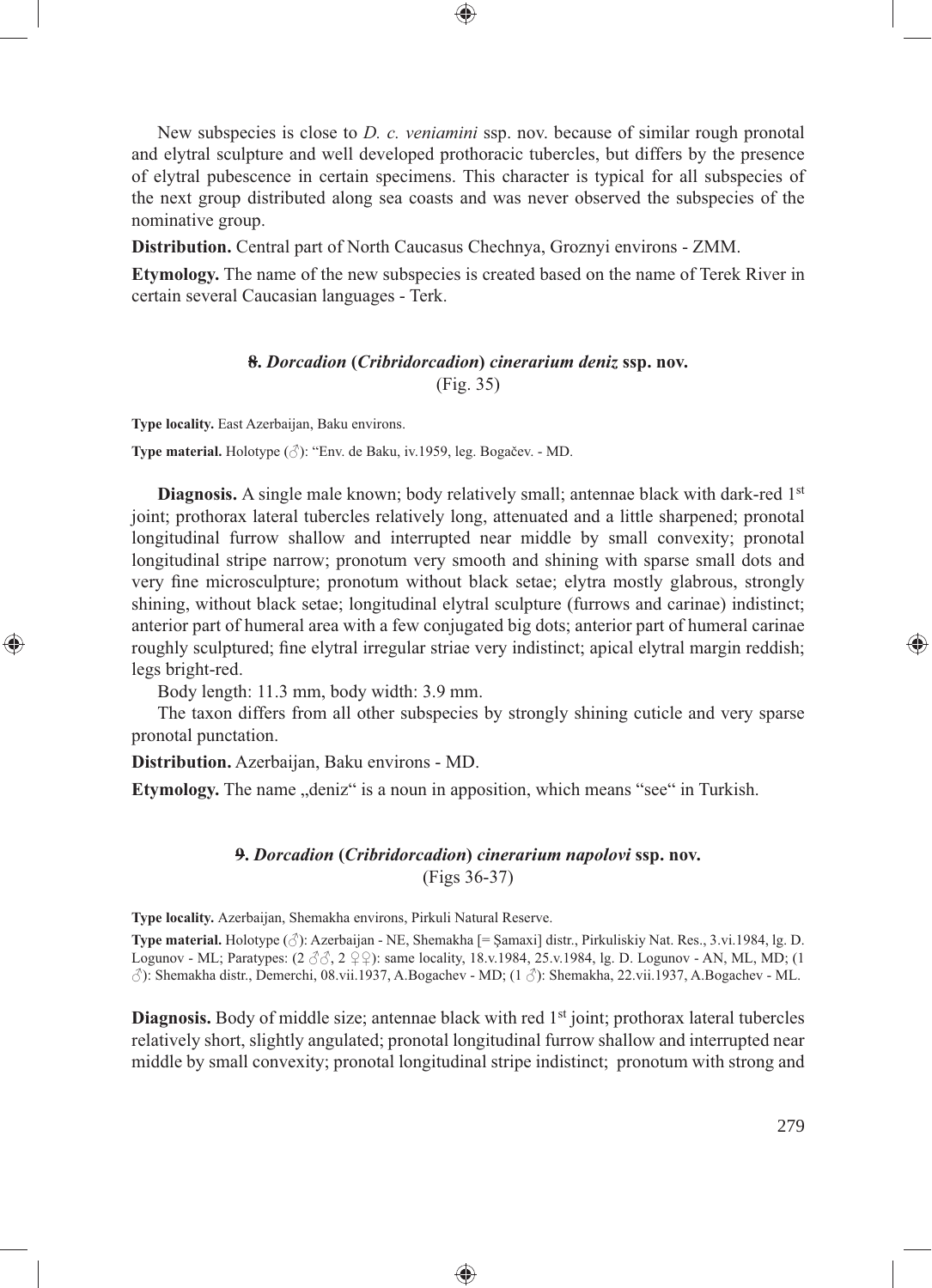dense punctation; pronotal microsculpture distinct; very short recumbent black setae present; elytra mostly glabrous, shining, but very short scattered setae sometimes visible all over elytral surface; longitudinal elytral sculpture (furrows and carinae) indistinct; anterior part of humeral area without conjugated big dots; anterior part of humeral carinae without rough sculpture; fine elytral irregular striae distinct; apical elytral margin reddish; legs red.

⊕

Body length in males: 11.7-13.2 mm, in females: 12.7-13.5 mm; body width in males: 4.2-4.6 mm, in females: 5.4- 5.7 mm.

The taxon differs from the nearest *D. c. belousovi* ssp. nov. by the absence of wide pronotal smooth line; 1st antennal joint red, posterior elytral margin red, legs much lighter.

**Distribution.** Azerbaijan, Shemakha environs, Pirkuli Natural Reserve, about 40˚46'N, 48˚32'E - ML, AN; Shemakha environs, 40˚38'N, 48˚38'E - ML; Demerchi, 40˚50'N, 48˚33'E - MD.

**Etymology.** The taxon is dedicated to Alexander Napolov (Riga, Latvia), who collected most type specimens.

# **10.** *Dorcadion* **(***Cribridorcadion***)** *cinerarium belousovi* **ssp. nov. (Fig. 38)**

**Type locality.** Azerbaijan, Kuba District, Velvelichay River, 1800 m.

**Type material.** Holotype (♂): "Azerbaydzhan, Kuba District, Velvelichay River, 1800 m, 25.iv.1982, I. Belousov leg." - MD.

**Diagnosis.** A single male known; body relatively big; antennae totally black; prothorax lateral tubercles very short, obliterated; pronotal longitudinal furrow absent, but wide smooth line distinct; pronotal longitudinal stripe indistinct (lost because of poor condition of the specimen?); pronotum very shining with very dense and rough punctation along smooth line, microsculpture distinct; pronotum without black setae; elytra glabrous, with distinct microsculpture, without black setae; longitudinal elytral sculpture (furrows and carinae) indistinct; anterior part of humeral area without big dots; anterior elytral area without big dots; fine elytral irregular striae hardly visible; apical elytral margin totally black; legs dark-red.

⊕

Body length: 13.5 mm, width: 4.9 mm.

The taxon differs from all other subspecies by special pronotal sculpture with wide longitudinal smooth line and rough lateral punctation.

**Distribution.** North-East Azerbaijan, Kuba District, Velvelichay River, 1800 m, about 41˚13'N, 48˚38'E - MD.

**Etymology.** The taxon is dedicated to a well-known specialist in Carabidae Igor Alexandrovich Belousov, who collected the holotype.

#### **II. "***Dorcadion cinerarium panticapaeum***-group"**

All males always with totally pubescent elytra; females also with totally pubescent elytra and usually with distinct pale dorsal stripes.

◈

7 subspecies are accepted here.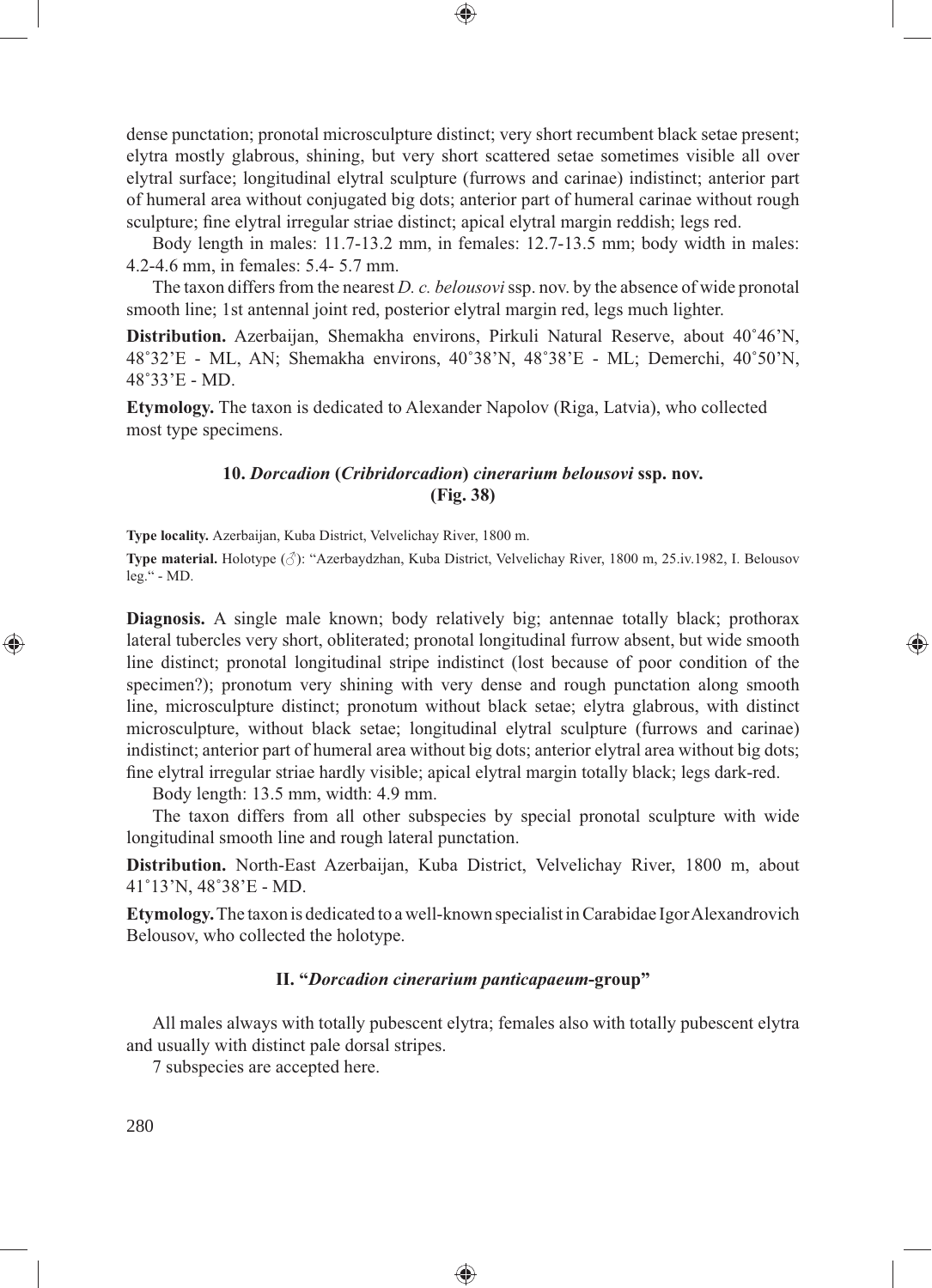### **11.** *Dorcadion* **(***Cribridorcadion***)** *cinerarium smetanai* **ssp. nov.** (Fig. 39)

⊕

**Type locality.** South Russia, Karachay-Cherkessia Republic, Khasaut environs.

**Type material.** Holotype (♂): Caucasus, Kosout, 3.v.09][in Russian] / ZMM. Paratype (1 ♂): [North Caucasus, Baksan, 19.v.1955, Azarov][in Russian] - ZIN.

**Diagnosis.** A single male known; body relatively small; antennae black with dark-red 1<sup>st</sup> joint; prothorax lateral tubercles very short, obtuse; pronotal longitudinal furrow shallow and interrupted near middle by small convexity; pronotal longitudinal stripe narrow; pronotum relatively smooth with sparse small dots and very fine distinct microsculpture; pronotum and elytra covered with dense black pubescence; longitudinal elytral sculpture (furrows and carinae) moderately developed; anterior part of humeral area with a few small dots; fine elytral irregular striae indistinct; elytra totally black up to the apices; legs dark-red.

Body length: 9.6-13.9 mm, body width: 3.5-5.0 mm.

⊕

*D. c. smetanai* ssp. nov. differs from all closely related subspecies of North Caucasus by totally pubescent elytra.

**Distribution.** South Russia: Karachay-Cherkessia Republic, Khasaut environs, 43˚42'N, 42˚30'E (ZMM) and Kabardino-Balkar Republic, Baksan environs, 43˚41'N, 43˚31'E  $(ZIN)$ .

**Etymology.** The taxon is dedicated to a great Czech entomologist Aleš Smetana.

### **12.** *Dorcadion* **(***Cribridorcadion***)** *cinerarium azovense* **ssp. nov.** (Fig. 40)

**Type locality.** Ukraine: Berdyansk environs. **Type material.** Holotype (♂): "Berdyansk, 06.iv.1932" - MD. Paratype (1 ♂): with same label - ML.

**Diagnosis.** Only 2 males available; body relatively small; antennae black with dark-red 1<sup>st</sup> joint; prothorax lateral tubercles obtuse; pronotal longitudinal furrow very shallow, but not interrupted near middle; pronotal longitudinal stripes very narrow, but distinct; pronotum with moderately sparse big dots and fine dense punctation, without black pubescence; elytra densely covered with black pubescence; longitudinal elytral sculpture (furrows and carinae) a little pronounced anteriorly; anterior part of humeral area with several big dots disappearing before middle; fine elytral irregular striae indistinct; apical elytral margin usually reddish; legs dark-red.

Body length: 9.5-11.2 mm; body width: 3.8-4.2 mm.

*D. c. azovense* ssp. nov. is the easternmost representative of the group in the northern bank of Azov Sea. It considerably differs from geographically closest *D. c. sckrylniki* ssp. nov. by much bigger size and elongated body, besides pronotum in males of *D. c. sckrylniki*  ssp. nov. with a little bigger punctation and can never be pubescent. *D. c. azovense* ssp. nov. is very similar to *D. c. panticapaeum*, which has much more distinct elytral furrows.

♠

**Distribution.** Berdyansk environs, South-East Ukraine - MD, ML.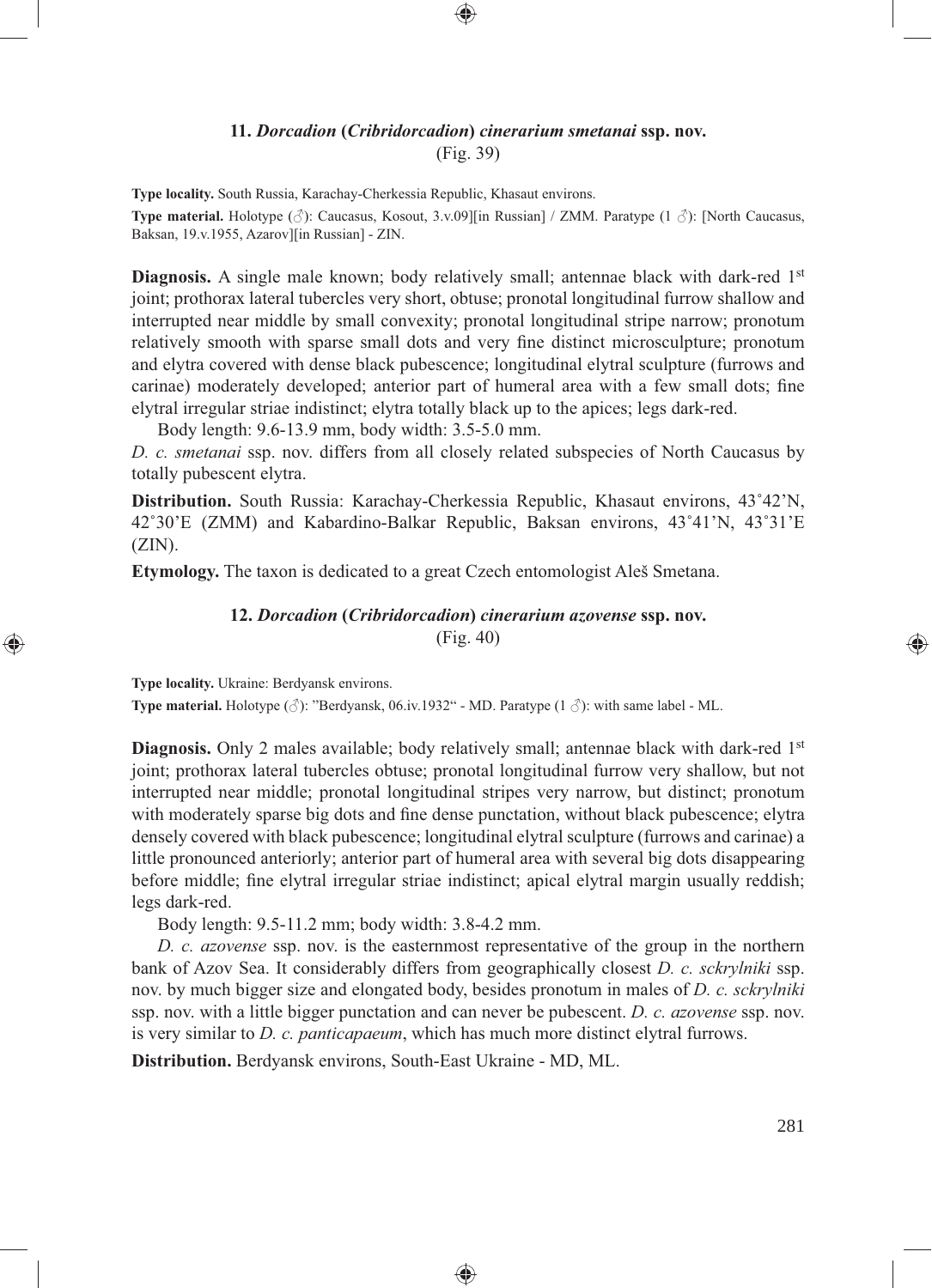**Etymology.** The name of the new subspecies is created based on the name of Azov Sea.

### **13.** *Dorcadion* **(***Cribridorcadion***)** *cinerarium skrylniki* **ssp. nov.** (Figs 41-43, Photo 7)

**Type locality.** Ukraine: 5 km SW Melitopol, 2 km E Novoe, 46°47'N, 35°18'E.

**Type material.** Holotype (♂): Ukraine , 2 km E Novoe, 5 km SW Melitopol, 46°47'N 35°18'E, 24.iv.2009, Yu. Skrylnik - MD. Paratypes: (106  $\beta\beta$ , 61  $\circ$   $\circ$ ): same locality, 24.iv.2009, 30.iv.2010, 5.v.2011, Yu. Skrylnik leg. -YuS, MD, ML; (1  $\circ$ ): same locality, 24.iv.2009, B. Podoprigora leg. - YuS; (1  $\circ$ ): same locality, 30.iv.2010, R. Bidychak & A. Dronov leg. - YuS; (1 ♂): Ukraine, Melitopol environs, Molochnyi Liman, 25.iv.2004, A.Perevozov - MPSU.

**Diagnosis.** Body small and wide – the smallest known subspecies; antennae black with red 1st joint, which can be sometimes light-red or nearly black; prothorax lateral tubercles obtuse, shortly angulated, sometimes a little attenuated or just contrary obliterated; pronotal longitudinal furrow in males usually indistinct or hardly visible; pronotal longitudinal stripes very narrow, often indistinct; pronotal sculpture in males rather variable, usually with moderately sparse big dots and fine dense punctation, or rather smooth with several scattered small dots; males pronotal black pubescence distinct in fresh specimens; male elytra densely covered with black pubescence; females always autochromal with densely pubescent pale elytra; dorsal pale stripes usually diffused or sometimes rather contrast, with or without black spots; longitudinal elytral sculpture (furrows and carinae) usually more or less developed, but sometimes totally obliterated; anterior part of humeral area with several big dots disappearing before middle; fine elytral irregular striae indistinct; apical elytral margin usually reddish; legs red or dark-red.

Body length in males: 8.7-12.0 mm, in females: 9.3-13.5 mm; body width in males: 3.1- 4.1 mm, in females: 4.2-5.4 mm.

⊕

*D. c. skrylniki* ssp. nov. differs from neighbouring subspecies *D. c. azovense* ssp. nov. and *D. c. panticapaeum* first of all by very small body, which is relatively wide, especially in females.

**Distribution.** Black See coast of SW Ukraine in Melitopol environs, two localities known: 2 km E Novoe, 5 km SW Melitopol, 46°47'N, 35°18'E - YuS, MD, ML and Molochnyi Liman, about 46°41'N, 35°19'E - MPSU.

**Etymology.** The new subspecies is dedicated to Yuriy Skrylnik (Kharkov), who collected most type specimens.

### **14.** *Dorcadion* **(***Cribridorcadion***)** *cinerarium panticapaeum* **Plavilstshikov, 1951** (Figs 44-53)

*Dorcadion* (s.str.) *panticapaeum* Plavilstshikov, 1951: 116 ("Krym: okr. Kerchi").

*Dorcadion (Pedestredorcadion) cinerarium* morpha ♂ *densevestitum* Breuning, 1946: 117 ("Kertsch, Crimée"); 1962: 365.

*Dorcadion* (*Autodorcadion*) *panticapaeum ,* Plavilstshikov, 1958: 138; Lobanov et al., 1982: 263, part

*Dorcadion panticapaeum,* Zahaikevitch, 1991: 148; Kasatkin & Arzanov, 1997: 64; Miroshnikov, 2004: 136.

*Dorcadion* (*Pedestredorcadion*) *panticapaeum ,* Breuning, 1962: 366; Althoff & Danilevsky, 1997: 33; Bartenev, 2004: 37; 2009: 302.

◈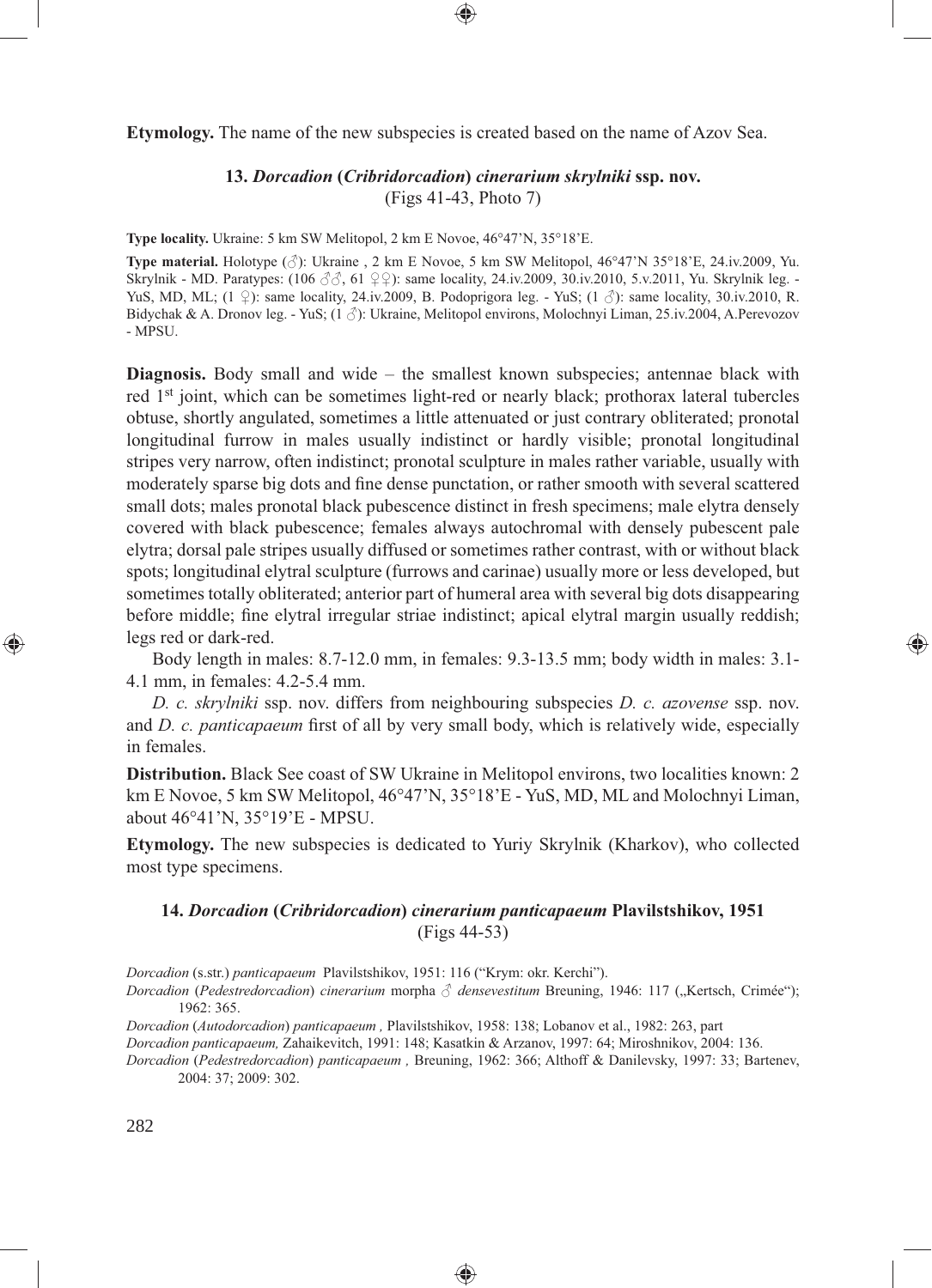*Dorcadion* (*Pedestredorcadion*) *cinerarium* morpha ♂ *sericeovestitum* Breuning, 1962: 365 ("Krim: Kertsch").

*Dorcadion* (*Pedestredorcadion*) *cinerarium* morpha ♀ *disconigromaculatum* Breuning, 1946: 118 ("Kertsch, Crimée"); 1962: 366.

*Dorcadion (Pedestredorcadion)* cinerarium morpha ♀ densealbovestitum Breuning, 1946: 118 ("Kertsch, Crimée"); 1962: 366.

*Dorcadion* (*Pedestredorcadion*) *cinerarium gorodinskii* Danilevsky, 1996: 65, part.

*Dorcadion* (*Cribridorcadion*) *cinerarium panticapaeum ,* Danilevsky, 2010a: 245.

⊕

**Type locality.** Ukraine, Kerch Peninsula, Kerch environs - according to the original description.

**Type material.** Lectotype,  $\beta$ , (designated by Danilevsky, 2008) with 3 labels: 1) "Kertsch, Krim, 5.IV.07, Kiritschenko", 2) "*Dorcadion panticapaeum* m. Plavilstshikov det.", 3) "LECTOTYPUS *Dorcadion* (s.str) *PANTICAPAEUM* Plavilstshikov, 1951 M.Danilevsky des, 2008"; 7 Paralectotypes (designated by Danilevsky, 2008): 2 ♂♂, 2 ♀♀, 1) "Kertsch, Krim, 5.IV.07, Kiritschenko", 2) "*Dorcadion panticapaeum* m. Plavilstshikov det.", 3) "PARALECTOTYPUS *Dorcadion* (s.str) *PANTICAPAEUM* Plavilstshikov, 1951 M.Danilevsky des, 2008"; 1 ♂, 1 ♀, 1) "Kerch, Krim, 8.4.08, W.Pliginski"; 2) "*Dorcadion panticapaeum* m. Plavilstshikov det.", 3) "PARALECTOTYPUS *Dorcadion* (s.str) *PANTICAPAEUM* Plavilstshikov, 1951 M.Danilevsky des, 2008"; 1 ♂, 1) "Kertsch, IV.15 (Krim)"; 2) "*Dorcadion panticapaeum* m. Plavilstshikov det.", 3) "PARALECTOTYPUS *Dorcadion* (s.str) *PANTICAPAEUM* Plavilstshikov, 1951 M.Danilevsky des, 2008";

**Other material studied.** 6  $\partial \partial$ , 8  $\partial \Omega$ , Kerch - ZIN; 4  $\partial \Omega$ , same locality, W.Pliginski - ZIN; 3  $\partial \Omega$ , same locality, Kiretchenko - ZIN; 5 ♂√, 12 ♀♀, same locality, 10.iv.1896, 08.iv.1901, 02-03.iv.1906, 08-11.iv.1906, 16.iv.1906, W. Pliginski - ZIN, ZMM, MD; 3  $\Im$ , 6  $\Im$  9, same locality, 01-26.iv, P.Zhikharev - ZMM; 2  $\Im$  9, same locality, 1902, Kiretchenko - ZIN; 7 ♂♂, 27 ♀♀, same locality, 18.ii.1901, 13.iii.1901, 05.iii.1902, 10.iv.1902, 15.iii.1903, 20.iii.1903, 24.iv.1903, 13-14.iii.1906, 16.iii.1906, 30.iii.1906, 04.iv.1906, 10.iv.1906, 05.iv.1906, 07.iv.1915 - ZIN; 5  $3/3$ , 4  $9$   $9$ , same locality,, 25.iv.1901, N.Kuznetsov - ZIN; 14  $3/3$ , 9  $9$   $9$ , same locality, 25.iv.1903, 13-14.iii.1906, 08-10.iv.1906, 29.iv.1906, 05.iv.1907, 22.iv.1907, 20.iv.1918, Kiretchenko - ZIN, ZMM; 4 ♂ 3 ♀ , same locality, 24.iv.1907, Ilin - ZIN; 2 ♀♀, same locality, iv.1908, A.Leb - MD; 4 ♂♂, Kerch, Yuzaba, 24.iv.1901, 24.x.1907, N.Kuznetsov - ZIN; 1 ♀, Kazantip, 02.v.1923, Arnoldi - MD; 1 ♂, Krym, Oktyabr, Pyatikhatka River, 13.iv.1954, I.Maltsev - AB;  $1 \text{ } \Diamond$ ,  $1 \text{ } \Diamond$ , Sovkhoz Primorye [about 45°07'N, 35°30'E], 18.05.1956, Topchiev - MD;  $1 \text{ } \Diamond$ , Krym, Dzhankoy, 12.v.1976, N.Postolatiy - AB; 1  $\beta$ , Krym, Uyutnoe, 14.v.1967, V.Grishkov - AB; 3  $\beta\beta$ , Krasnodar reg., Taman, 19.v.1981, A.Bartenev - AB; 1 ♂, same locality, 19.v.1981, A.Lobanov - MD; 1 ♂, Kherson, Turetsky Val, iv.1982 - MD; 2 ♂♂, Kerch, Mitridat Mountain, 07.iv.1983, Mosyakin - AB; 1 ♂, Krasnodar reg., Taman, Karabetova Mt., Taman Station, 14.iv.1986, Zamotaylov - MD; 21  $\Im$ , 18  $\Im$ , Kazantip, 02.v.1987, 09.v.1987, 16.v.1987, 31.v.1987, 21.iv.1990, 03.v.1992, Efetov - MD, ML; 1 ♂, Kerch, 03.vi.1987, Efetov - MPSU; 2 ♂♂, 1 ♀, 10 m, Kazantip, 21-25.iv.1992, M.Danilevsky - MD; 29 ♂♂, 12 ♀♀, Krasnodar reg., Taman, Karabetova Mt., 4-5km eastwards Taman Station, 24.iv.1992, v.1996, 18-20.v.2005, A.Abramov - MD; 4 ♂♂, 10 km W Fontan 75 m, 26.iv.1992, M.Danilevsky - MD;  $8 \text{ }\mathcal{S} \mathcal{S}$ , 1  $\varphi$ , 120 m, Bagerovo, 28.iv.1992, M.Danilevsky - MD; 3  $\mathcal{S} \mathcal{S}$ , 3  $\varphi \varphi$ , Krasnodar reg., Taman, 14.iv.1995, A.Abramov - AN; 2 ♂♂, 2 ♀♀, S Ukraine, Chongar, 25.iv-01.v.1996, R.Mishustin - MD; 2 ♂♂, 1 ♀, [20-25 km E] Shchelkino, v.1999 - AB; 8 ♂♂, 6 ♀♀, Lenino District, Mysovoe, 45°26'55.41"N, 35°50'27.66"E, 04.v.2010, Yu. Skrylnik - YuS; 4 ♂♂, 5 ♀♀, Kazantip, 45°27'32.78"N, 35°51'23.18"E, 05.v.2010, Yu. Skrylnik, A. Dronov, R. Bidychak - YuS.

**Diagnosis.** Body small; antennae black with dark-red 1<sup>st</sup> joint, which can be sometimes nearly black or rather light; prothorax lateral tubercles obtuse, shortly angulated, nearly obliterated; pronotal longitudinal furrow in males usually shallow or very distinct; pronotal longitudinal stripes usually wide and distinct, sometimes narrow; pronotum usually with moderately sparse big dots and fine dense punctation; males pronotal black pubescence distinct; male elytra densely covered with black pubescence, the clear rudiments of pale humeral stripes often present; females always autochromal with densely pubescent pale elytra; dorsal pale stripes usually diffused or sometimes rather contrast, with or without black spots; longitudinal elytral sculpture (furrows and carinae) usually more or less developed, but sometimes totally obliterated; anterior part of humeral area with several big dots disappearing before middle;

⊕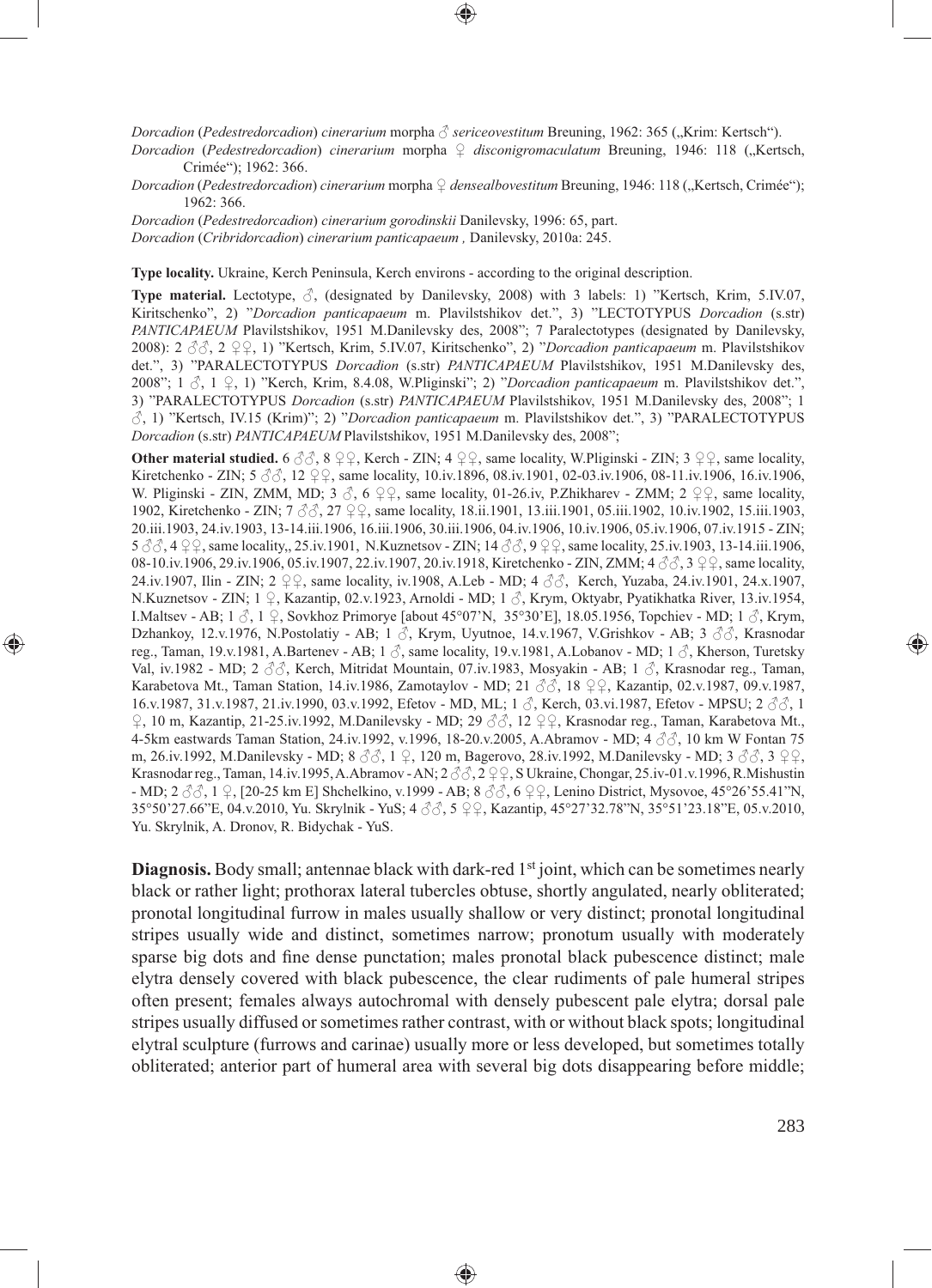fine elytral irregular striae usually distinct; apical elytral margin usually reddish; legs red or dark-red.

⊕

Body length in males: 9.0-13.0 mm, in females: 9.7-13.0 mm; body width in males: 3.2- 4.3 mm, in females: 4.1-5.9 mm.

*D. c. panticapaeum* differs from the closest subspecies *D. c. bartenevi* ssp. nov. by very dense elytral pubescence; besides pronotal punctation is rather small with poor microsculpture, poorly developed and lateral thoracic tubercles.

**Distribution.** Perekop Isthmus, Chongar Peninsula, east part of Crimean Peninsula including Kerch Peninsula (Ukraine) and Taman Penisula (Krasnodar Region, Russia); several localitie are known: Chongar Peninsula (Kherson Region) - MD; Turetsky Val (Perekop Isthmus), about 46˚08'N, 33˚41'E - MD; Oktyabr, Pyatikhatka River [45˚19'N, 34˚16'E] - AB; Uyutnoe,  $45^{\circ}31'$ N,  $34^{\circ}35'E$  - AB; Dzhankoy,  $45^{\circ}42'$ N,  $34^{\circ}23'E$  – AB; Kerch environs, 45˚20'N, 36˚28'E - ZIN, ZMM, MPSU, MD, Bartenev, 2009; Kazantip Cape – YuS, MD; Shchelkino [20-25 km eastwards Kazantip Cape] - AB, Bartenev, 2009; Mysovoe, 45°26'55.41"N, 35°50'27.66"E - YuS; 10 km westwards Fontan, about 45˚15'N, 35˚53'E - MD; Bagerovo, 45˚22'N, 36˚17'E - MD; Mitridat Mountain, 45˚20'54″N, 36˚28'02″E - AB; Taman enverons, 45˚13'N, 36˚43'E - AB, AN; Taman Peninsula, Karabetova Mountain [45°12'02''N, 36°46'51''E], 4-5 km eastwards Taman - MD; Yuzaba – ZIN.

**Remarks.** Three males with pubescent elytra from north-east Crimea (Pyatikhatka River, Uyutnoe, Dzhankoy), as well as a series from Chongar Peninsula more or less peculiar morphologically, but preliminarily are identified here as *D. c. panticapaem.* 

The population from Taman Penisula is strongly isolated from Crimea populations by Strait of Kerch, but specimens from that population demonstrate no distinguishing characters from Crimea populations. So, now Taman population is included in *D. c. panticapaeum.*

⊕

A small, strange paratype male (MD) of *D. c. gorodinskii* from Perekop Isthmus [., Kherson, Turetsky Val, 4.1982"] is also regarded here as *D. c. panticapaeum*.

# **15.** *Dorcadion* **(***Cribridorcadion***)** *cinerarium sindorum* **ssp. nov.** (Figs 54-55)

**Type locality.** Krasnodar reg., Anapa environs.

**Type material.** Holotype (♂): with two labels: 1) "Аnapa 20.iv.1918 D.Zavileisky", 2) "*Dorcadion sulcipenne* Kr. Vořišek det. 1975" - MD. Paratypes: (1 ♀): Kavk., Anapa, iv.1919, Arnoldi - MD; (11 33, 13 ♀♀): Novorossiysk - ZIN.

Diagnosis. Body moderately big; antennae black with dark-red 1<sup>st</sup> joint, which can be sometimes nearly black or rather light; prothorax lateral tubercles well developed, shortly angulated, sometimes a little sharpened; pronotal longitudinal furrow in males usually shallow; pronotal longitudinal stripes very narrow, but distinct; pronotum usually with moderately sparse big dots and fine dense punctation; males pronotal black pubescence distinct; male elytra densely covered with black pubescence; females always autochromal with densely pubescent dark or sometimes pale elytra; dorsal pale stripes usually diffused or sometimes rather contrast, with or without black spots; humeral pale stripes in females also can be indistinct; longitudinal elytral sculpture (furrows and carinae) usually more or less

◈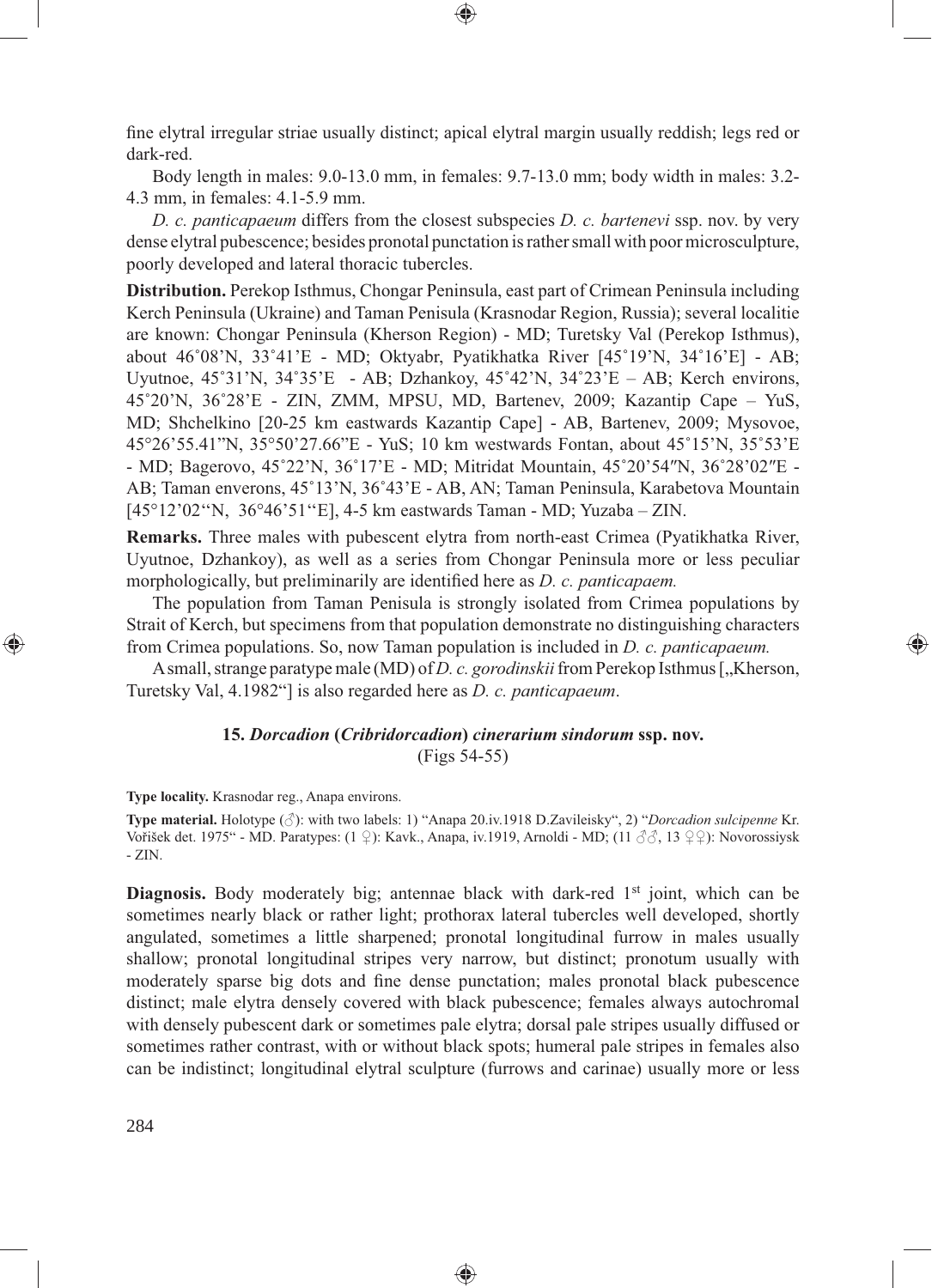

 $\bigoplus$ 

 $\bigoplus$ 



 $\bigoplus$ 

Figs 44-53. *D. c. panticapaeum* Plavilstshikov, 1951: 44- male, Kazantip; 45- female, same locality; 46 male, Bagerovo; 47- female, same locality; 48- male, Dzhankoy; 49- male, Uyutnoe; 50- male, Oktyabr, Pyatikhatka River; 51- male, Kherson Region, Chongar; 53<br>52- female, same locality; 53- male, Turetskiy Val.

 $\bigoplus$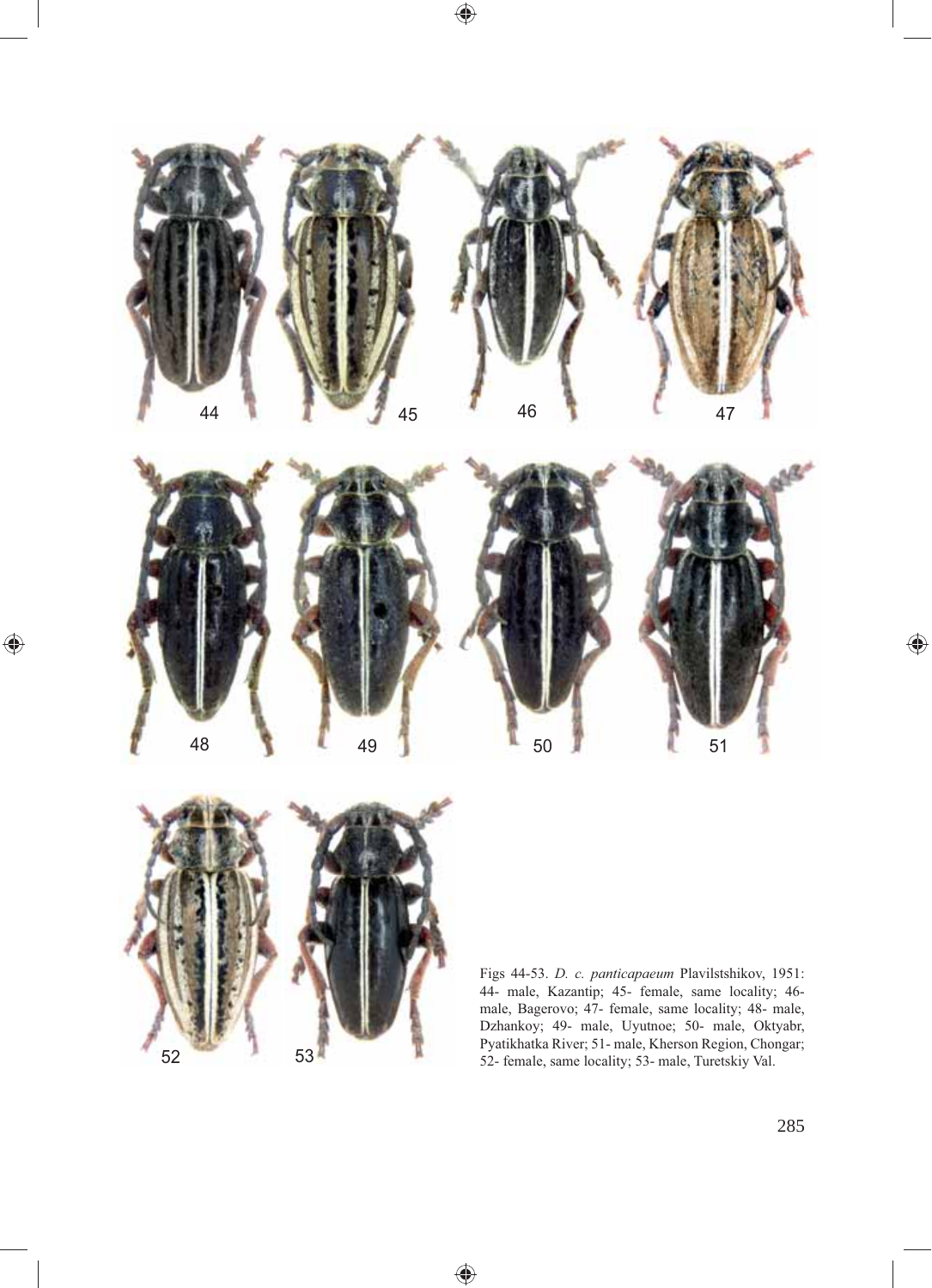

♠

 $\bigoplus$ 



Figs 54-55. *D. c. sindorum* ssp. nov.: 54- Holotype, male, Anapa (present designation); 55- Paratype, female, same locality (present designation).

 $\bigoplus$ 

Figs 56-57. *D. c. bartenevi* ssp. nov.: 56- Holotype, male, Tarkhankut peninsula (present designation); 57- Paratype, female, Tarkhankut peninsula, Olenovka (present designation).

Figs 58-63. *D. c. gorodinskii* Danilevsky, 1996: 58 - Holotype, male, Kherson Region, Rybalche; 59- Paratype, female, same locality; 60- female, same locality; 61-62- male, Odessa Region, Khadzhibeevskiy Liman; 63- female, Odessa environs.

286

 $\bigoplus$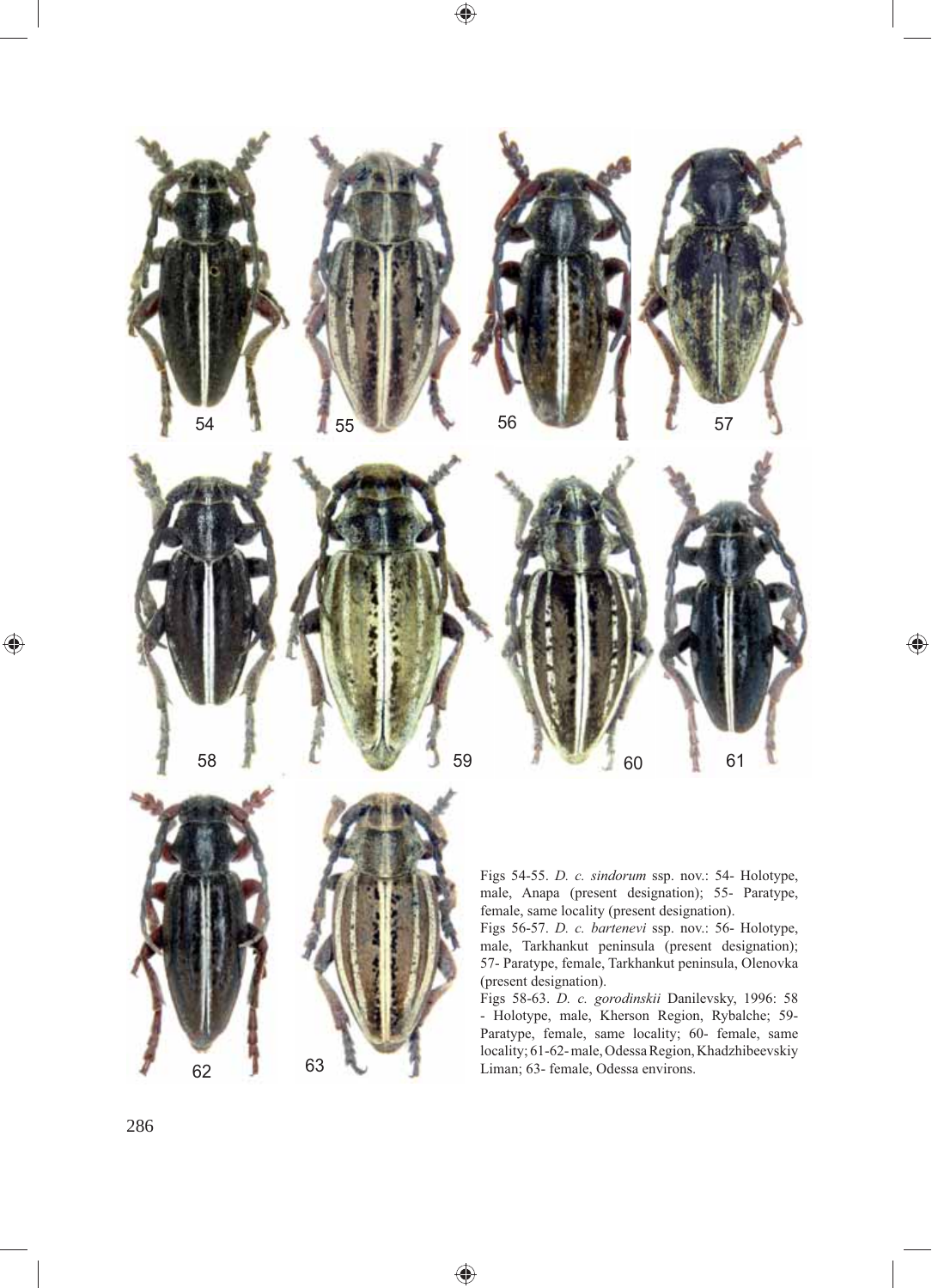developed, but sometimes totally obliterated; anterior part of humeral area with several big dots disappearing before middle; fine elytral irregular striae usually distinct; apical elytral margin usually reddish; legs red or dark-red.

⊕

Body length in males: 11.7-13.0 mm, in females: 11.6-14.0 mm; body width in males: 4.1-4.7 mm, in females: 4.8-5.6 mm.

The new subspecies differs from closely related *D. c. panticapaeum* by bigger size, better developed prothoracic tubercles and domination of dark pubescence in females.

**Distribution.** South-West Krasnodar Region: Anapa environs / MD; most probably low hills and planes to about Novorossiysk environs - ZIN.

**Remarks.** A big series of specimens (11  $\beta\beta$ , 13  $\varphi\varphi$  - ZIN) with the label "Novorossiysk" are just same morphologically as a pair with the label "Аnapa", so most probably all the beetles belong to one population from the hilly plane area between Anapa and Novorossiyk.

**Etymology.** The name of the new subspecies is created on the base of the name of ancient people of the region - Sindi (Sinds) - Greek: Σινδοί.

### **16.** *Dorcadion* **(***Cribridorcadion***)** *cinerarium bartenevi* **ssp. nov.** (Figs 56-57)

**Type locality.** Ukraine: cape Tarkhankut, the most western part of Crimea Peninsula.

⊕

**Type material.** Holotype (♂): Crymea, Tarkhankut peninsula, 2.vi.85, I.Plyushch - MD. Paratypes: (2 ♂): Tarkhankut peninsula, Olenevka, 20.iv.1952, 10.v.1952, I.Maltsev - AB, ZMM; (1 ♀): same locality, 11.vi.1970 - AB.

**Diagnosis.** Only 3 males and 1 female available; body small; antennae black with dark-red 1<sup>st</sup> joint; prothorax lateral tubercles angulated and a little attenuated; pronotal longitudinal furrow distinct, not interrupted; pronotal longitudinal stripes in males relatively wide; pronotum with moderately sparse big dots and fine dense punctation, with recumbent black pubescence; elytra in males densely covered with black pubescence; females autochromal, with elytra densely covered by pale-brown pubescence; pale dorsal stripes in a single known female diffused; longitudinal elytral sculpture (furrows and carinae) well developed anteriorly; anterior part of humeral area with several big dots disappearing before middle; fine elytral irregular striae indistinct; apical elytral margin usually reddish; legs dark-red.

Body length in males: 10.5-12.3 mm, in females: 10.2 mm; body width in males: 3.5-4.3 mm, in females: 4.2 mm.

*D. c. bartenevi* ssp. nov. differs from the closest *D. c. panticapaeum* by very distinct pronotal punctation and better developed lateral thoracic tubercles.

**Distribution.** Only one population known: cape Tarkhankut, the most western part of Crimean Peninsula - MD, AB.

**Etymology.** The new taxon is dedicated to well known specialist in Ukranian Cerambycidae Alexandr Fedorovitch Bartenev (Kharkov), who studied Cerambycidae of Crimean Peninsula for many years.

◈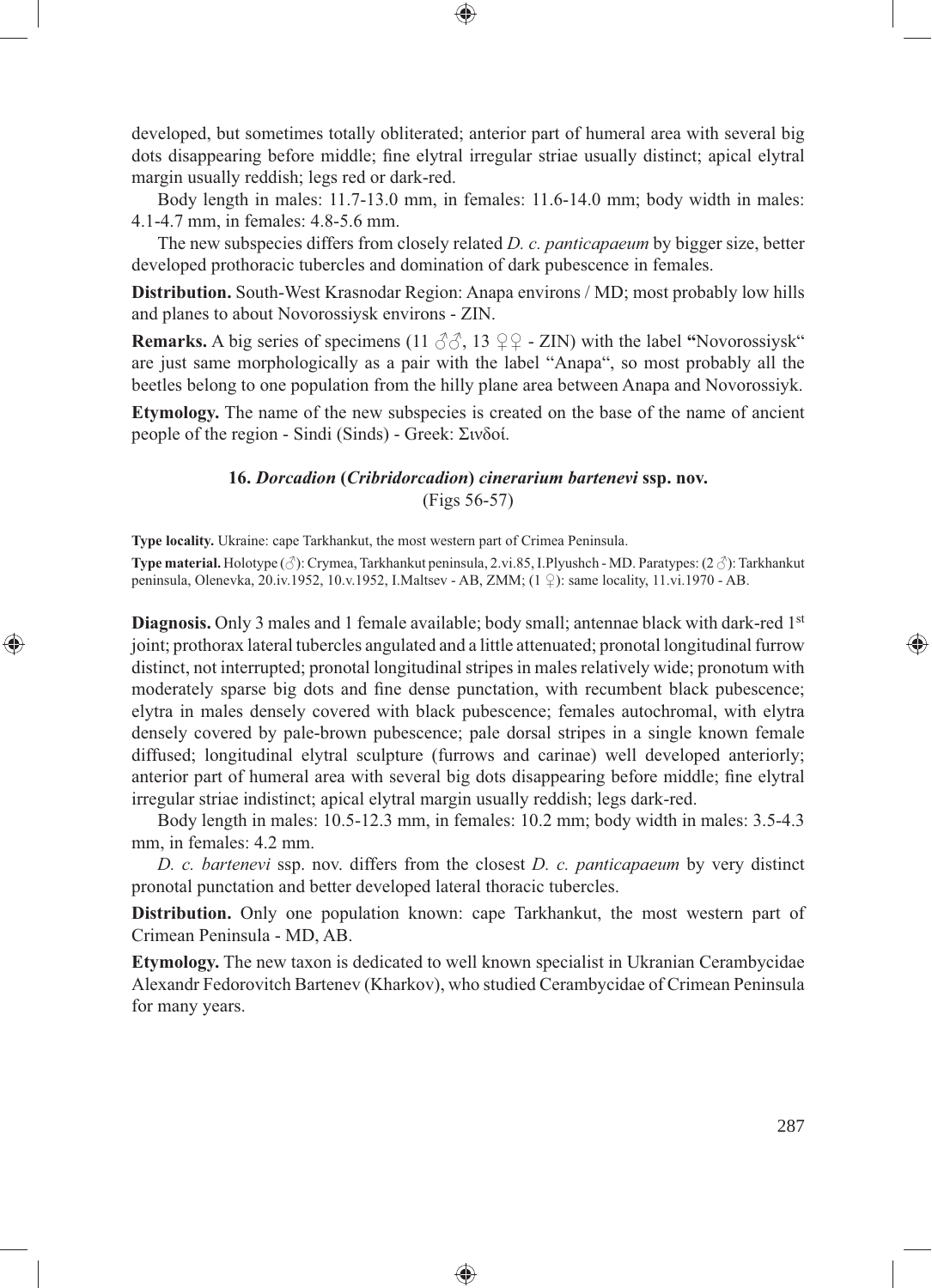## **17.** *Dorcadion* **(***Cribridorcadion***)** *cinerarium gorodinskii* **Danilevsky, 1996** (Figs 58-63)

*Dorcadion* (*Pedestredorcadion*) *cinerarium gorodinskii* Danilevsky, 1996: 65 ("South Ukraine, Kherson environs, Rybalche"; "Kherson environs, Turetsky Val."); Althoff & Danilevsky, 1997: 33; Bartenev, 2004: 37; 2009: 301.

*Dorcadion* (*Cribridorcadion*) *cinerarium gorodinskii,* Danilevsky et al., 2005: 137; Danilevsky, 2010a: 245. *Dorcadion* (*Pedestredorcadion*) *cinerarium cinerarium,* Bartenev, 2009: 300 part.

**Type locality.** South Ukraine, Kherson Region, Rybalche - according to the original description.

**Type material.** Holotype (♂): with two labels: 1) "Kherson reg., Rybalche, 28.iv-10.v.95, S.Vaschenko", 2) "Holotypus, *Dorcadion cinerarium gorodinskii* ssp. nov., det. M.Danilevsky, 1996" [red] - MD. Paratypes: (2 ♂♂, 4  $\varphi$   $\varphi$ ): same locality - MD; (1  $\varphi$ ): same locality - ZIN; (1  $\varphi$ ): same locality, 09.v.1983 - ZIN; 1  $\varphi$ , 1  $\varphi$ , same locality, 17.v.1994, P.Udovichenko - MPSU; (5 ♂♂, 7 ♀♀): same locality, 05.iv-03.v.1996, 15.iv-03.v.1996, S.Vaschenko - MD, ML; (1 ♂): Kherson reg. - ZIN; (1 ♂): Kherson, Nikolaevsk, 1901, G.Suvorov - ZIN; (1 ♂): Kherson, Znamenka, [Belozerka District], 26.vi.1906, K. Yatsentkovskiy - ZIN; (1 ♀): Kherson, Dorevka, 24.iv.1915 - ZIN;  $(2 \text{ } \partial \partial)$ : Odessa - ZIN;  $(3 \text{ } \partial \partial)$ : same locality, 02.iii.1906, 20.iv.1908, Yatsentkovskiy - ZIN;  $(5 \text{ } \mathcal{Q} \mathcal{Q})$ : same locality, 22.iii.1921, 30.iii.1921, 15.iv.1921, D. Znoyko - ZIN; (11 ♂, 5 ♀): same locality, 09.v.1937, 12.v.1938 - ZMM; (2  $\Im \Im$ , 3  $\Im$  2): Odessa, Khadzhibeevskiy Liman, 05.v.1921, 10.v.1921, 30.viii.1921 - ZIN; (1  $\Im$ ): Odessa, same locality, 08.v.1961, I.Yasolnev - AB; (1  $\Diamond$ ): Odessa, Malaya Severinovka, 14.iv.1927 - ZIN; (1  $\Diamond$ ): Nikolaev environs, v.1977 - MD; (7 ♂, 1 ♀): Purkary, Akkerman reg., 09-14.iv.1911, Chernavin - ZIN; (1 ♂): Novaya Bogdanovka, Bug Liman, 16.v.1978, V.Odnosum leg. - MD; (2 ♂♂, 2 ♀♀): Nikolaev District, Parytino, 26.iv.1997, S.Vashchenco - MD.

**Diagnosis.** Body relatively big; antennae black with dark-red 1<sup>st</sup> joint, which can be sometimes nearly black; prothorax lateral tubercles well developed, often sharpened and curved backwards, rarely obtuse; pronotal longitudinal furrow in males usually distinct; pronotal longitudinal stripes narrow but always distinct; pronotum with moderately dense big dots and fine dense punctation; sometimes pronotal punctation rather rough with conjugated dots; males pronotal black pubescence distinct; male elytra densely covered with black pubescence, rudiments of pale humeral stripes in males often well developed; females always autochromal with densely pubescent pale elytra; dorsal pale stripes usually diffused or sometimes rather contrast, with or without black spots; longitudinal elytral sculpture (furrows and carinae) usually more or less developed; anterior part of humeral area with numerous big dots usually distributed beyond middle; fine elytral irregular striae well developed, but usually indistinct under dense pubescence; apical elytral margin usually reddish; legs red or dark-red.

Body length in males: 9.3-13.3 mm, in females: 10.7-15.5 mm; body width in males: 3.2- 4.8 mm, in females: 4.3-6.5 mm.

*D. c. gorodinskii* differs from the eastern *D. c. panticapaeum* by big size, well developed prothoracic tubercles, rough pronotal and elytral punctation.

**Distribution.** South of Moldova and South Ukraine from Odessa environs to Kherson Region and to the west of Zaporozhye Region; several localities are known Purkary [46˚32'N, 29˚51'E] in Moldova - ZIN; Odessa Region: Odessa environs - ZIN, ZMM; Khadzhibeevskiy Liman,  $46^{\circ}51'$ N,  $30^{\circ}28'E$  - ZIN, AB; north of Kuyalnitskiy Liman - (Bartenev, 2009); Nikolaevsky Region: Nikolaev environs - МD; Nikolaev District, Staraya Bogdanovka environs [46˚50'N, 31˚54'E], Dnepr-Bug Liman - (Bartenev, 2009); Novaya Bogdanovka, Bug Liman - MD; Nikolaev District, Parutino - MD; Kherson Region: Rybalche - MPSU,

⊕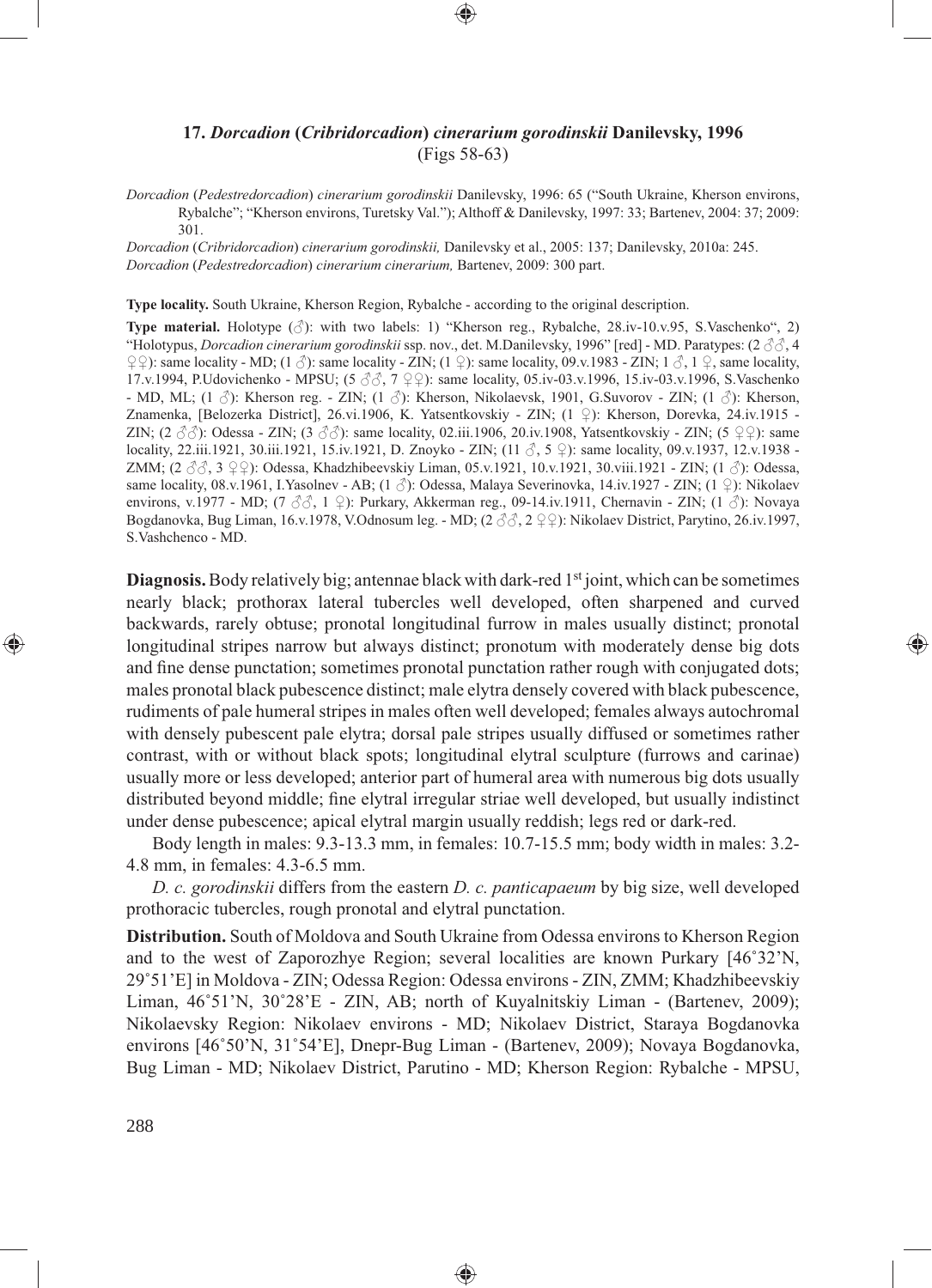MD, ML; Darevka near Kherson-city - ZIN; Belozerka District, Znamenka, 46°42'N, 32°23'E - ZIN; Zaporozhye Region: Khortitsa Island [47°49'N, 35°05'E] - (Danilevsky, 2010b); Kamenka Dnepropetrovskaya [47°29'N, 34°23'E], in about 70km SW Zaporozhye - (Danilevsky, 2010b).

Most probably, localities metioned by Bartenev (2009) as Burkuty and Potievskiy area of Tchernomorsky Natural Reserve (both in Kherson Region, Golaya Pristan District) also belong to *D.c.gorodinskii.* 

**Remarks.** The paratype male (MD) published as "Kherson environs, Turetsky Val, 4.1982" has in fact another label: "Kherson, Turetsky Val, 4.1982", so it is not the environs of the city, but the area near Perekop. The beetle is very small (9.0 mm), with rather narrow sutural white stripe and short thoracic lateral tubercles. It is identified here as *D. c. panticapaeum*.

#### **CONCLUSIONS**

All the 17 subspecies can be morphologically divided in 2 groups: *D. c. cinerarim*- group (with glabrous males) and *D. c. panticapaeum-*group (with pubescent males).

Each subspecies is independently locally developed from a mutual widely distributed ancestor. Each one is genetically closer to its nearest geographical neighbours, and then to the distant subspecies of same group. So, each morphological group (or subgroup) of subspecies is artificial and the phylogenetic scheme of the genus evolution looks like a net, but not like a tree.

The mutual ancestor of all the subspecies most probably had glabrous elytra in males as most of *Dorcadion* species close to *D. cinerarium* in Europe and Caucasus (*D. pedestre, D. lineatocolle, D. sisianense, D. megriense, D. kasikoporanum, D.shushense, D. caspiense, D. micans*) has glabrous male elytra. Closely related species to D. cinerarium with pubescent males are distributed only in Transcaucasia and Turkey (*D. sulcipenne, D. argonauta, D. demokidovi, D. maljushenkoi, D. czegodaevi*).

⊕

ACKNNOWLEDGMENTS. The author is deeply grateful to A. A. Gusakov and A. L. Ozerov (Zoological Museum of Moscow University), M. L. Danilevsky (A. N. Severtsov Institute, Moscow), Yu. G. Arzanov, D. G. Kasatkin (Rostov-on-Don), A. L. Lobanov, G. S. Medvedev and V. N. Prasolov (Zoological Institute of Russian Academy of Sciences, Sankt-Peterburg), K. V. Makarov (Moscow Pedagogical State University), A. Napolov (Riga), S. Negrobov (Voronezh), A. V. Prisnyi (Belgorod), A. V. Puchkov (Kiev), A. M. Shapovalov (Orenburg), A. A. Shekhovtsov (Kharkov), Yu. E. Skrylnik (Kharkov), A. Smetana (Ottawa), M. E. Smirnov (Ivanovo), O. Pak (Donetsk), M. N. Tsurikov (Lipetsk), A. S. Zubov (Kishenev) for providing him with the materials for study, locality data and valuable consultations. Special thanks are extended to A. F. Bartenev (Kharkov), who sent me for study several extremely rare Ukranian taxa from his own collection. I wish to express my sincere appreciation to all the members of a big collecting trip arranged by M. Danilevsky in 2010 to the North Caucasus, who discovered a very dense population of *D. c. veniamini* ssp. nov.: Arseniy and Veniamin Babenko, Olga Gambaryan, Entoni Gonsales, Timofey, Dmitriy and Vasiliy Gusev, Nina Danilevskaya, Alexandra and Maria Lazarenko and Rodion Ruban. I am very much obliged to M. L. Danilevsky for his inspiration to the current research. He took an active part in the discussions on many taxonomy problems and delimitations of certain taxa.

#### REFERENCES

ALTHOFF J. & DANILEVSKY M. L. 1997: *A check-list of Longicorn beetles (Coleoptera, Cerambycoidea) of Europe*. Ljubljana: Slovinsko Entomolosko Drustvo Stefana Michielija: 64 pp.

⊕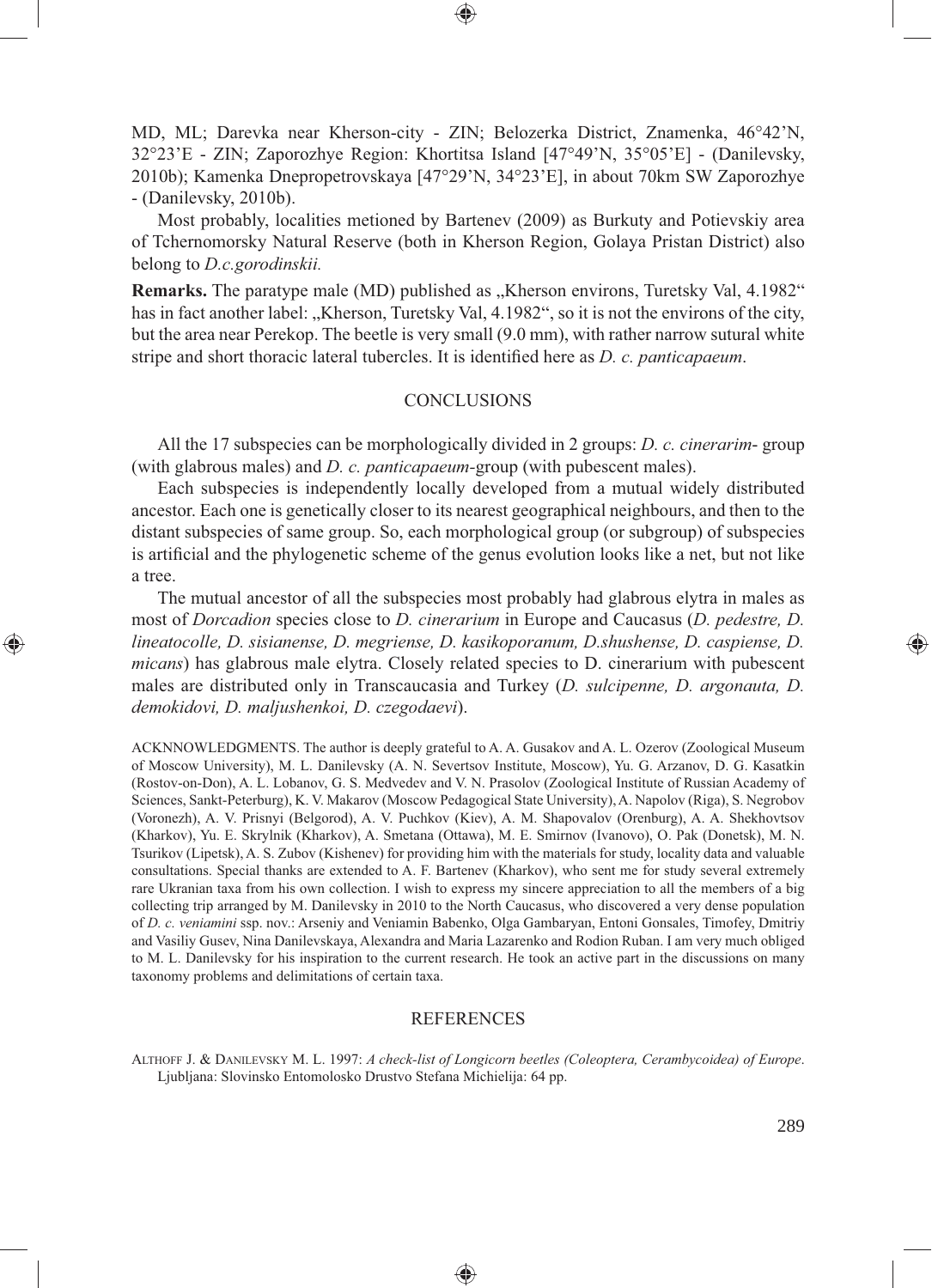- AURIVILLIUS C. 1922: Cerambycidae: Lamiinae I. Pars 73. In: SCHENKLING S. (ed.). *Coleopterorum Catalogus. Volumen XXIII. Cerambycidae II.* [1921]. Berlin: W. Junk, 322 pp
- BARTENEV A. F. 2004: A review of the long-horned beetles species (Coleoptera: Cerambycidae) of the fauna of Ukraine. *Izvestiya Kharkovskogo Entomologicheskogo Obshchestva [The Kharkov Entomological Society Gazette]* 2003 (2004), 11(1-2): 24-43. [in Russian]
- BARTENEV A. F. 2009: *Longkicorn-beetles of Left-Bank Ukraine and Crimea.* Kharkov: Kharkov National University: 405 pp. [in Russian]
- BREUNING E. 1946: Nouvelles formes de *Dorcadion* (Col., Cerambycidae). *Miscellanea Entomologica* 43: 93-132.

BREUNING S. 1956: Quelques nouvelles formes du genre *Dorcadion* Dalm. *Longicornia* 3: 723-728.

- BREUNING S. 1958: *Catalogue des Lamiaires du Monde (Col.,Céramb.). 1. Lief. Munchen*: Im Verlag des Museums G. Frey: 1-48 pp.
- BREUNING S. 1962: Revision der Dorcadionini (Coleoptera, Cerambycidae). *Entomologische Abhandlungen und Berichte aus dem Staatlichen Museum für Tierkunde in Dresden* 27: 1-665.
- CHYUBCHIK V. YU. 2010: The annotated list of longicorn-beetles (Coleoptera: Cerambycidae) of the Central Moldova. *Russian Entomological Journal* 19(2): 111-118.
- DANILEVSKY M. L. 1996a: New Longicorn Beetles (Coleoptera, Cerambycidae) from South East Europe. *Russian Entomological Journal* 4 (1995), 1-4: 63-66.
- DANILEVSKY M. L. 1996b: New taxa of the genus *Dorcadion* Dalman from Asia (Coleoptera, Cerambycidae). *Lambillionea*, 96, 2(2): 407-420.
- DANILEVSKY M. L. 2010a: Tribe Dorcadionini, pp. 241-264. In: LÖBL I. & SMETANA A. (ed.): *Catalogue of Palaearctic Coleoptera, Vol. 6.* Stenstrup: Apollo Books: 924 pp.
- DANILEVSKY M. L. 2010b: www.cerambycidae.net
- DANILEVSKY M. L. KASATKIN D. G. & RUBENYAN A. A. 2005: Revision of the taxonomic structure of the tribe Dorcadionini (Coleoptera, Cerambycidae) on the base of endophallic morphology. *Russian Entomological Journal*, 13(2004), 3: 127-149.
- DANILEVSKY M. L. & MIROSHNIKOV A. I. 1985: *Timber-Beetles of Caucasus (Coleoptera, Cerambycidae). Key*. Krasnodar: 419 pp. [in Russian]
- FABRICIUS J. C. 1787: *Mantissa insectorum, sistens eorum species nuper detectas adiectis characteribus genericis,*  differentiis specificis, emendationibus, observationibus. Tomus I. Hafniae: C. G. Proft: xx + 348 pp.
- FISCHER VON WALDHEIM G. Nouvelles espéces d'Insectes de la Russie, decrites par G. Fischer. *Journal de la Société des Naturalistes de l'Université Imperiale de Moscou*. *Premiere Année. No I e II, Avec 3 Figures.* Moscou: Imprimé chez C.F. Schildbach: 12-18.

⊕

- GANGLBAUER L. 1884: Bestimmungstabellen europäischer Coleopteren: VIII. Cerambycidae. Schluss. Mit Berücksichtigung der Formen Algiers und des paläarktischen Asiens, exclusive jener von Japan. *Verhandlungen der Kaiserlich-Königlichen Zoologisch-Botanischen Gesellschaft in Wien* 33 [1883]: 437-586.
- ICZN 1999: *International Code of Zoological Nomenclature.* Fourth Edition. International Comission on Zoological Nomenclature. Published by The International Trust for Zoological Nomenclature: 306 pp.
- KALIUZHNAYA N. S., KOMAROV E. V. & CHEREZOVA L. B. 2000: *Coleoptera of lower Volga river.* Volgograd: 204 pp. [in Russian]
- KASATKIN D. G. & ARZANOV Yu. G.1997: Der Bockkaffer (Cerambycidae). Material fur fauna der Kaffer (Coleoptera) norden Kaukasus und untere Don. *Records of Kharkov Entomological Society* 5(2): 63-70.
- KRAATZ G. 1873a: *Dorcadion sericatulum*, Kraatz. In: KÜSTER H. C. 1873: *Die Käfer Europa's. Nach der Natur beschrieben von Dr. G. Kraatz im Anschluss an die Käfer Europa's von Dr. H.C. Küster.* XXIX. Heft. Bauer & Raspe in Nürnberg: 98.
- KRAATZ G. 1873b: *Dorcadion macropus*, Kraatz. In: KÜSTER H. C. 1873: *Die KäferEuropa's. Nach der Natur*  beschrieben von Dr. G. Kraatz im Anschluss an die Käfer Europa's von Dr. H. C. Küster. XXIX. Heft. Bauer & Raspe in Nürnberg: 99.
- KRYNICKI J. 1832: Enumeratio Coleopterorum Rossiae meridionalis et praecipue in Universitatis Caesareae Charkoviensis circulo obvenientium, quae annorum 1827-1831 spatio observavit, P. P. E. Ioannes Krynicki. *Bulletin de la Societe Imperiale des Naturalistes de Moscou* 5: 65-179, pis II-III.
- KÜSTER H. C. 1847a: *Dorcadion sulcipenne*, Küster. *Die Käfer Europa's. Nach der Natur beschrieben von Dr. H. C. Küster. Mit Beiträgen mehrerer Entomologen.* VIII. Heft. Bauer & Raspe in Nürnberg: 87.
- KÜSTER H. C. 1847b: *Dorcadion pusillum*, Besser. Die Käfer Europa's. Nach der Natur beschrieben von Dr. H. C. Küster. *Mit Beiträgen mehrerer Entomologen.* VIII. Heft. Bauer & Raspe in Nürnberg: 90.

⊕

290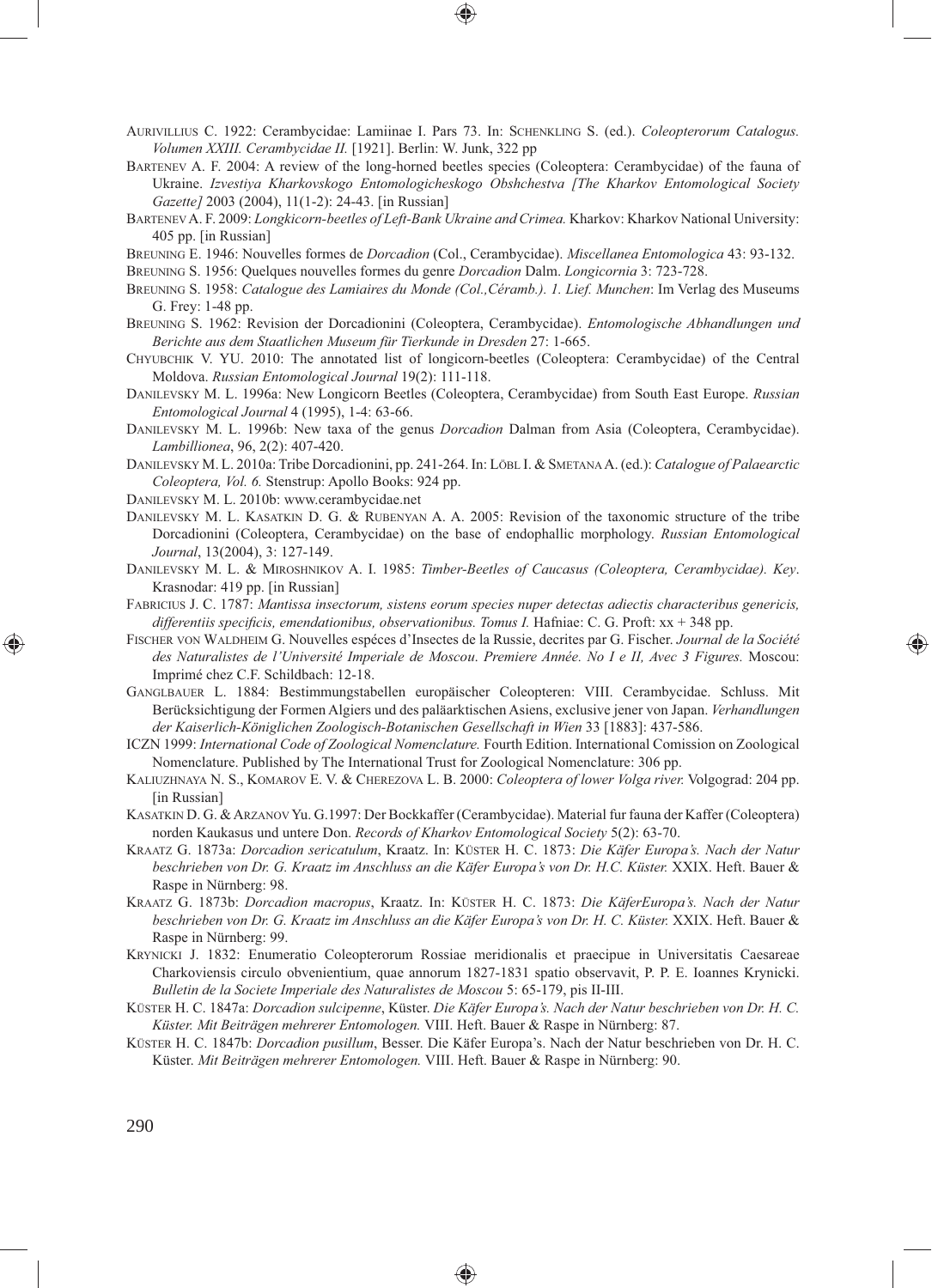KÜSTER H. C. 1847c: *Dorcadion caucasicum*, Sturm. Die Käfer Europa's. Nach der Natur beschrieben von Dr. H. C. Küster. *Mit Beiträgen mehrerer Entomologen.* X. Heft. Bauer & Raspe in Nürnberg: 98.

- KÜSTER H. C. 1848: *Dorcadion cinerarium*, Fabricius. *Die Käfer Europa's. Nach der Natur beschrieben von Dr. H. C. Küster. Mit Beiträgen mehrerer Entomologen.* XV. Heft. Bauer & Raspe in Nürnberg: 78.
- LAZAREV M. A. 2009: Armenian *Dorcadion* (Coleoptera: Cerambycidae) of "cinerarium-group". *Studies and reports of District Museum Prague-East. Taxonomical Series* 5(1-2): 197-220.
- LAZAREV M. A. 2010: New species of genus *Dorcadion* (Coleoptera: Cerambycidae) from Transcaucasia. *Eversmannia, Entomological Research in the Russia and Adjacent Regions* 21-22: 3-5, 1 pl.
- LOBANOV A. L., DANILEVSKY M. L. & MURZIN S. V. 1982: Systematic list of longicorn beetles (Coleoptera, Cerambycidae) of the USSR. 2. *Revue d'Entomologie 61*(2): 252-277.
- MARTYNOV V. V. & PISARENKO T. A. 2004: A review of the fauna and ecology of the long-horned beetles (Coleoptera: Cerambycidae) of southeast Ukraine. *The Kharkov Entomological Society Gazette* 2003(2004), 11(1-2): 44-69. [in Russian]
- MEDVEDEV S. I. 1950: Preliminary results of the study of entomofauna of "Provalskaya Steppe" of Vorosholovgrad region. *Scientific Notes of Kharkov University. Trudy NII Biologii* 14-15: 89-109. [in Russian]
- MEDVEDEV S. I. & SHAPIRO D. S. 1957: To the study of beetle (Coleoptera) fauna of Moldavian SSR and neighbour Ukraine regions. *Archives of Science and Research Institute of Biology and Biological Faculty of Kharkov A.M. Gorky University* 30:173–206 [in Russian].
- MILLER E. & ZUBOWSKY N. 1906: II. Materialien zu Känntniss der entomologischen Fauna Bessarabiens. *Travaux de la société des Naturalistes et des Amateuts des sciences naturelles de Bessarabie*, 1(1) (1904-1906): 57-70.
- MILLER E. & ZUBOWSKY N. 1910: V. Materialien zu Kenntniss der entomologischen Fauna Bessarabiens. *Travaux de la société des Naturalistes et des Amateuts des sciences naturelles de Bessarabie*, 2 (1908-1909): 31-150.
- MILLER E. & ZUBOWSKY N. 1917: VI. Materialien zu Kenntniss der entomologischen Fauna Bessarabiens. *Travaux de la société des Naturalistes et des Amateuts des sciences naturelles de Bessarabie*, (1914-1915): 119-150.
- MIROSHNIKOV A. I. 2004: To the knowledge of timber-beetles (Coleoptera, Cerambycidae) of Caucasus. *Actual Questions of Plant Protection, Agrochenistry, Agrosoilstudy and Insect Fauna in Krasnodar Region. Transactions of Kuban State Agricultural University* 409(437): 133-138. [in Russian]
- NEGROBOV S. O., TZURIKOV M. N., LOGVINOVSKY V. D., FOMICHEV A. I., PROKIN A. A. & GILMUTDINOV K. S. 2005: Order Coleoptera. *Cadastre of Invertebrata of Voronezh region.* Voronezh: 534-673. [in Russian]
- OGLOBLIN D. A. 1948: 73. Fam. Cerambycidae / Timber Beetles or Longhorned Beetles. In: *A Key of the Insects of the European Part of the USSR*. Moscow-Leningrad: 450-471 [in Russian]
- ÖZDIKMEN H. 2007: The Longicorn beetles of Turkey (Coleoptera: Cerambycidae). Part. 1. Black Sea region. *Munis Entomology & Zoology* 2(2): 179-422.
- ÖZDIKMEN H. 2010: The Turkish Dorcadiini with zoogeographical remarks (Coleoptera: Cerambycidae: Lamiinae). *Munis Entomology & Zoology* 5(2): 380-498.
- PALLAS P. S. 1781: *Icones insectorum praesertim Rossiae Sibiriaque peculiarium quae collegit et descriptionibus illustravit Petrus Simon Pallas.* Erlangae: Sumtu Wolfgangi Waltheri: 1-104, 8 ill.
- PERISSINOTTO A. & LUCHINI S. R. 1966: Coleotteri Raccolti Nel Vicino e Medio Oriente Nota I. *Dorcadion* Dalm. (Coleoptera, Cerambycidae). *Bollettino della Societa Entomologica Italiana* 96(9-10): 147-149.
- PIC M. 1901: Descriptions. Pp. 9-14. *Matériaux pour servir à l'étude des longicornes. 3ème cahier, 3ème partie*. Lyon: Imprimerie Jacquet Frères: 32 pp.
- PIC M. 1942: Opuscula martialis VII. *L'Échange, Revue Linnéenne. Numéro Spécial* 7: 1-16.
- PLAVILSTSHIKOV N. N. 1927a: Notes on timber-beetles of Caucasus. II. (Coleoptera, Cerambycidae). *Records of Stavropol Entomological Society*, III(1): 1-7. [in Russian]
- PLAVILSTSHIKOV N. N. 1927b: Addenda et corrigenda concernant le Coleopterorum Catalogus, parties 73 et 74 (Lamiinae) de Chr. Aurivillius. *Encyclopédie Entomologique (Paris) Ser. B. I. Col.* 2: 49-68.
- PLAVILSTSHIKOV N. N. 1931: Beitrag zur Verbreitung der paläarktischen Cerambyciden. II. *Entomologisches Nachrichtenblatt* 5(3): 71-76.
- PLAVILSTSHIKOV N. N. 1932a: Dorcadion-Studien II (Col., Cerambycidae). *Entomologische Blätter* 28: 181-184.
- PLAVILSTSHIKOV N. N. 1932b*: Timber-beetles Timber Pests.* Moscow, Leningrad: 200 pp. [in Russian]
	- PLAVILSTSHIKOV N. N. 1948: *A Key for Longicorn Beetles of Armenia*. Erevan: 232 pp. [in Russian]
	- PLAVILSTSHIKOV N. N. 1951: New species of Timber-Beetles of Palaearctic fauna (Coleoptera, Cerambycidae). *Sbornik trudov Zoologocheskogo Muzeya MGU* 7: 113-122. [in Russian]
	- PLAVILSTSHIKOV N. N. 1958: *Faune de l'URSS. Insects Coléptères. V.23 (1). Cerambycidae (P.3). Sous-famille Lamiinae, p.1*. Moscou, Leningrad: 592 pp. [in Russian]

⊕